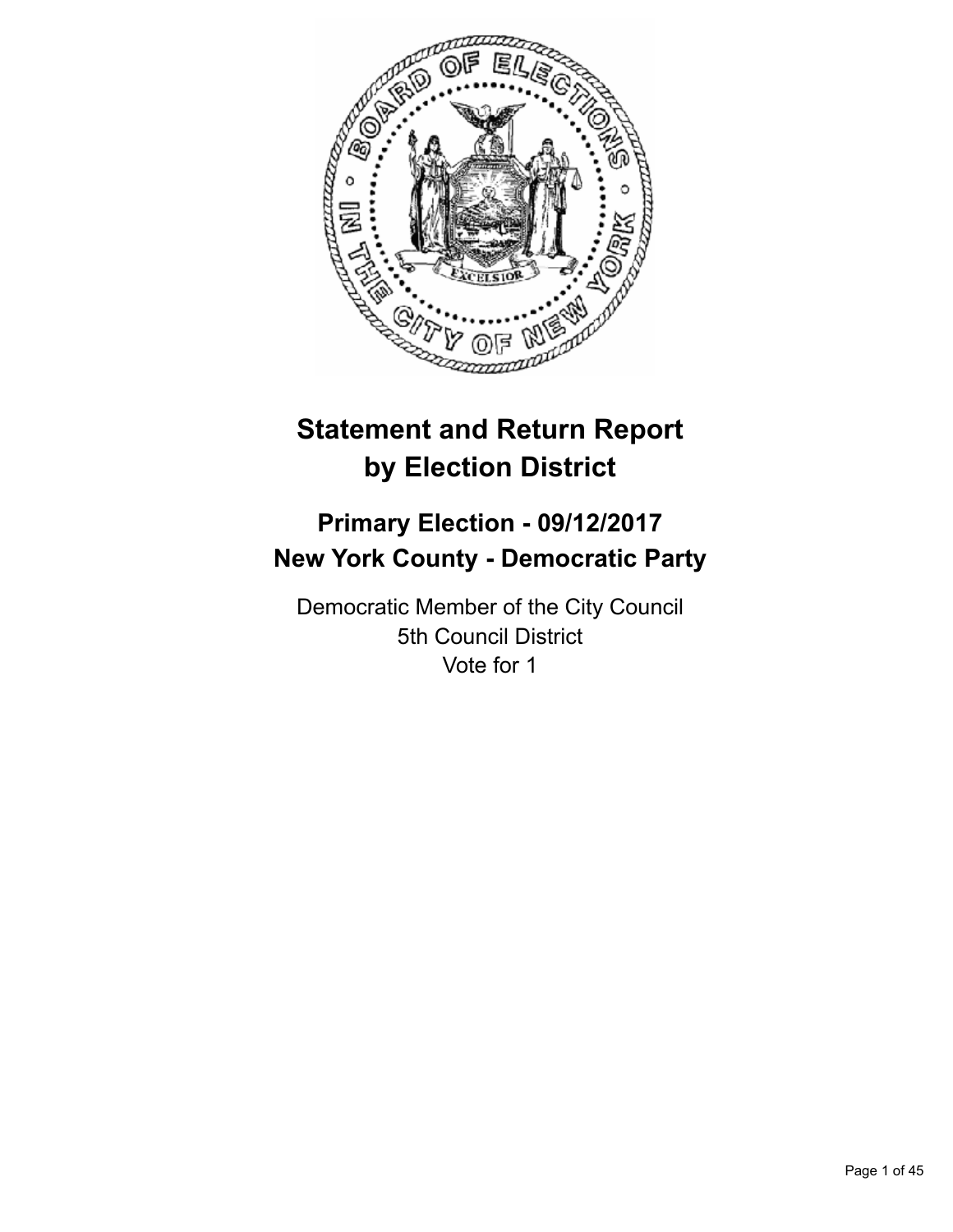

| PUBLIC COUNTER                                           | 121 |
|----------------------------------------------------------|-----|
| <b>MANUALLY COUNTED EMERGENCY</b>                        | 0   |
| <b>ABSENTEE / MILITARY</b>                               | 3   |
| <b>AFFIDAVIT</b>                                         | 3   |
| <b>Total Ballots</b>                                     | 127 |
| Less - Inapplicable Federal/Special Presidential Ballots | 0   |
| <b>Total Applicable Ballots</b>                          | 127 |
| <b>BEN KALLOS</b>                                        | 78  |
| PATRICK A. BOBILIN                                       | 10  |
| <b>GWEN GOODWIN</b>                                      | 25  |
| <b>Total Votes</b>                                       | 113 |
| Unrecorded                                               | 14  |

#### **002/68**

| PUBLIC COUNTER                                           | 120 |
|----------------------------------------------------------|-----|
| <b>MANUALLY COUNTED EMERGENCY</b>                        | 0   |
| ABSENTEE / MILITARY                                      | 4   |
| AFFIDAVIT                                                |     |
| <b>Total Ballots</b>                                     | 125 |
| Less - Inapplicable Federal/Special Presidential Ballots | 0   |
| <b>Total Applicable Ballots</b>                          | 125 |
| <b>BEN KALLOS</b>                                        | 78  |
| PATRICK A. BOBILIN                                       | 9   |
| <b>GWEN GOODWIN</b>                                      | 28  |
| CHRIS WOODS (WRITE-IN)                                   |     |
| <b>Total Votes</b>                                       | 116 |
| Unrecorded                                               | 9   |

| <b>PUBLIC COUNTER</b>                                    | 69 |
|----------------------------------------------------------|----|
| MANUALLY COUNTED EMERGENCY                               | 0  |
| ABSENTEE / MILITARY                                      |    |
| AFFIDAVIT                                                | 0  |
| <b>Total Ballots</b>                                     | 70 |
| Less - Inapplicable Federal/Special Presidential Ballots | 0  |
| <b>Total Applicable Ballots</b>                          | 70 |
| <b>BEN KALLOS</b>                                        | 47 |
| PATRICK A. BOBILIN                                       | 8  |
| <b>GWEN GOODWIN</b>                                      | 12 |
| <b>Total Votes</b>                                       | 67 |
| Unrecorded                                               | 3  |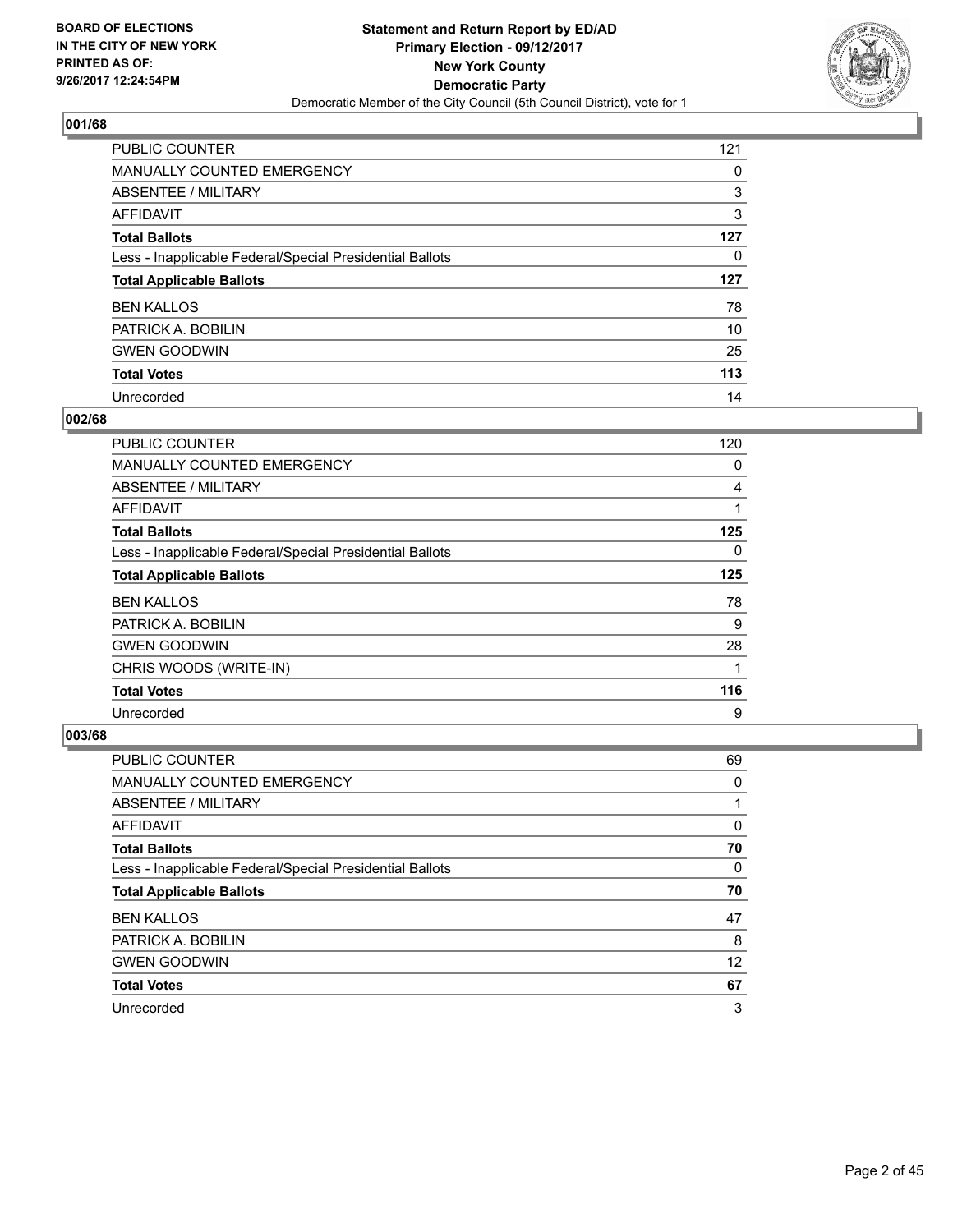

| <b>PUBLIC COUNTER</b>                                    | 89 |
|----------------------------------------------------------|----|
| MANUALLY COUNTED EMERGENCY                               | 0  |
| ABSENTEE / MILITARY                                      | 3  |
| <b>AFFIDAVIT</b>                                         | 0  |
| <b>Total Ballots</b>                                     | 92 |
| Less - Inapplicable Federal/Special Presidential Ballots | 0  |
| <b>Total Applicable Ballots</b>                          | 92 |
| <b>BEN KALLOS</b>                                        | 58 |
| PATRICK A. BOBILIN                                       | 7  |
| <b>GWEN GOODWIN</b>                                      | 19 |
| BRANDI WEBB (WRITE-IN)                                   | 1  |
| <b>Total Votes</b>                                       | 85 |
| Unrecorded                                               | 7  |

#### **005/68**

| <b>PUBLIC COUNTER</b>                                    | 81 |
|----------------------------------------------------------|----|
| <b>MANUALLY COUNTED EMERGENCY</b>                        | 0  |
| ABSENTEE / MILITARY                                      |    |
| AFFIDAVIT                                                | 0  |
| <b>Total Ballots</b>                                     | 82 |
| Less - Inapplicable Federal/Special Presidential Ballots | 0  |
| <b>Total Applicable Ballots</b>                          | 82 |
| <b>BEN KALLOS</b>                                        | 51 |
| PATRICK A. BOBILIN                                       | 8  |
| <b>GWEN GOODWIN</b>                                      | 20 |
| <b>Total Votes</b>                                       | 79 |
| Unrecorded                                               | 3  |

| <b>PUBLIC COUNTER</b>                                    | 47                    |
|----------------------------------------------------------|-----------------------|
| MANUALLY COUNTED EMERGENCY                               | 0                     |
| ABSENTEE / MILITARY                                      | 9                     |
| AFFIDAVIT                                                | $\mathbf{2}^{\prime}$ |
| <b>Total Ballots</b>                                     | 58                    |
| Less - Inapplicable Federal/Special Presidential Ballots | 0                     |
| <b>Total Applicable Ballots</b>                          | 58                    |
| <b>BEN KALLOS</b>                                        | 31                    |
| PATRICK A. BOBILIN                                       | 7                     |
| <b>GWEN GOODWIN</b>                                      | 12                    |
| <b>Total Votes</b>                                       | 50                    |
| Unrecorded                                               | 8                     |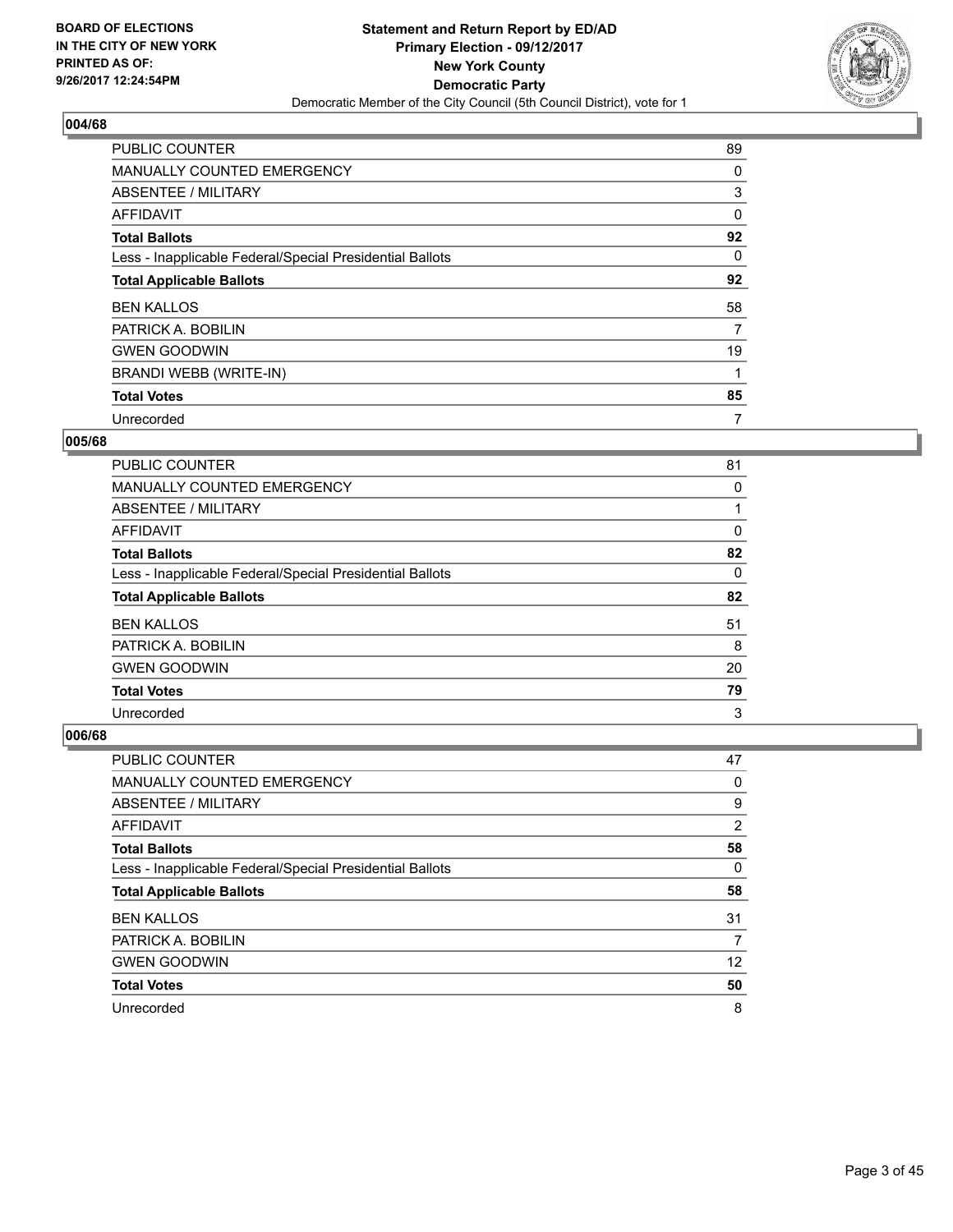

| PUBLIC COUNTER                                           | 38             |
|----------------------------------------------------------|----------------|
| <b>MANUALLY COUNTED EMERGENCY</b>                        | 0              |
| ABSENTEE / MILITARY                                      | $\overline{2}$ |
| <b>AFFIDAVIT</b>                                         | 0              |
| <b>Total Ballots</b>                                     | 40             |
| Less - Inapplicable Federal/Special Presidential Ballots | $\Omega$       |
| <b>Total Applicable Ballots</b>                          | 40             |
| <b>BEN KALLOS</b>                                        | 19             |
| PATRICK A. BOBILIN                                       | 3              |
| <b>GWEN GOODWIN</b>                                      | 11             |
| <b>Total Votes</b>                                       | 33             |
|                                                          |                |

#### **014/68**

| <b>PUBLIC COUNTER</b>                                    | 36 |
|----------------------------------------------------------|----|
| MANUALLY COUNTED EMERGENCY                               | 0  |
| ABSENTEE / MILITARY                                      |    |
| <b>AFFIDAVIT</b>                                         | 0  |
| <b>Total Ballots</b>                                     | 37 |
| Less - Inapplicable Federal/Special Presidential Ballots | 0  |
| <b>Total Applicable Ballots</b>                          | 37 |
| <b>BEN KALLOS</b>                                        | 16 |
| PATRICK A. BOBILIN                                       | 3  |
| <b>GWEN GOODWIN</b>                                      | 15 |
| <b>Total Votes</b>                                       | 34 |
| Unrecorded                                               | 3  |

| <b>PUBLIC COUNTER</b>                                    | 70 |
|----------------------------------------------------------|----|
| MANUALLY COUNTED EMERGENCY                               | 0  |
| ABSENTEE / MILITARY                                      | 0  |
| AFFIDAVIT                                                | 0  |
| <b>Total Ballots</b>                                     | 70 |
| Less - Inapplicable Federal/Special Presidential Ballots | 0  |
| <b>Total Applicable Ballots</b>                          | 70 |
| <b>BEN KALLOS</b>                                        | 39 |
| PATRICK A. BOBILIN                                       | 4  |
| <b>GWEN GOODWIN</b>                                      | 20 |
| <b>Total Votes</b>                                       | 63 |
| Unrecorded                                               | 7  |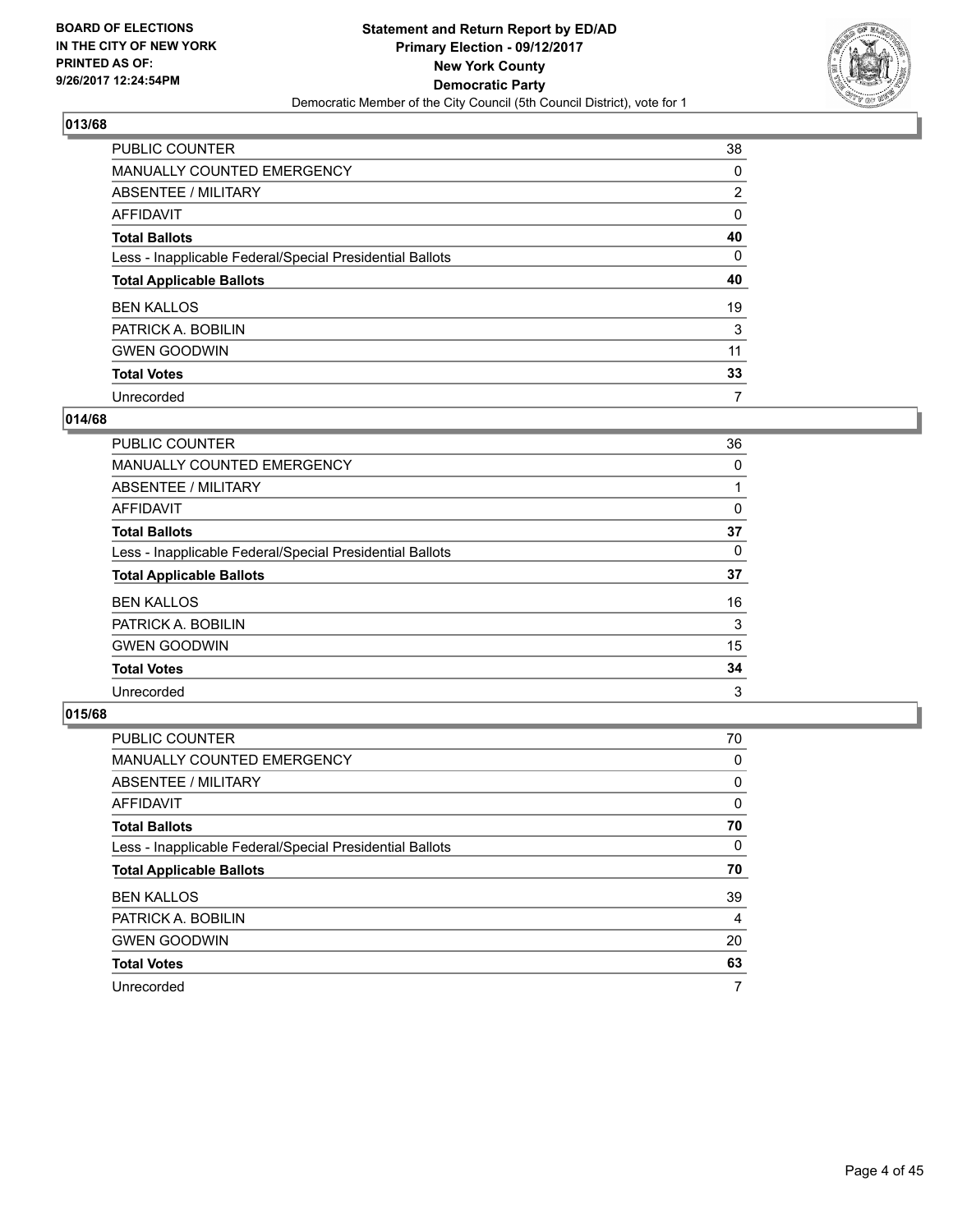

| PUBLIC COUNTER                                           | 32                |
|----------------------------------------------------------|-------------------|
| MANUALLY COUNTED EMERGENCY                               | 0                 |
| ABSENTEE / MILITARY                                      | 2                 |
| AFFIDAVIT                                                | 0                 |
| <b>Total Ballots</b>                                     | 34                |
| Less - Inapplicable Federal/Special Presidential Ballots | 0                 |
| <b>Total Applicable Ballots</b>                          | 34                |
| <b>BEN KALLOS</b>                                        | $12 \overline{ }$ |
| PATRICK A. BOBILIN                                       | 3                 |
| <b>GWEN GOODWIN</b>                                      | 13                |
| <b>JULUIS TAJIDDIN (WRITE-IN)</b>                        |                   |
| <b>Total Votes</b>                                       | 29                |
| Unrecorded                                               | 5                 |

# **025/68**

| PUBLIC COUNTER                                           | 82 |
|----------------------------------------------------------|----|
| <b>MANUALLY COUNTED EMERGENCY</b>                        | 0  |
| <b>ABSENTEE / MILITARY</b>                               | 3  |
| AFFIDAVIT                                                | 0  |
| <b>Total Ballots</b>                                     | 85 |
| Less - Inapplicable Federal/Special Presidential Ballots | 0  |
| <b>Total Applicable Ballots</b>                          | 85 |
| <b>BEN KALLOS</b>                                        | 36 |
| PATRICK A. BOBILIN                                       | 3  |
| <b>GWEN GOODWIN</b>                                      | 33 |
| BESSIE SCHACHTER (WRITE-IN)                              |    |
| DIANA AYALA (WRITE-IN)                                   | 1  |
| MARTI SPERANZA (WRITE-IN)                                | 2  |
| <b>Total Votes</b>                                       | 76 |
| Unrecorded                                               | 9  |

| <b>PUBLIC COUNTER</b>                                    | 87 |
|----------------------------------------------------------|----|
| MANUALLY COUNTED EMERGENCY                               | 0  |
| ABSENTEE / MILITARY                                      | 3  |
| AFFIDAVIT                                                | 2  |
| <b>Total Ballots</b>                                     | 92 |
| Less - Inapplicable Federal/Special Presidential Ballots | 0  |
| <b>Total Applicable Ballots</b>                          | 92 |
| <b>BEN KALLOS</b>                                        | 56 |
| PATRICK A. BOBILIN                                       | 7  |
| <b>GWEN GOODWIN</b>                                      | 20 |
| <b>Total Votes</b>                                       | 83 |
| Unrecorded                                               | 9  |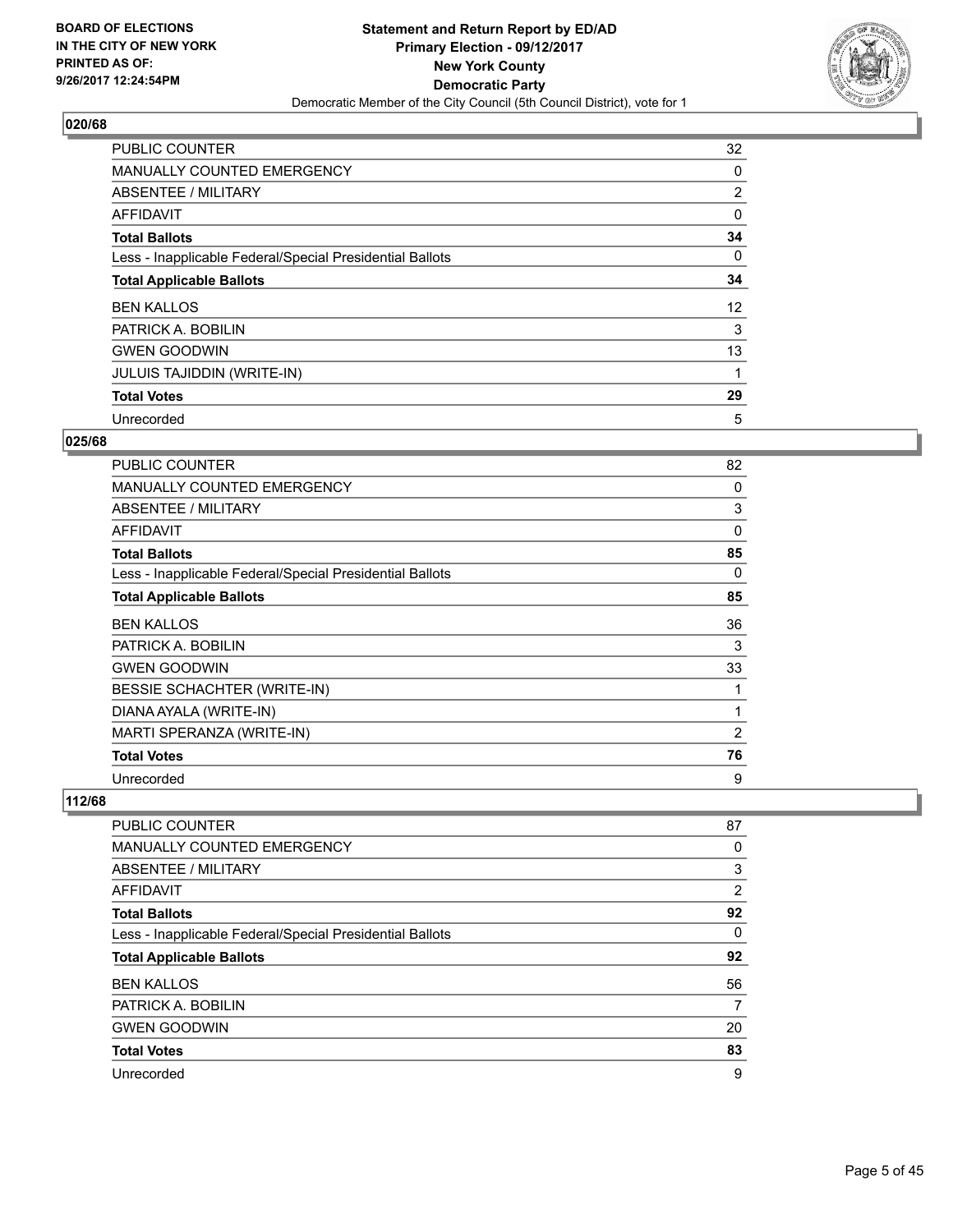

| <b>PUBLIC COUNTER</b>                                    | 81             |
|----------------------------------------------------------|----------------|
| <b>MANUALLY COUNTED EMERGENCY</b>                        | 0              |
| <b>ABSENTEE / MILITARY</b>                               |                |
| <b>AFFIDAVIT</b>                                         | 0              |
| <b>Total Ballots</b>                                     | 82             |
| Less - Inapplicable Federal/Special Presidential Ballots | 0              |
| <b>Total Applicable Ballots</b>                          | 82             |
| <b>BEN KALLOS</b>                                        | 51             |
| PATRICK A. BOBILIN                                       | 11             |
| <b>GWEN GOODWIN</b>                                      | 18             |
| <b>Total Votes</b>                                       | 80             |
| Unrecorded                                               | $\overline{2}$ |

#### **024/73**

| <b>PUBLIC COUNTER</b>                                    | 152            |
|----------------------------------------------------------|----------------|
| <b>MANUALLY COUNTED EMERGENCY</b>                        | 0              |
| ABSENTEE / MILITARY                                      | $\overline{2}$ |
| <b>AFFIDAVIT</b>                                         | 0              |
| <b>Total Ballots</b>                                     | 154            |
| Less - Inapplicable Federal/Special Presidential Ballots | $\Omega$       |
| <b>Total Applicable Ballots</b>                          | 154            |
| <b>BEN KALLOS</b>                                        | 102            |
| PATRICK A. BOBILIN                                       | 12             |
| <b>GWEN GOODWIN</b>                                      | 27             |
| <b>Total Votes</b>                                       | 141            |
| Unrecorded                                               | 13             |

| <b>PUBLIC COUNTER</b>                                    | 66 |
|----------------------------------------------------------|----|
| <b>MANUALLY COUNTED EMERGENCY</b>                        | 0  |
| ABSENTEE / MILITARY                                      | 5  |
| <b>AFFIDAVIT</b>                                         | 0  |
| <b>Total Ballots</b>                                     | 71 |
| Less - Inapplicable Federal/Special Presidential Ballots | 0  |
| <b>Total Applicable Ballots</b>                          | 71 |
| <b>BEN KALLOS</b>                                        | 53 |
| PATRICK A. BOBILIN                                       | 6  |
| <b>GWEN GOODWIN</b>                                      | 8  |
| <b>Total Votes</b>                                       | 67 |
| Unrecorded                                               | 4  |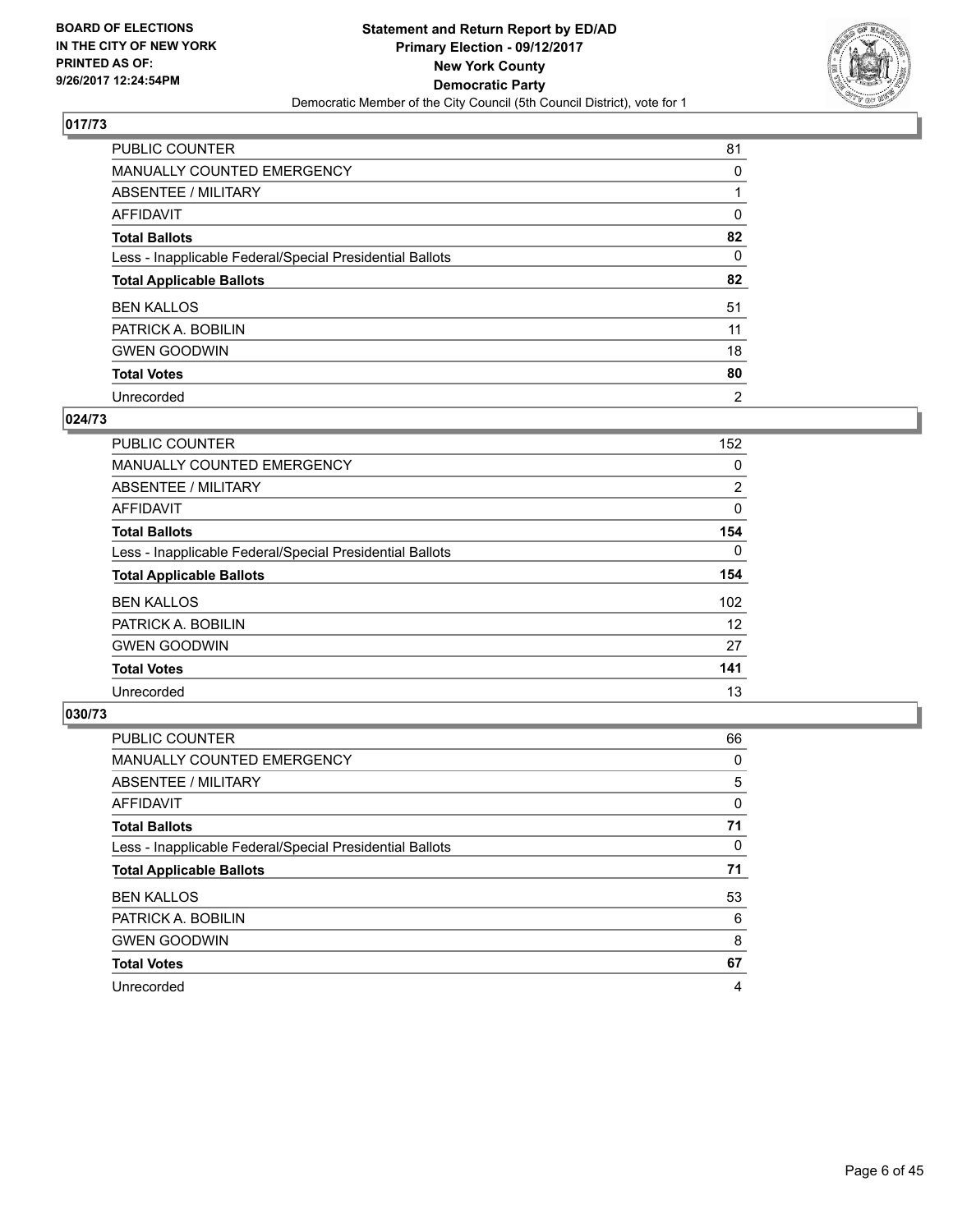

| <b>PUBLIC COUNTER</b>                                    | 48 |
|----------------------------------------------------------|----|
| MANUALLY COUNTED EMERGENCY                               | 0  |
| ABSENTEE / MILITARY                                      | 0  |
| <b>AFFIDAVIT</b>                                         | 0  |
| <b>Total Ballots</b>                                     | 48 |
| Less - Inapplicable Federal/Special Presidential Ballots | 0  |
| <b>Total Applicable Ballots</b>                          | 48 |
| <b>BEN KALLOS</b>                                        | 28 |
| PATRICK A. BOBILIN                                       | 7  |
| <b>GWEN GOODWIN</b>                                      | 9  |
| KEITH POWERS (WRITE-IN)                                  | 1  |
| <b>Total Votes</b>                                       | 45 |
| Unrecorded                                               | 3  |

# **034/73**

| <b>PUBLIC COUNTER</b>                                    | 44 |
|----------------------------------------------------------|----|
| <b>MANUALLY COUNTED EMERGENCY</b>                        | 0  |
| ABSENTEE / MILITARY                                      | 7  |
| <b>AFFIDAVIT</b>                                         | 0  |
| <b>Total Ballots</b>                                     | 51 |
| Less - Inapplicable Federal/Special Presidential Ballots | 0  |
| <b>Total Applicable Ballots</b>                          | 51 |
| <b>BEN KALLOS</b>                                        | 38 |
| PATRICK A. BOBILIN                                       | 4  |
| <b>GWEN GOODWIN</b>                                      | 4  |
| KEITH POWERS (WRITE-IN)                                  | 1  |
| <b>Total Votes</b>                                       | 47 |
| Unrecorded                                               | 4  |

| <b>PUBLIC COUNTER</b>                                    | 96  |
|----------------------------------------------------------|-----|
| <b>MANUALLY COUNTED EMERGENCY</b>                        | 0   |
| ABSENTEE / MILITARY                                      | 7   |
| <b>AFFIDAVIT</b>                                         | 2   |
| <b>Total Ballots</b>                                     | 105 |
| Less - Inapplicable Federal/Special Presidential Ballots | 0   |
| <b>Total Applicable Ballots</b>                          | 105 |
| <b>BEN KALLOS</b>                                        | 74  |
| PATRICK A. BOBILIN                                       | 10  |
| <b>GWEN GOODWIN</b>                                      | 11  |
| MARTI SPERANZA (WRITE-IN)                                | 1   |
| RAY KELLY (WRITE-IN)                                     | 1   |
| <b>Total Votes</b>                                       | 97  |
| Unrecorded                                               | 8   |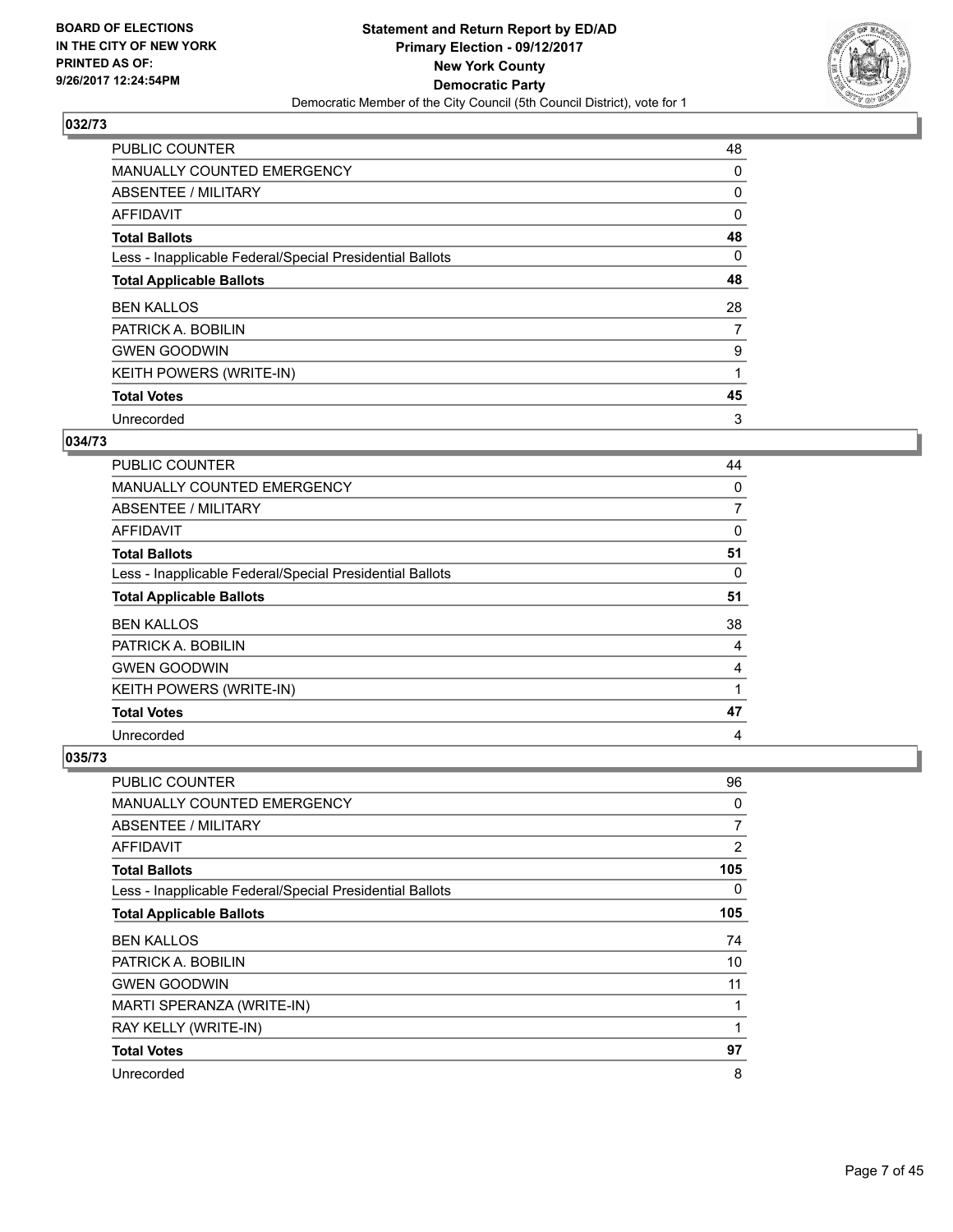

| <b>PUBLIC COUNTER</b>                                    | 64 |
|----------------------------------------------------------|----|
| <b>MANUALLY COUNTED EMERGENCY</b>                        | 0  |
| ABSENTEE / MILITARY                                      | 0  |
| AFFIDAVIT                                                | 0  |
| <b>Total Ballots</b>                                     | 64 |
| Less - Inapplicable Federal/Special Presidential Ballots | 0  |
| <b>Total Applicable Ballots</b>                          | 64 |
| <b>BEN KALLOS</b>                                        | 46 |
| PATRICK A. BOBILIN                                       | 3  |
| <b>GWEN GOODWIN</b>                                      | 9  |
| KEITH POWERS (WRITE-IN)                                  | 1  |
| MARK HERSCHBERG (WRITE-IN)                               |    |
| <b>Total Votes</b>                                       | 60 |
| Unrecorded                                               | 4  |

## **037/73**

| <b>PUBLIC COUNTER</b>                                    | 78             |
|----------------------------------------------------------|----------------|
| <b>MANUALLY COUNTED EMERGENCY</b>                        | 0              |
| ABSENTEE / MILITARY                                      | 1              |
| <b>AFFIDAVIT</b>                                         | 2              |
| <b>Total Ballots</b>                                     | 81             |
| Less - Inapplicable Federal/Special Presidential Ballots | 0              |
| <b>Total Applicable Ballots</b>                          | 81             |
| <b>BEN KALLOS</b>                                        | 66             |
| PATRICK A. BOBILIN                                       | 4              |
| <b>GWEN GOODWIN</b>                                      | 8              |
| MARTI SPERANZA (WRITE-IN)                                |                |
| <b>Total Votes</b>                                       | 79             |
| Unrecorded                                               | $\overline{2}$ |

| <b>PUBLIC COUNTER</b>                                    | 63             |
|----------------------------------------------------------|----------------|
| <b>MANUALLY COUNTED EMERGENCY</b>                        | 0              |
| ABSENTEE / MILITARY                                      | 5              |
| AFFIDAVIT                                                | $\overline{2}$ |
| <b>Total Ballots</b>                                     | 70             |
| Less - Inapplicable Federal/Special Presidential Ballots | 0              |
| <b>Total Applicable Ballots</b>                          | 70             |
| <b>BEN KALLOS</b>                                        | 53             |
| PATRICK A. BOBILIN                                       | 4              |
| <b>GWEN GOODWIN</b>                                      | 8              |
| <b>Total Votes</b>                                       | 65             |
| Unrecorded                                               | 5              |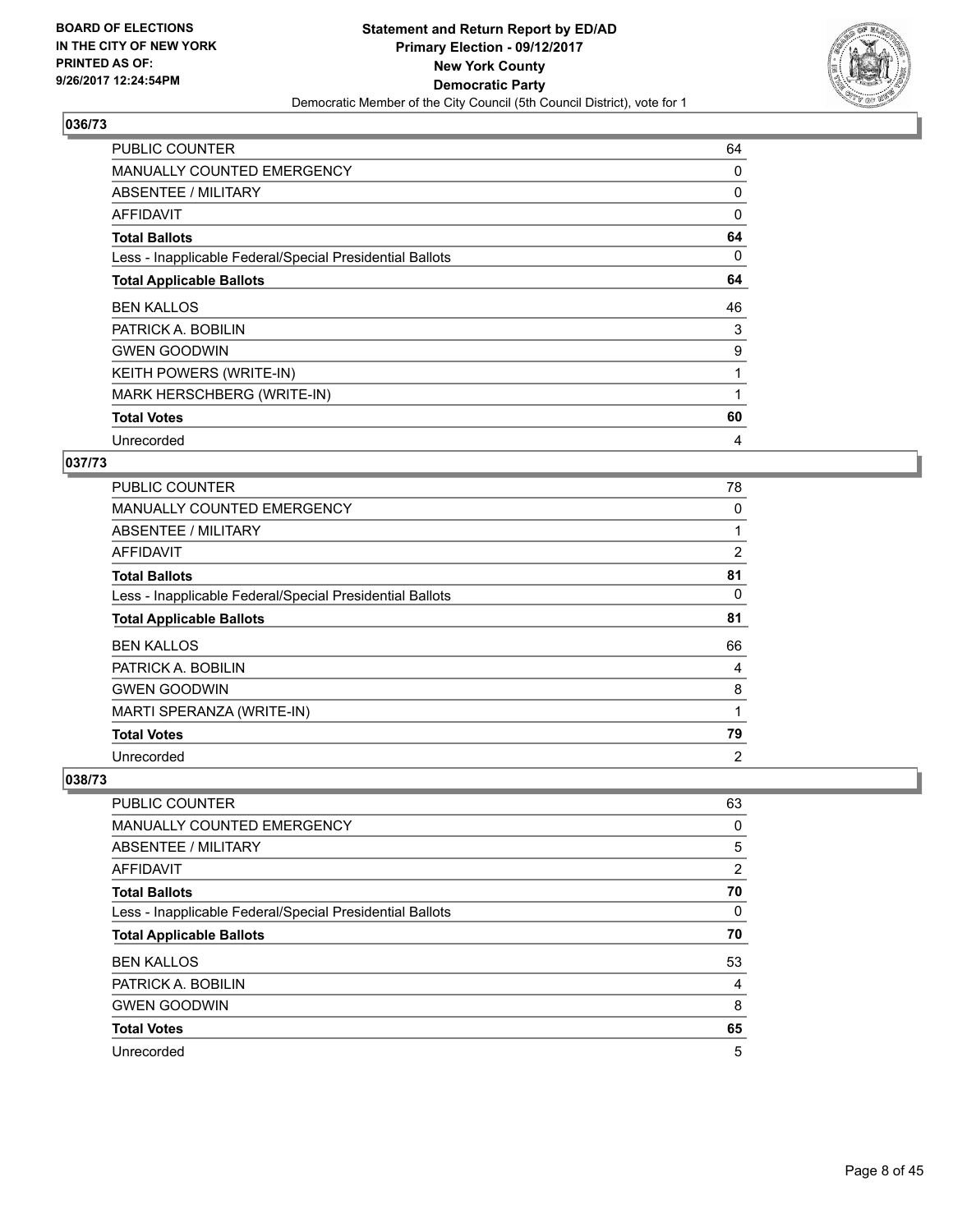

| PUBLIC COUNTER                                           | 62             |
|----------------------------------------------------------|----------------|
| <b>MANUALLY COUNTED EMERGENCY</b>                        | 0              |
| <b>ABSENTEE / MILITARY</b>                               | 6              |
| <b>AFFIDAVIT</b>                                         |                |
| <b>Total Ballots</b>                                     | 69             |
| Less - Inapplicable Federal/Special Presidential Ballots | 0              |
| <b>Total Applicable Ballots</b>                          | 69             |
| <b>BEN KALLOS</b>                                        | 46             |
| PATRICK A. BOBILIN                                       | 3              |
| <b>GWEN GOODWIN</b>                                      | 18             |
| <b>Total Votes</b>                                       | 67             |
| Unrecorded                                               | $\overline{2}$ |

#### **040/73**

| <b>PUBLIC COUNTER</b>                                    | 67             |
|----------------------------------------------------------|----------------|
| <b>MANUALLY COUNTED EMERGENCY</b>                        | 0              |
| ABSENTEE / MILITARY                                      | 3              |
| AFFIDAVIT                                                | 0              |
| <b>Total Ballots</b>                                     | 70             |
| Less - Inapplicable Federal/Special Presidential Ballots | 0              |
| <b>Total Applicable Ballots</b>                          | 70             |
| <b>BEN KALLOS</b>                                        | 49             |
| PATRICK A. BOBILIN                                       | $\overline{2}$ |
| <b>GWEN GOODWIN</b>                                      | 14             |
| <b>Total Votes</b>                                       | 65             |
| Unrecorded                                               | 5              |

| <b>PUBLIC COUNTER</b>                                    | 74 |
|----------------------------------------------------------|----|
| MANUALLY COUNTED EMERGENCY                               | 0  |
| ABSENTEE / MILITARY                                      | 3  |
| <b>AFFIDAVIT</b>                                         | 0  |
| <b>Total Ballots</b>                                     | 77 |
| Less - Inapplicable Federal/Special Presidential Ballots | 0  |
| <b>Total Applicable Ballots</b>                          | 77 |
| <b>BEN KALLOS</b>                                        | 63 |
| PATRICK A. BOBILIN                                       | 4  |
| <b>GWEN GOODWIN</b>                                      | 8  |
| MARTI SPERONZA (WRITE-IN)                                |    |
| <b>Total Votes</b>                                       | 76 |
| Unrecorded                                               | 1  |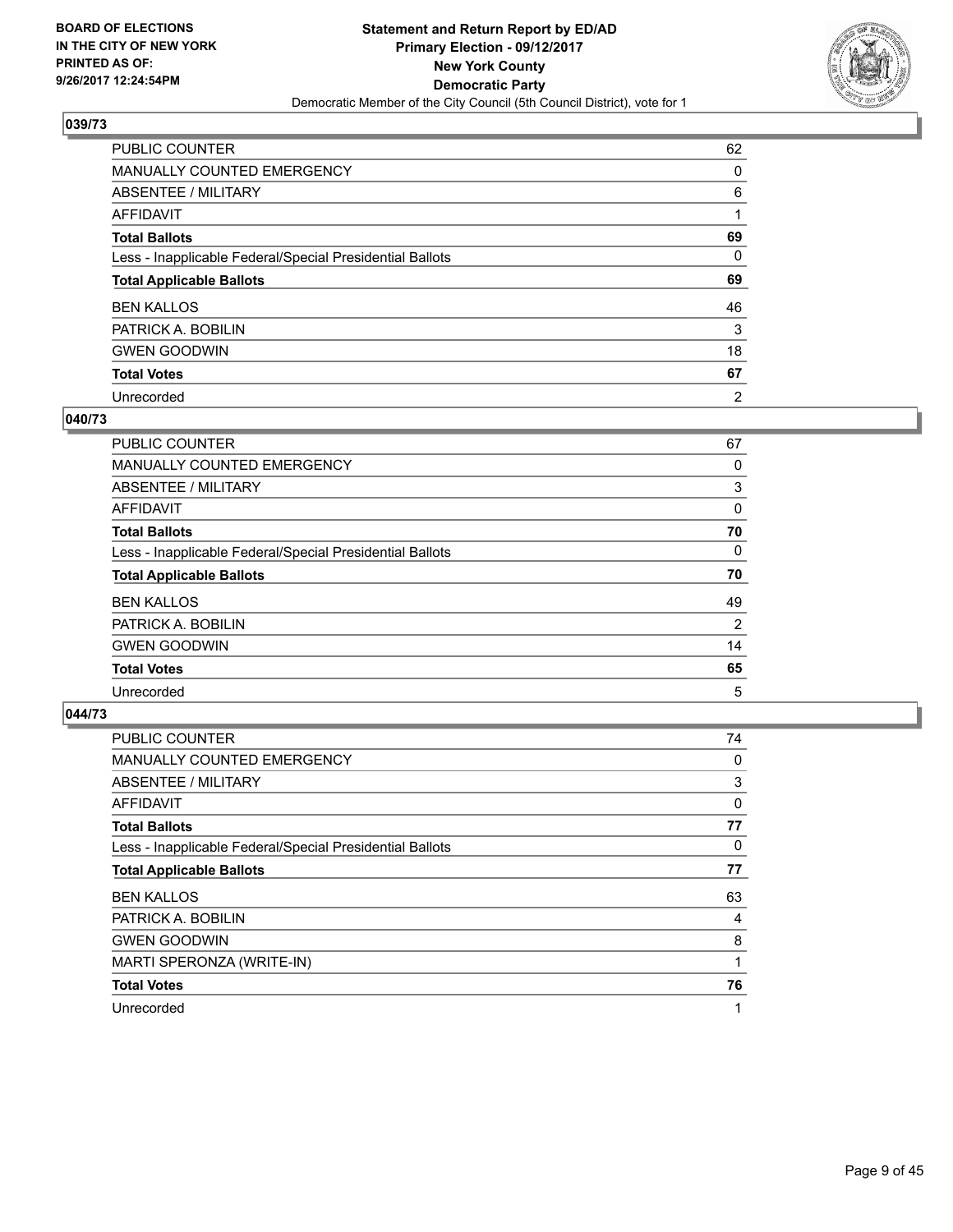

| <b>PUBLIC COUNTER</b>                                    | 25       |
|----------------------------------------------------------|----------|
| <b>MANUALLY COUNTED EMERGENCY</b>                        | 0        |
| ABSENTEE / MILITARY                                      | 4        |
| <b>AFFIDAVIT</b>                                         | 0        |
| <b>Total Ballots</b>                                     | 29       |
| Less - Inapplicable Federal/Special Presidential Ballots | $\Omega$ |
| <b>Total Applicable Ballots</b>                          | 29       |
| <b>BEN KALLOS</b>                                        | 15       |
| PATRICK A. BOBILIN                                       | 3        |
| <b>GWEN GOODWIN</b>                                      | 10       |
| MARTI SPERANZA (WRITE-IN)                                |          |
| <b>Total Votes</b>                                       | 29       |

### **049/73**

| <b>PUBLIC COUNTER</b>                                    | 88 |
|----------------------------------------------------------|----|
| <b>MANUALLY COUNTED EMERGENCY</b>                        | 0  |
| ABSENTEE / MILITARY                                      | 2  |
| AFFIDAVIT                                                |    |
| <b>Total Ballots</b>                                     | 91 |
| Less - Inapplicable Federal/Special Presidential Ballots | 0  |
| <b>Total Applicable Ballots</b>                          | 91 |
| <b>BEN KALLOS</b>                                        | 67 |
| PATRICK A. BOBILIN                                       | 10 |
| <b>GWEN GOODWIN</b>                                      | 13 |
| <b>Total Votes</b>                                       | 90 |
| Unrecorded                                               |    |
|                                                          |    |

| <b>PUBLIC COUNTER</b>                                    | 88  |
|----------------------------------------------------------|-----|
| <b>MANUALLY COUNTED EMERGENCY</b>                        | 0   |
| ABSENTEE / MILITARY                                      | 21  |
| <b>AFFIDAVIT</b>                                         | 0   |
| <b>Total Ballots</b>                                     | 109 |
| Less - Inapplicable Federal/Special Presidential Ballots | 0   |
| <b>Total Applicable Ballots</b>                          | 109 |
| <b>BEN KALLOS</b>                                        | 74  |
| PATRICK A. BOBILIN                                       | 8   |
| <b>GWEN GOODWIN</b>                                      | 14  |
| KEITH POWERS (WRITE-IN)                                  | 4   |
| MICHAEL BLOOMBERG (WRITE-IN)                             | 1   |
| VANESSA ARONSON (WRITE-IN)                               | 1   |
| <b>Total Votes</b>                                       | 102 |
| Unrecorded                                               | 7   |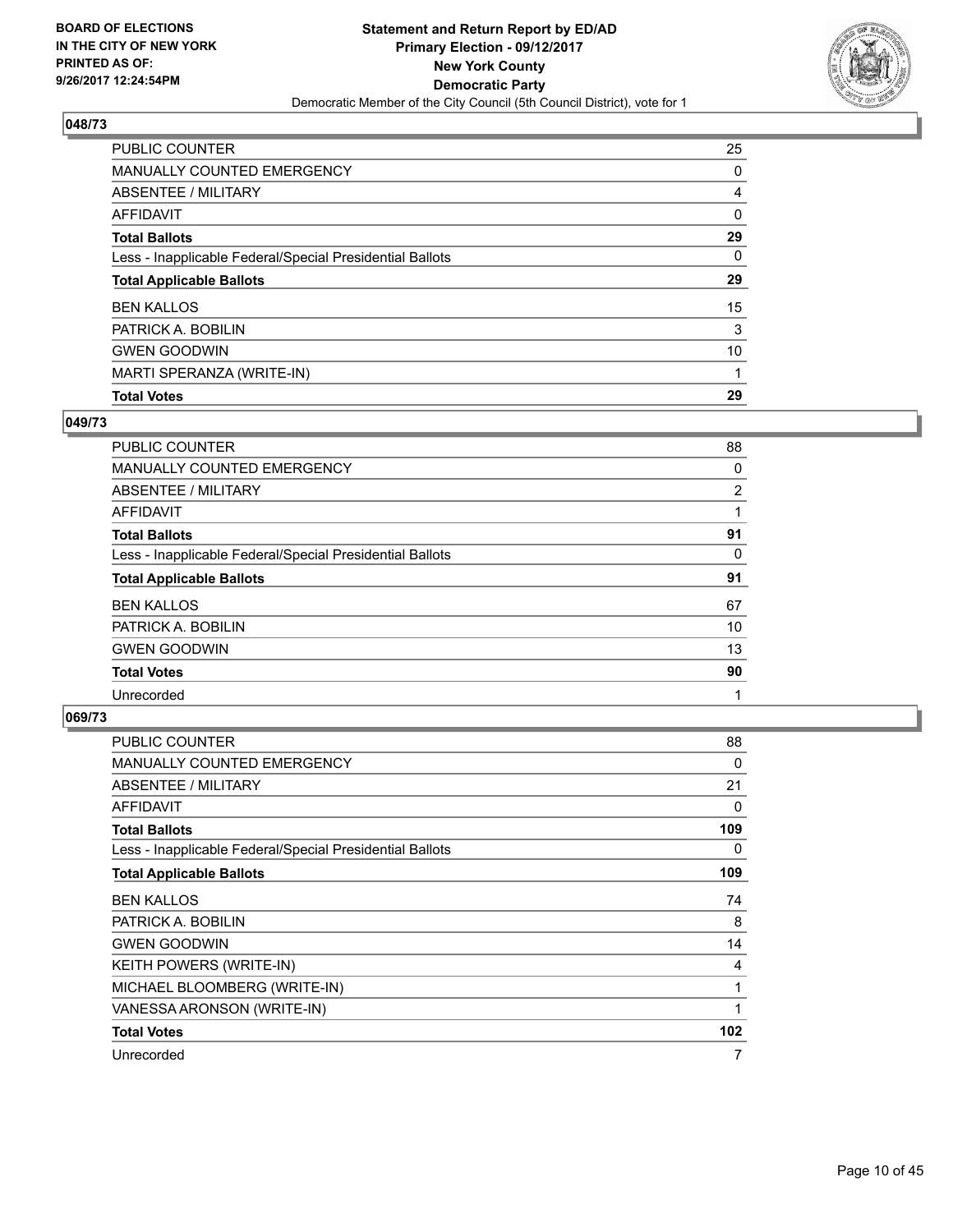

| PUBLIC COUNTER                                           | 54 |
|----------------------------------------------------------|----|
| <b>MANUALLY COUNTED EMERGENCY</b>                        | 0  |
| <b>ABSENTEE / MILITARY</b>                               | 5  |
| <b>AFFIDAVIT</b>                                         |    |
| <b>Total Ballots</b>                                     | 60 |
| Less - Inapplicable Federal/Special Presidential Ballots | 0  |
| <b>Total Applicable Ballots</b>                          | 60 |
| <b>BEN KALLOS</b>                                        | 46 |
| PATRICK A. BOBILIN                                       | 4  |
| <b>GWEN GOODWIN</b>                                      | 7  |
| <b>Total Votes</b>                                       | 57 |
| Unrecorded                                               | 3  |

#### **075/73**

| <b>PUBLIC COUNTER</b>                                    | 53 |
|----------------------------------------------------------|----|
| <b>MANUALLY COUNTED EMERGENCY</b>                        | 0  |
| ABSENTEE / MILITARY                                      | 4  |
| AFFIDAVIT                                                |    |
| <b>Total Ballots</b>                                     | 58 |
| Less - Inapplicable Federal/Special Presidential Ballots | 0  |
| <b>Total Applicable Ballots</b>                          | 58 |
| <b>BEN KALLOS</b>                                        | 43 |
| PATRICK A. BOBILIN                                       | 5  |
| <b>GWEN GOODWIN</b>                                      | 5  |
| <b>Total Votes</b>                                       | 53 |
| Unrecorded                                               | 5  |

| <b>PUBLIC COUNTER</b>                                    | 50 |
|----------------------------------------------------------|----|
| MANUALLY COUNTED EMERGENCY                               | 0  |
| ABSENTEE / MILITARY                                      | 0  |
| AFFIDAVIT                                                | 0  |
| <b>Total Ballots</b>                                     | 50 |
| Less - Inapplicable Federal/Special Presidential Ballots | 0  |
| <b>Total Applicable Ballots</b>                          | 50 |
| <b>BEN KALLOS</b>                                        | 39 |
| PATRICK A. BOBILIN                                       | 3  |
| <b>GWEN GOODWIN</b>                                      | 7  |
| <b>Total Votes</b>                                       | 49 |
| Unrecorded                                               |    |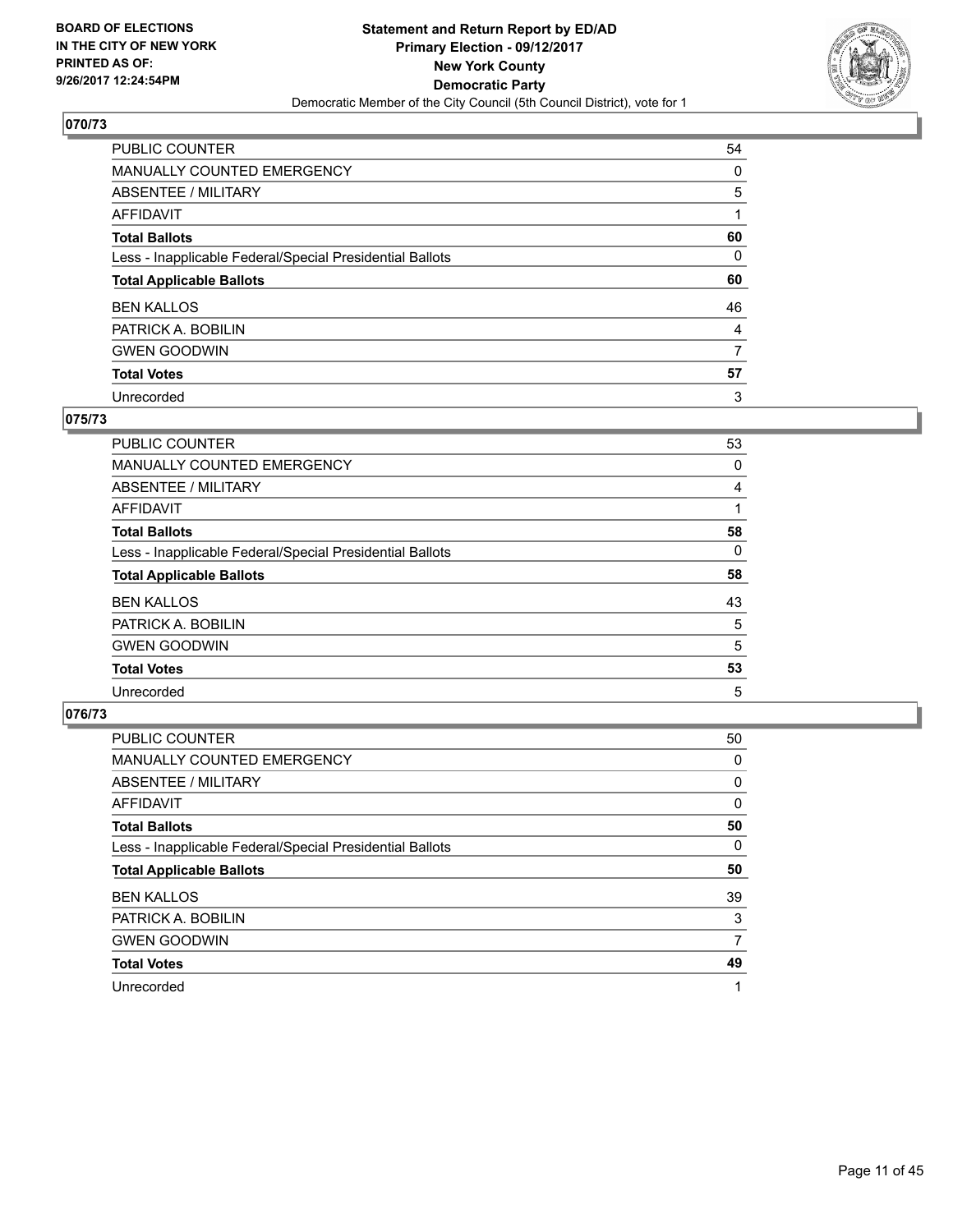

| <b>PUBLIC COUNTER</b>                                    | 95 |
|----------------------------------------------------------|----|
| <b>MANUALLY COUNTED EMERGENCY</b>                        | 0  |
| ABSENTEE / MILITARY                                      |    |
| AFFIDAVIT                                                |    |
| <b>Total Ballots</b>                                     | 97 |
| Less - Inapplicable Federal/Special Presidential Ballots | 0  |
| <b>Total Applicable Ballots</b>                          | 97 |
| <b>BEN KALLOS</b>                                        | 65 |
| PATRICK A. BOBILIN                                       | 12 |
| <b>GWEN GOODWIN</b>                                      | 15 |
| KIETH POWERS (WRITE-IN)                                  |    |
| UNATTRIBUTABLE WRITE-IN (WRITE-IN)                       |    |
| <b>Total Votes</b>                                       | 94 |
| Unrecorded                                               | 3  |

## **084/73**

| <b>PUBLIC COUNTER</b>                                    | 72 |
|----------------------------------------------------------|----|
| <b>MANUALLY COUNTED EMERGENCY</b>                        | 0  |
| ABSENTEE / MILITARY                                      | 3  |
| AFFIDAVIT                                                | 2  |
| <b>Total Ballots</b>                                     | 77 |
| Less - Inapplicable Federal/Special Presidential Ballots | 0  |
| <b>Total Applicable Ballots</b>                          | 77 |
| <b>BEN KALLOS</b>                                        | 50 |
| PATRICK A. BOBILIN                                       | 9  |
| <b>GWEN GOODWIN</b>                                      | 11 |
| <b>Total Votes</b>                                       | 70 |
| Unrecorded                                               | 7  |

| <b>PUBLIC COUNTER</b>                                    | 91 |
|----------------------------------------------------------|----|
| <b>MANUALLY COUNTED EMERGENCY</b>                        | 0  |
| ABSENTEE / MILITARY                                      | 4  |
| AFFIDAVIT                                                | 1  |
| <b>Total Ballots</b>                                     | 96 |
| Less - Inapplicable Federal/Special Presidential Ballots | 0  |
| <b>Total Applicable Ballots</b>                          | 96 |
| <b>BEN KALLOS</b>                                        | 62 |
| PATRICK A. BOBILIN                                       | 6  |
| <b>GWEN GOODWIN</b>                                      | 21 |
| KEITH POWERS (WRITE-IN)                                  | 1  |
| THOMAS YAKE (WRITE-IN)                                   | 1  |
| UNATTRIBUTABLE WRITE-IN (WRITE-IN)                       | 1  |
| <b>Total Votes</b>                                       | 92 |
| Unrecorded                                               | 4  |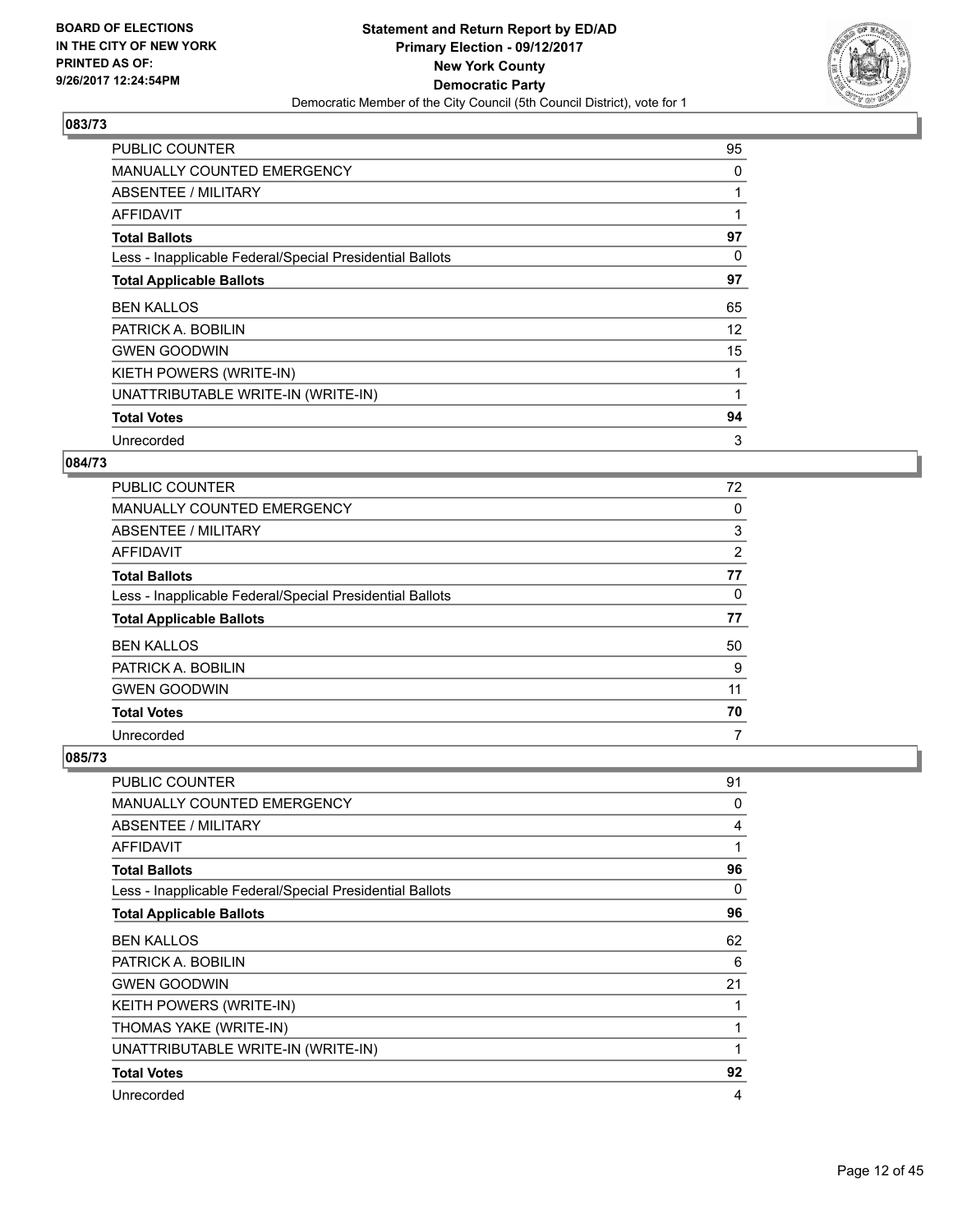

| PUBLIC COUNTER                                           | 158             |
|----------------------------------------------------------|-----------------|
| <b>MANUALLY COUNTED EMERGENCY</b>                        | 0               |
| <b>ABSENTEE / MILITARY</b>                               | 3               |
| <b>AFFIDAVIT</b>                                         | 0               |
| <b>Total Ballots</b>                                     | 161             |
| Less - Inapplicable Federal/Special Presidential Ballots | 0               |
| <b>Total Applicable Ballots</b>                          | 161             |
| <b>BEN KALLOS</b>                                        | 106             |
| PATRICK A. BOBILIN                                       | 12 <sup>2</sup> |
| <b>GWEN GOODWIN</b>                                      | 30              |
| <b>Total Votes</b>                                       | 148             |
| Unrecorded                                               | 13              |

#### **091/73**

| PUBLIC COUNTER                                           | 118      |
|----------------------------------------------------------|----------|
| <b>MANUALLY COUNTED EMERGENCY</b>                        | 0        |
| ABSENTEE / MILITARY                                      | 6        |
| AFFIDAVIT                                                | $\Omega$ |
| <b>Total Ballots</b>                                     | 124      |
| Less - Inapplicable Federal/Special Presidential Ballots | $\Omega$ |
| <b>Total Applicable Ballots</b>                          | 124      |
| <b>BEN KALLOS</b>                                        | 92       |
| PATRICK A. BOBILIN                                       | 6        |
| <b>GWEN GOODWIN</b>                                      | 26       |
| <b>Total Votes</b>                                       | 124      |

| <b>PUBLIC COUNTER</b>                                    | 150            |
|----------------------------------------------------------|----------------|
| MANUALLY COUNTED EMERGENCY                               | 0              |
| ABSENTEE / MILITARY                                      | $\overline{2}$ |
| AFFIDAVIT                                                | 0              |
| <b>Total Ballots</b>                                     | 152            |
| Less - Inapplicable Federal/Special Presidential Ballots | 0              |
| <b>Total Applicable Ballots</b>                          | 152            |
| <b>BEN KALLOS</b>                                        | 111            |
| PATRICK A. BOBILIN                                       | 11             |
| <b>GWEN GOODWIN</b>                                      | 20             |
| UNATTRIBUTABLE WRITE-IN (WRITE-IN)                       | 1              |
| <b>Total Votes</b>                                       | 143            |
| Unrecorded                                               | 9              |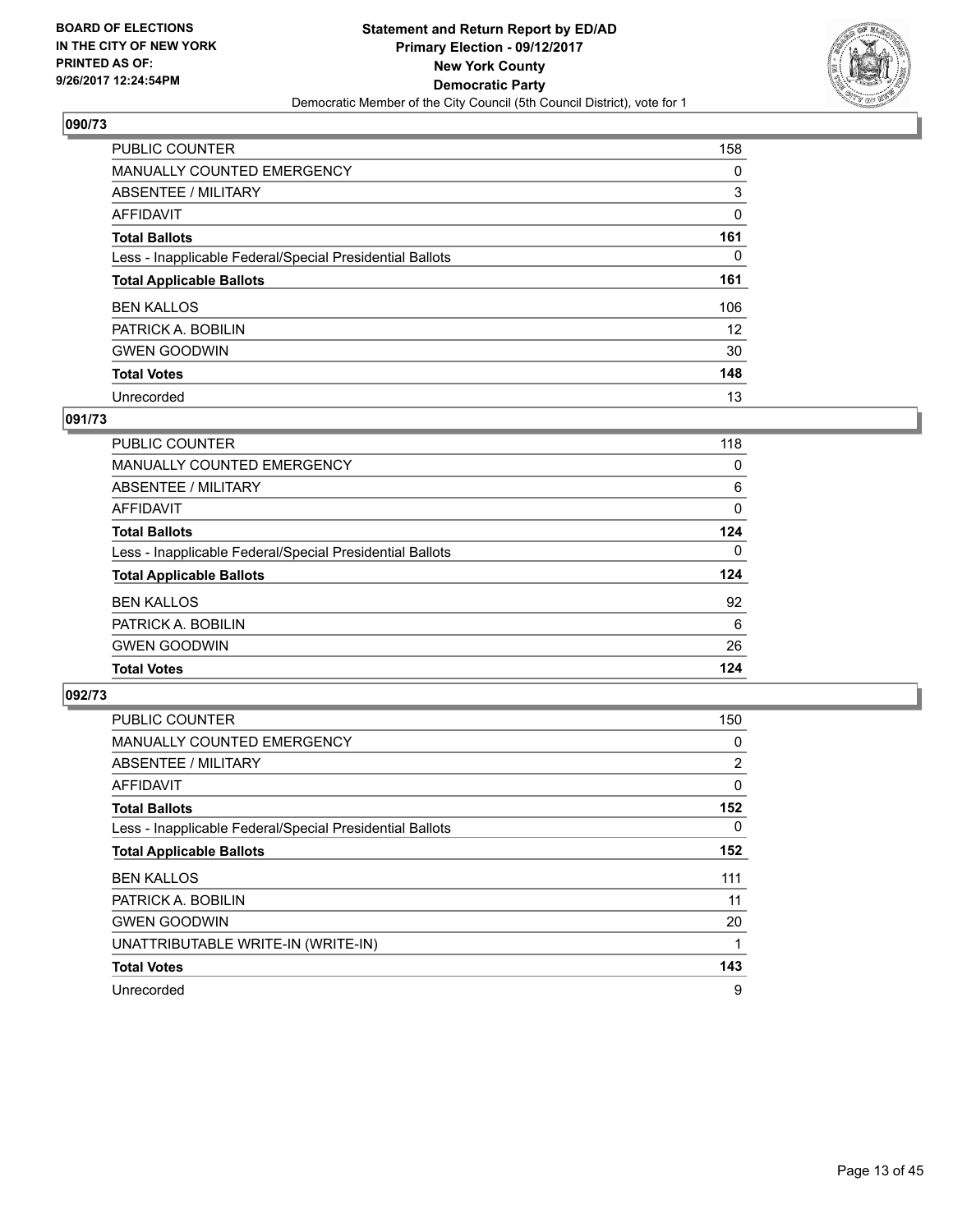

| PUBLIC COUNTER                                           | 110          |
|----------------------------------------------------------|--------------|
| <b>MANUALLY COUNTED EMERGENCY</b>                        | 0            |
| ABSENTEE / MILITARY                                      |              |
| <b>AFFIDAVIT</b>                                         | 3            |
| <b>Total Ballots</b>                                     | 114          |
| Less - Inapplicable Federal/Special Presidential Ballots | $\mathbf{0}$ |
| <b>Total Applicable Ballots</b>                          | 114          |
| <b>BEN KALLOS</b>                                        | 82           |
| PATRICK A. BOBILIN                                       | 18           |
| <b>GWEN GOODWIN</b>                                      | 12           |
| <b>Total Votes</b>                                       | 112          |
| Unrecorded                                               | 2            |

#### **095/73**

| <b>PUBLIC COUNTER</b>                                    | 78             |
|----------------------------------------------------------|----------------|
| MANUALLY COUNTED EMERGENCY                               | 0              |
| ABSENTEE / MILITARY                                      | $\overline{2}$ |
| AFFIDAVIT                                                | 2              |
| <b>Total Ballots</b>                                     | 82             |
| Less - Inapplicable Federal/Special Presidential Ballots | 0              |
| <b>Total Applicable Ballots</b>                          | 82             |
| <b>BEN KALLOS</b>                                        | 59             |
| PATRICK A. BOBILIN                                       | 6              |
| <b>GWEN GOODWIN</b>                                      | 16             |
| <b>Total Votes</b>                                       | 81             |
| Unrecorded                                               |                |

| <b>PUBLIC COUNTER</b>                                    | 42             |
|----------------------------------------------------------|----------------|
| <b>MANUALLY COUNTED EMERGENCY</b>                        | 0              |
| ABSENTEE / MILITARY                                      | 3              |
| AFFIDAVIT                                                | 0              |
| <b>Total Ballots</b>                                     | 45             |
| Less - Inapplicable Federal/Special Presidential Ballots | 0              |
| <b>Total Applicable Ballots</b>                          | 45             |
| <b>BEN KALLOS</b>                                        | 35             |
| PATRICK A. BOBILIN                                       | $\overline{2}$ |
| <b>GWEN GOODWIN</b>                                      | 6              |
| <b>Total Votes</b>                                       | 43             |
| Unrecorded                                               | $\overline{2}$ |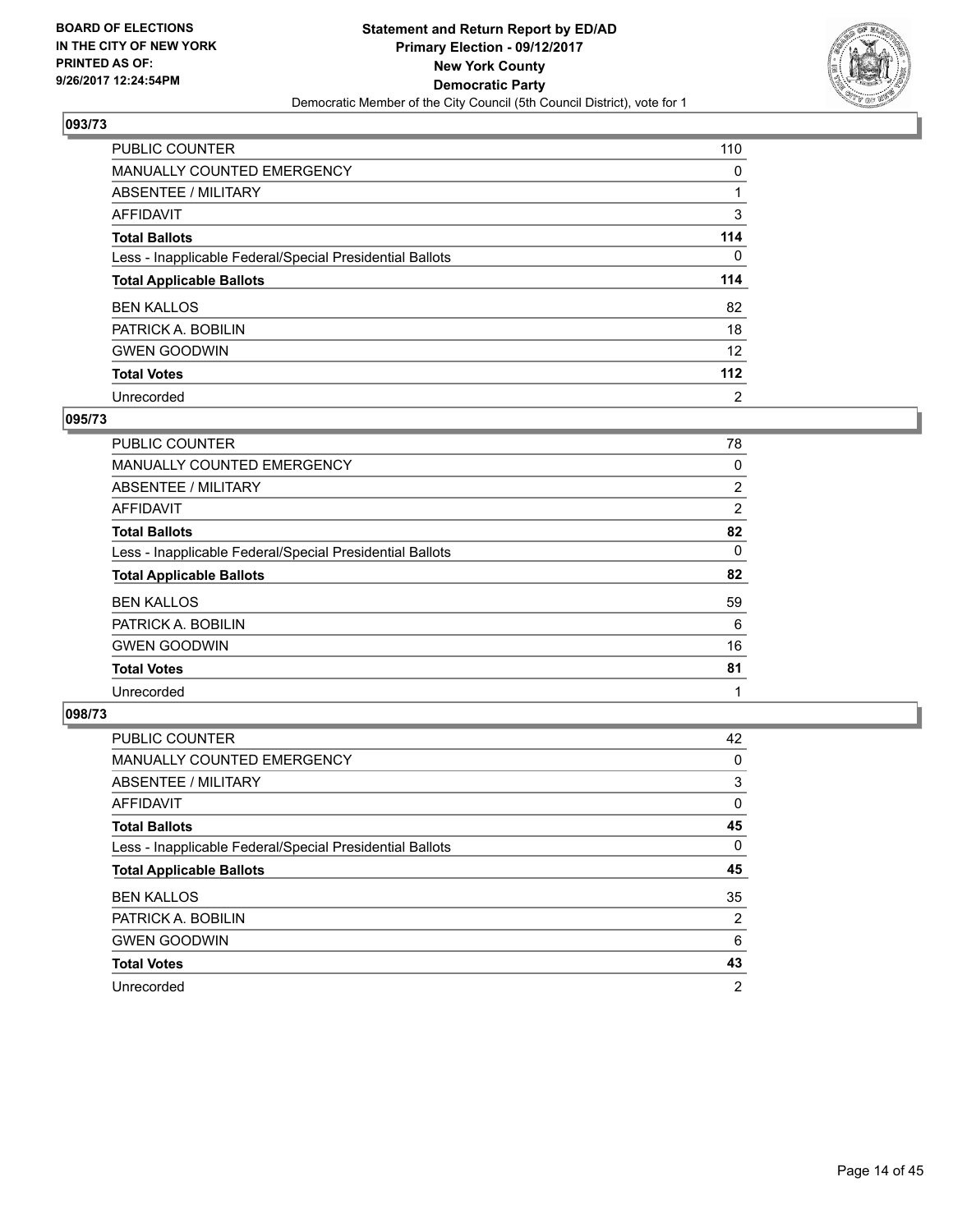

| PUBLIC COUNTER                                           | 53 |
|----------------------------------------------------------|----|
| <b>MANUALLY COUNTED EMERGENCY</b>                        | 0  |
| ABSENTEE / MILITARY                                      | 0  |
| <b>AFFIDAVIT</b>                                         | 0  |
| <b>Total Ballots</b>                                     | 53 |
| Less - Inapplicable Federal/Special Presidential Ballots | 0  |
| <b>Total Applicable Ballots</b>                          | 53 |
| <b>BEN KALLOS</b>                                        | 38 |
| PATRICK A. BOBILIN                                       | 3  |
| <b>GWEN GOODWIN</b>                                      | 11 |
| <b>Total Votes</b>                                       | 52 |
| Unrecorded                                               |    |

| PUBLIC COUNTER                                           | 62 |
|----------------------------------------------------------|----|
| <b>MANUALLY COUNTED EMERGENCY</b>                        | 0  |
| <b>ABSENTEE / MILITARY</b>                               | 0  |
| AFFIDAVIT                                                | 1  |
| <b>Total Ballots</b>                                     | 63 |
| Less - Inapplicable Federal/Special Presidential Ballots | 0  |
| <b>Total Applicable Ballots</b>                          | 63 |
| <b>BEN KALLOS</b>                                        | 41 |
| PATRICK A. BOBILIN                                       | 2  |
| <b>GWEN GOODWIN</b>                                      | 7  |
| KEITH POWERS (WRITE-IN)                                  | 1  |
| RACHEL HONIG (WRITE-IN)                                  | 1  |
|                                                          |    |
| <b>Total Votes</b>                                       | 52 |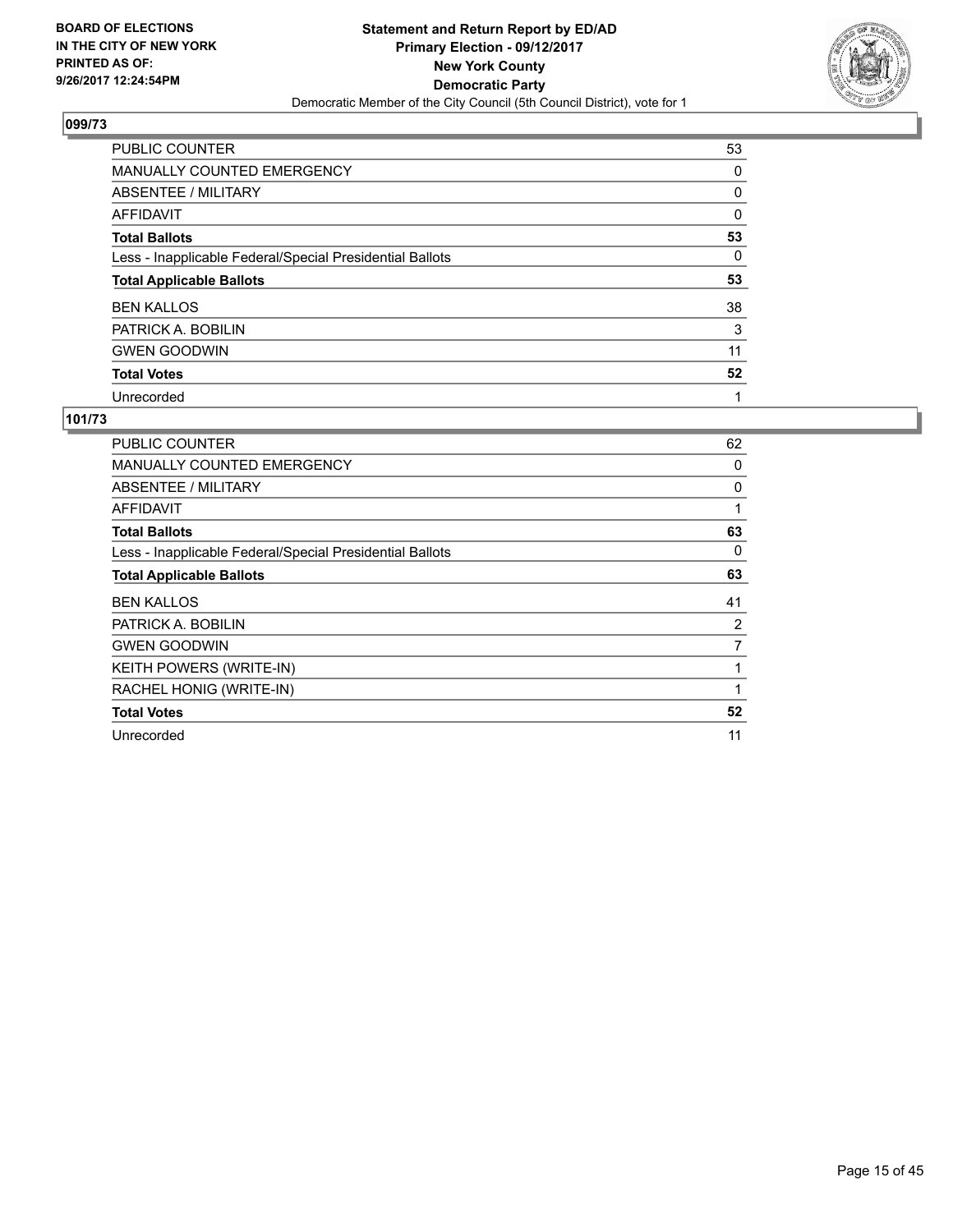

**093/74 COMBINED into: 101/73**

**094/74 COMBINED into: 032/73**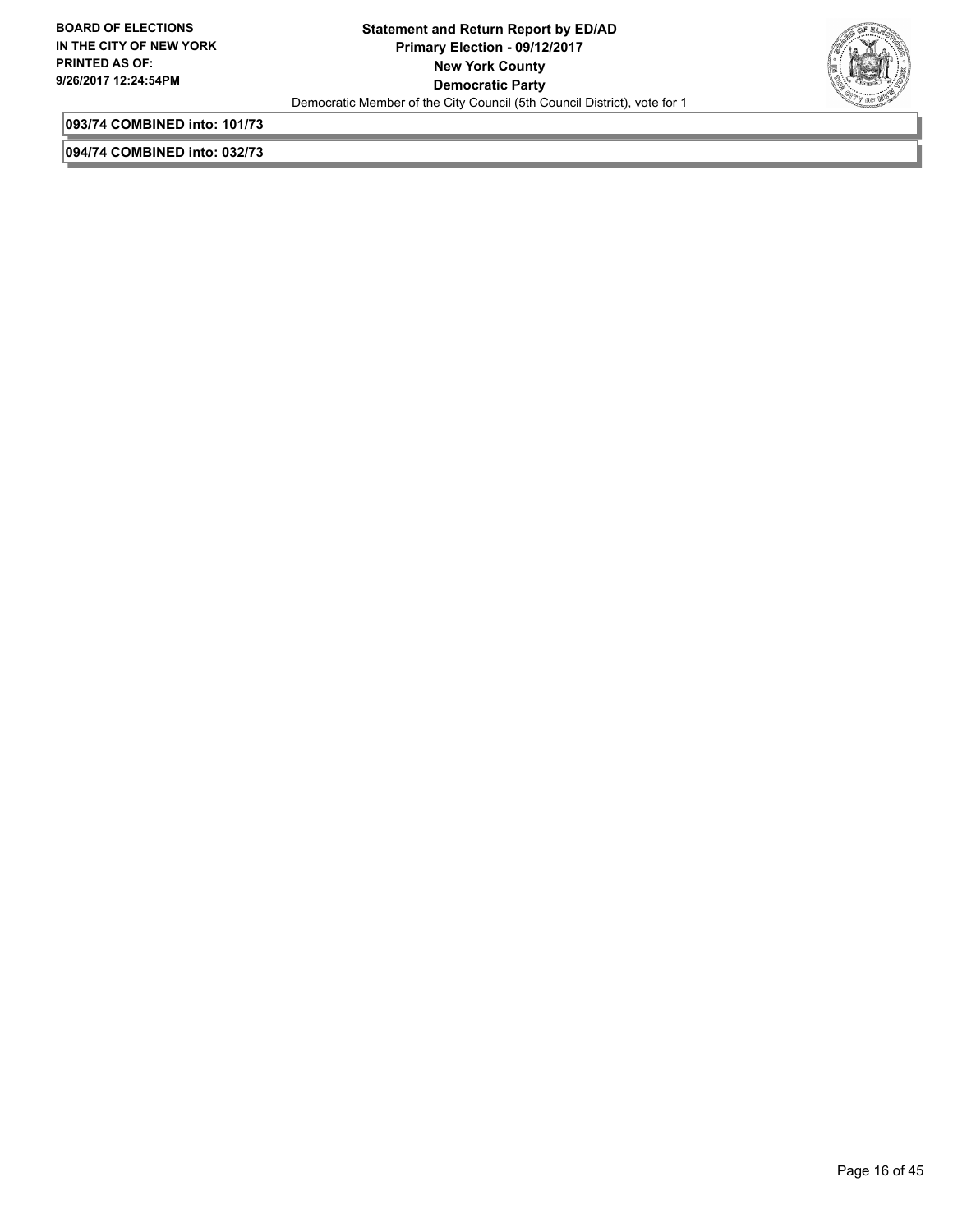

| PUBLIC COUNTER                                           | 102      |
|----------------------------------------------------------|----------|
| <b>MANUALLY COUNTED EMERGENCY</b>                        | 0        |
| ABSENTEE / MILITARY                                      | 3        |
| <b>AFFIDAVIT</b>                                         | 0        |
| <b>Total Ballots</b>                                     | 105      |
| Less - Inapplicable Federal/Special Presidential Ballots | $\Omega$ |
| <b>Total Applicable Ballots</b>                          | 105      |
| <b>BEN KALLOS</b>                                        | 81       |
| PATRICK A. BOBILIN                                       | 9        |
| <b>GWEN GOODWIN</b>                                      | 9        |
| <b>Total Votes</b>                                       | 99       |
|                                                          |          |

#### **002/76**

| <b>PUBLIC COUNTER</b>                                    | 86 |
|----------------------------------------------------------|----|
| MANUALLY COUNTED EMERGENCY                               | 0  |
| ABSENTEE / MILITARY                                      | 0  |
| <b>AFFIDAVIT</b>                                         |    |
| <b>Total Ballots</b>                                     | 87 |
| Less - Inapplicable Federal/Special Presidential Ballots | 0  |
| <b>Total Applicable Ballots</b>                          | 87 |
| <b>BEN KALLOS</b>                                        | 54 |
| PATRICK A. BOBILIN                                       | 5  |
| <b>GWEN GOODWIN</b>                                      | 16 |
| <b>Total Votes</b>                                       | 75 |
| Unrecorded                                               | 12 |

| PUBLIC COUNTER                                           | 54             |
|----------------------------------------------------------|----------------|
| <b>MANUALLY COUNTED EMERGENCY</b>                        | 0              |
| ABSENTEE / MILITARY                                      | 0              |
| AFFIDAVIT                                                | $\overline{2}$ |
| <b>Total Ballots</b>                                     | 56             |
| Less - Inapplicable Federal/Special Presidential Ballots | 0              |
| <b>Total Applicable Ballots</b>                          | 56             |
| <b>BEN KALLOS</b>                                        | 41             |
| PATRICK A. BOBILIN                                       | 4              |
| <b>GWEN GOODWIN</b>                                      | 7              |
| <b>Total Votes</b>                                       | 52             |
| Unrecorded                                               | 4              |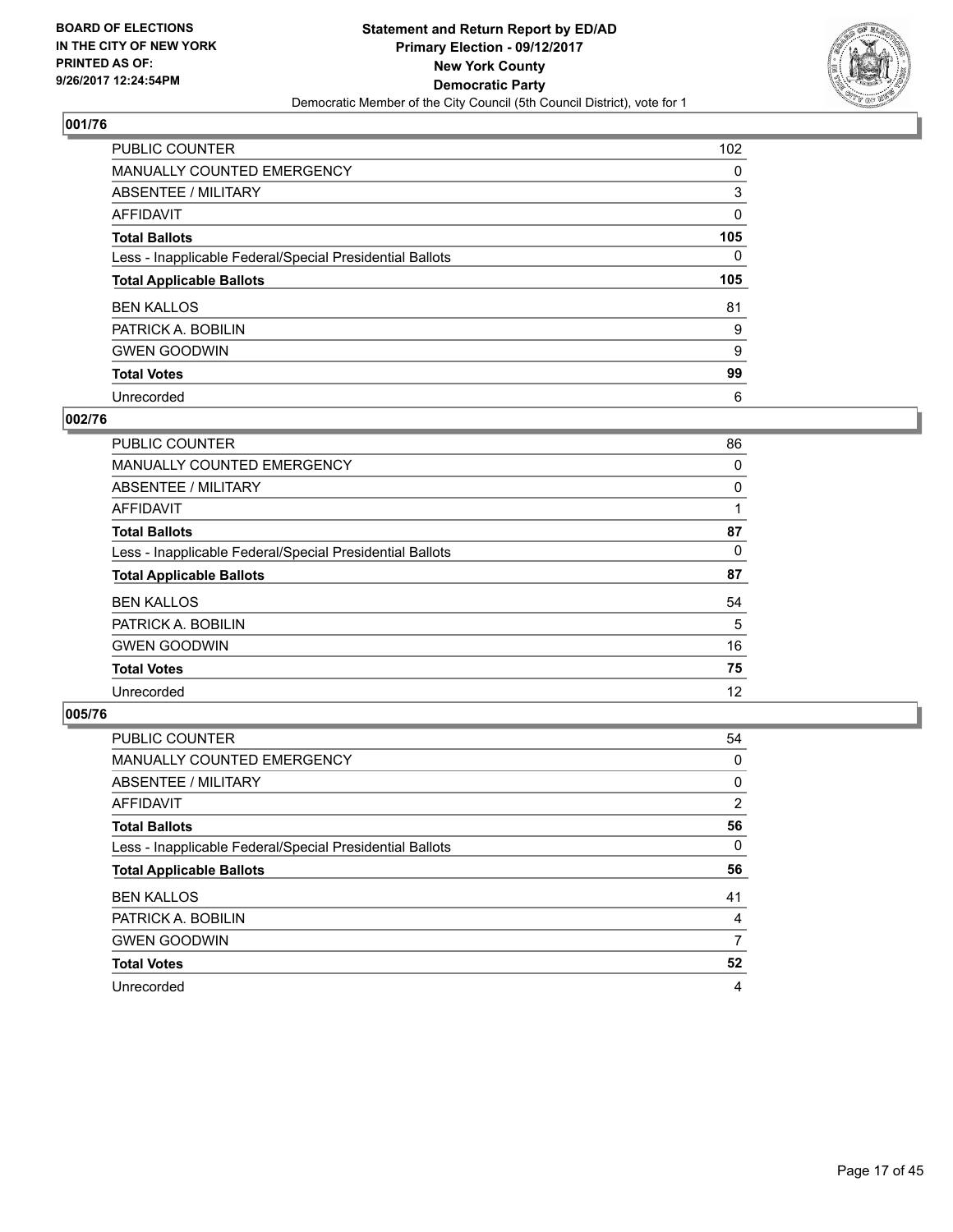

| PUBLIC COUNTER                                           | 82             |
|----------------------------------------------------------|----------------|
| <b>MANUALLY COUNTED EMERGENCY</b>                        | 0              |
| ABSENTEE / MILITARY                                      | $\overline{2}$ |
| <b>AFFIDAVIT</b>                                         | 0              |
| <b>Total Ballots</b>                                     | 84             |
| Less - Inapplicable Federal/Special Presidential Ballots | $\Omega$       |
| <b>Total Applicable Ballots</b>                          | 84             |
| <b>BEN KALLOS</b>                                        | 64             |
| PATRICK A. BOBILIN                                       | 3              |
| <b>GWEN GOODWIN</b>                                      | 6              |
| <b>Total Votes</b>                                       | 73             |
| Unrecorded                                               | 11             |

#### **007/76**

| <b>PUBLIC COUNTER</b>                                    | 99  |
|----------------------------------------------------------|-----|
| MANUALLY COUNTED EMERGENCY                               | 0   |
| ABSENTEE / MILITARY                                      | 4   |
| AFFIDAVIT                                                | 0   |
| <b>Total Ballots</b>                                     | 103 |
| Less - Inapplicable Federal/Special Presidential Ballots | 0   |
| <b>Total Applicable Ballots</b>                          | 103 |
| <b>BEN KALLOS</b>                                        | 73  |
| PATRICK A. BOBILIN                                       | 8   |
| <b>GWEN GOODWIN</b>                                      | 13  |
| <b>Total Votes</b>                                       | 94  |
| Unrecorded                                               | 9   |

| <b>PUBLIC COUNTER</b>                                    | 41             |
|----------------------------------------------------------|----------------|
| MANUALLY COUNTED EMERGENCY                               | 0              |
| ABSENTEE / MILITARY                                      |                |
| AFFIDAVIT                                                |                |
| <b>Total Ballots</b>                                     | 43             |
| Less - Inapplicable Federal/Special Presidential Ballots | 0              |
| <b>Total Applicable Ballots</b>                          | 43             |
| <b>BEN KALLOS</b>                                        | 33             |
| PATRICK A. BOBILIN                                       | 3              |
| <b>GWEN GOODWIN</b>                                      | 5              |
| <b>Total Votes</b>                                       | 41             |
| Unrecorded                                               | $\overline{2}$ |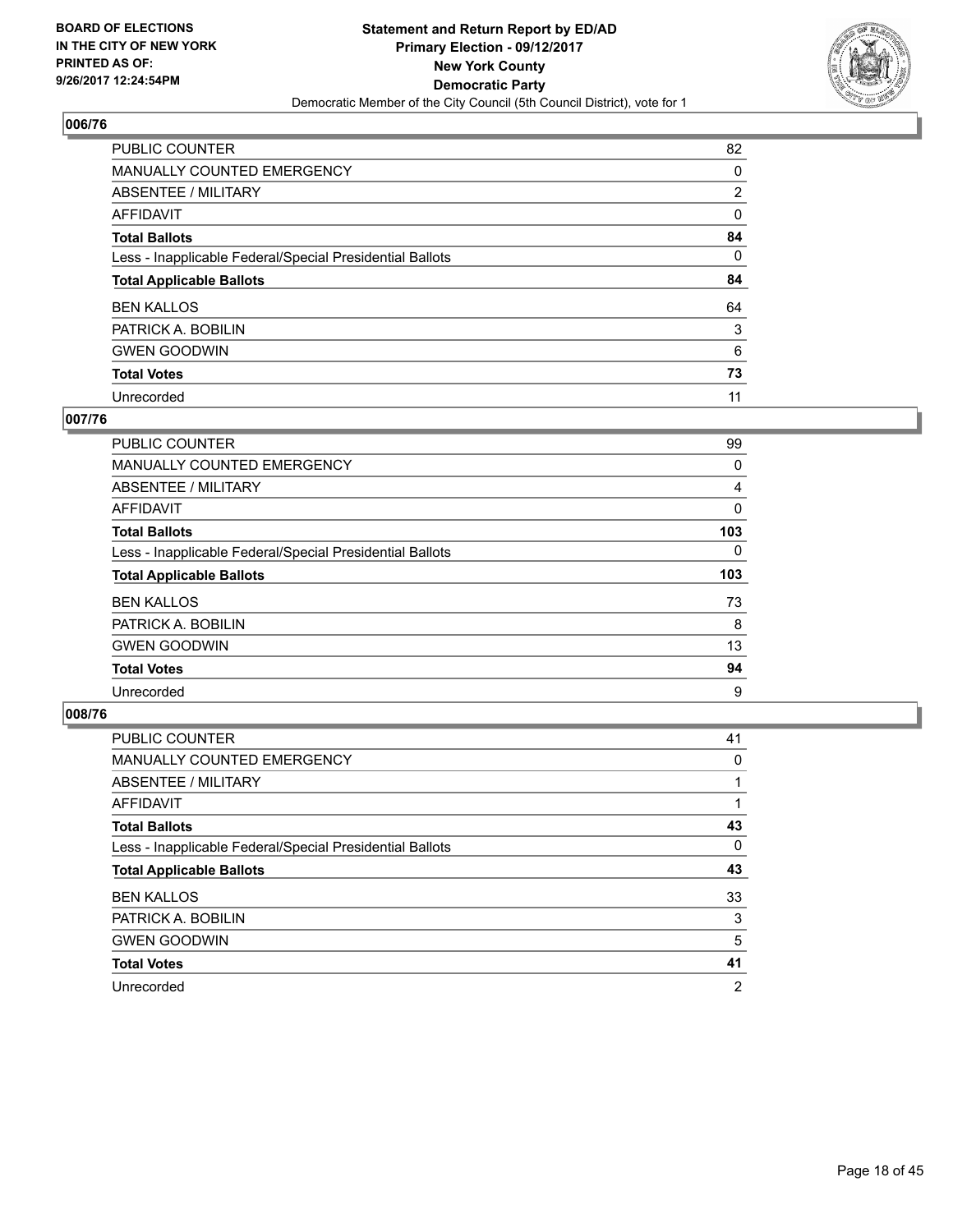

| <b>PUBLIC COUNTER</b>                                    | 112            |
|----------------------------------------------------------|----------------|
| MANUALLY COUNTED EMERGENCY                               | 0              |
| ABSENTEE / MILITARY                                      | $\overline{2}$ |
| AFFIDAVIT                                                | $\overline{2}$ |
| <b>Total Ballots</b>                                     | 116            |
| Less - Inapplicable Federal/Special Presidential Ballots | 0              |
| <b>Total Applicable Ballots</b>                          | 116            |
| <b>BEN KALLOS</b>                                        | 90             |
| PATRICK A. BOBILIN                                       | 7              |
| <b>GWEN GOODWIN</b>                                      | 14             |
| <b>Total Votes</b>                                       | 111            |
| Unrecorded                                               | 5              |

#### **011/76**

| <b>PUBLIC COUNTER</b>                                    | 54 |
|----------------------------------------------------------|----|
| <b>MANUALLY COUNTED EMERGENCY</b>                        | 0  |
| ABSENTEE / MILITARY                                      | 0  |
| AFFIDAVIT                                                | 4  |
| <b>Total Ballots</b>                                     | 58 |
| Less - Inapplicable Federal/Special Presidential Ballots | 0  |
| <b>Total Applicable Ballots</b>                          | 58 |
| <b>BEN KALLOS</b>                                        | 35 |
| PATRICK A. BOBILIN                                       | 5  |
| <b>GWEN GOODWIN</b>                                      | 14 |
| <b>Total Votes</b>                                       | 54 |
| Unrecorded                                               | 4  |

| <b>PUBLIC COUNTER</b>                                    | 90 |
|----------------------------------------------------------|----|
| MANUALLY COUNTED EMERGENCY                               | 0  |
| ABSENTEE / MILITARY                                      |    |
| AFFIDAVIT                                                | 2  |
| <b>Total Ballots</b>                                     | 93 |
| Less - Inapplicable Federal/Special Presidential Ballots | 0  |
| <b>Total Applicable Ballots</b>                          | 93 |
| <b>BEN KALLOS</b>                                        | 74 |
| PATRICK A. BOBILIN                                       |    |
| <b>GWEN GOODWIN</b>                                      | 11 |
| <b>Total Votes</b>                                       | 86 |
| Unrecorded                                               | 7  |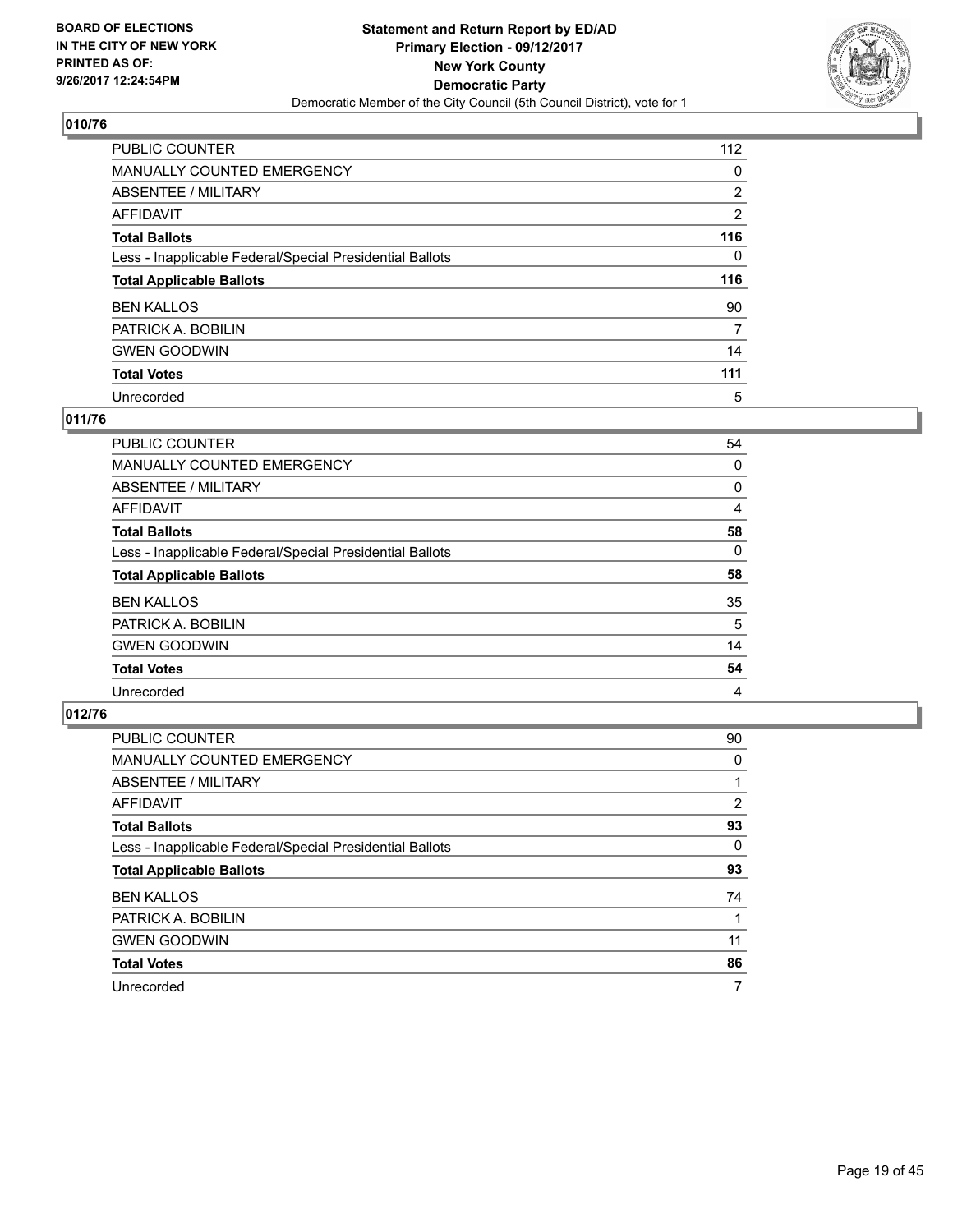

| <b>PUBLIC COUNTER</b>                                    | 67 |
|----------------------------------------------------------|----|
| <b>MANUALLY COUNTED EMERGENCY</b>                        | 0  |
| ABSENTEE / MILITARY                                      | 4  |
| AFFIDAVIT                                                | 0  |
| <b>Total Ballots</b>                                     | 71 |
| Less - Inapplicable Federal/Special Presidential Ballots | 0  |
| <b>Total Applicable Ballots</b>                          | 71 |
| <b>BEN KALLOS</b>                                        | 49 |
| PATRICK A. BOBILIN                                       | 5  |
| <b>GWEN GOODWIN</b>                                      | 11 |
| <b>Total Votes</b>                                       | 65 |
| Unrecorded                                               | 6  |

#### **016/76**

| <b>PUBLIC COUNTER</b>                                    | 151 |
|----------------------------------------------------------|-----|
| <b>MANUALLY COUNTED EMERGENCY</b>                        | 0   |
| ABSENTEE / MILITARY                                      | 4   |
| <b>AFFIDAVIT</b>                                         | 0   |
| <b>Total Ballots</b>                                     | 155 |
| Less - Inapplicable Federal/Special Presidential Ballots | 0   |
| <b>Total Applicable Ballots</b>                          | 155 |
| <b>BEN KALLOS</b>                                        | 118 |
| PATRICK A. BOBILIN                                       | 6   |
| <b>GWEN GOODWIN</b>                                      | 20  |
| <b>Total Votes</b>                                       | 144 |
| Unrecorded                                               | 11  |

| <b>PUBLIC COUNTER</b>                                    | 107 |
|----------------------------------------------------------|-----|
| MANUALLY COUNTED EMERGENCY                               | 0   |
| ABSENTEE / MILITARY                                      |     |
| <b>AFFIDAVIT</b>                                         | 0   |
| <b>Total Ballots</b>                                     | 108 |
| Less - Inapplicable Federal/Special Presidential Ballots | 0   |
| <b>Total Applicable Ballots</b>                          | 108 |
| <b>BEN KALLOS</b>                                        | 86  |
| PATRICK A. BOBILIN                                       | 3   |
| <b>GWEN GOODWIN</b>                                      | 13  |
| <b>Total Votes</b>                                       | 102 |
| Unrecorded                                               | 6   |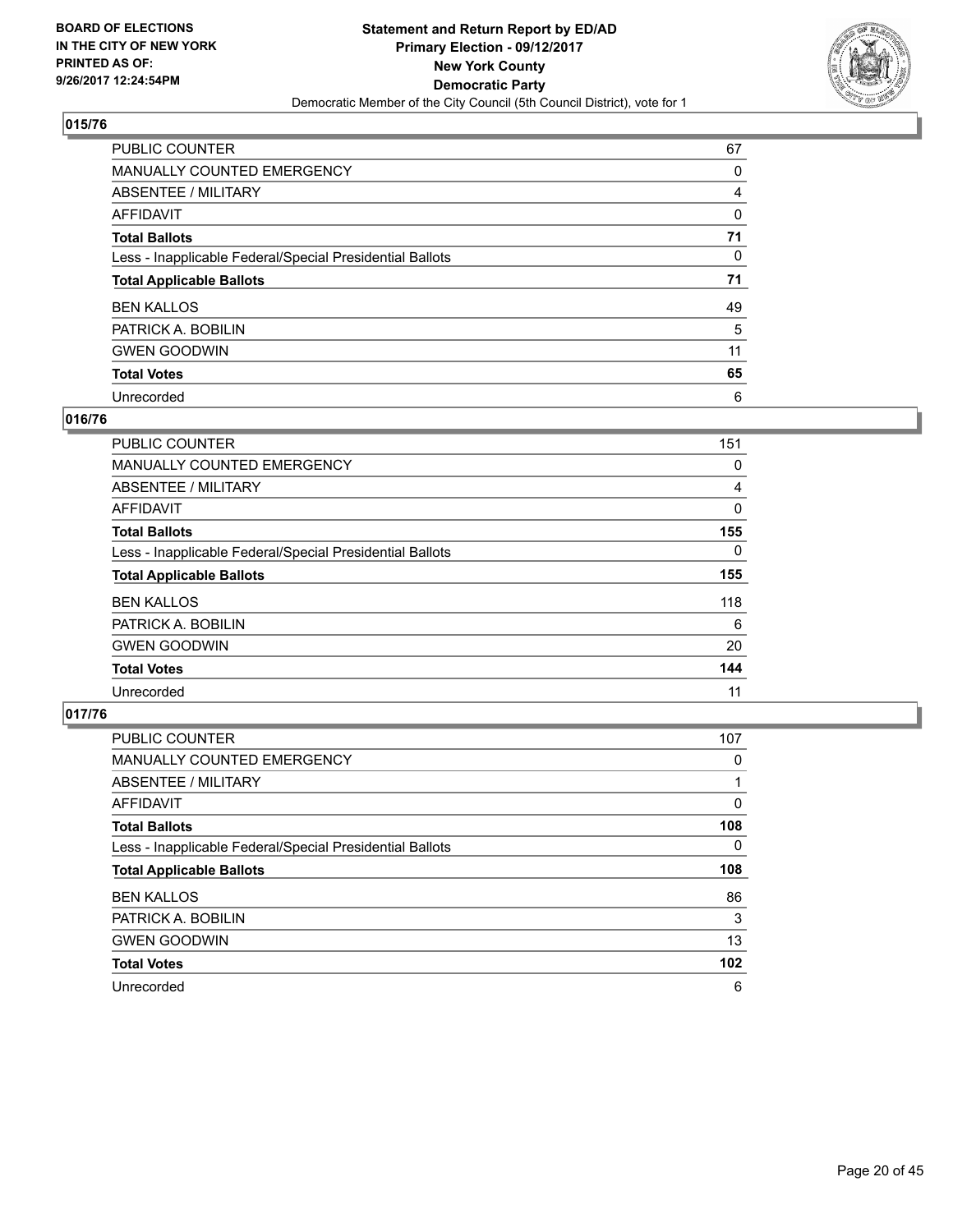

| <b>PUBLIC COUNTER</b>                                    | 60 |
|----------------------------------------------------------|----|
| <b>MANUALLY COUNTED EMERGENCY</b>                        | 0  |
| ABSENTEE / MILITARY                                      | 0  |
| AFFIDAVIT                                                |    |
| <b>Total Ballots</b>                                     | 61 |
| Less - Inapplicable Federal/Special Presidential Ballots | 0  |
| <b>Total Applicable Ballots</b>                          | 61 |
| <b>BEN KALLOS</b>                                        | 39 |
| PATRICK A. BOBILIN                                       | 4  |
| <b>GWEN GOODWIN</b>                                      | 13 |
| JASON CELARS (WRITE-IN)                                  |    |
| <b>Total Votes</b>                                       | 57 |
| Unrecorded                                               | 4  |

## **019/76**

| <b>PUBLIC COUNTER</b>                                    | 40             |
|----------------------------------------------------------|----------------|
| <b>MANUALLY COUNTED EMERGENCY</b>                        | 0              |
| ABSENTEE / MILITARY                                      | $\overline{2}$ |
| AFFIDAVIT                                                | 0              |
| <b>Total Ballots</b>                                     | 42             |
| Less - Inapplicable Federal/Special Presidential Ballots | 0              |
| <b>Total Applicable Ballots</b>                          | 42             |
| <b>BEN KALLOS</b>                                        | 25             |
| PATRICK A. BOBILIN                                       | 6              |
| <b>GWEN GOODWIN</b>                                      | 8              |
| <b>Total Votes</b>                                       | 39             |
| Unrecorded                                               | 3              |

| <b>PUBLIC COUNTER</b>                                    | 78 |
|----------------------------------------------------------|----|
| <b>MANUALLY COUNTED EMERGENCY</b>                        | 0  |
| ABSENTEE / MILITARY                                      | 17 |
| AFFIDAVIT                                                | 0  |
| <b>Total Ballots</b>                                     | 95 |
| Less - Inapplicable Federal/Special Presidential Ballots | 0  |
| <b>Total Applicable Ballots</b>                          | 95 |
| <b>BEN KALLOS</b>                                        | 68 |
| PATRICK A. BOBILIN                                       | 4  |
| <b>GWEN GOODWIN</b>                                      | 13 |
| <b>Total Votes</b>                                       | 85 |
| Unrecorded                                               | 10 |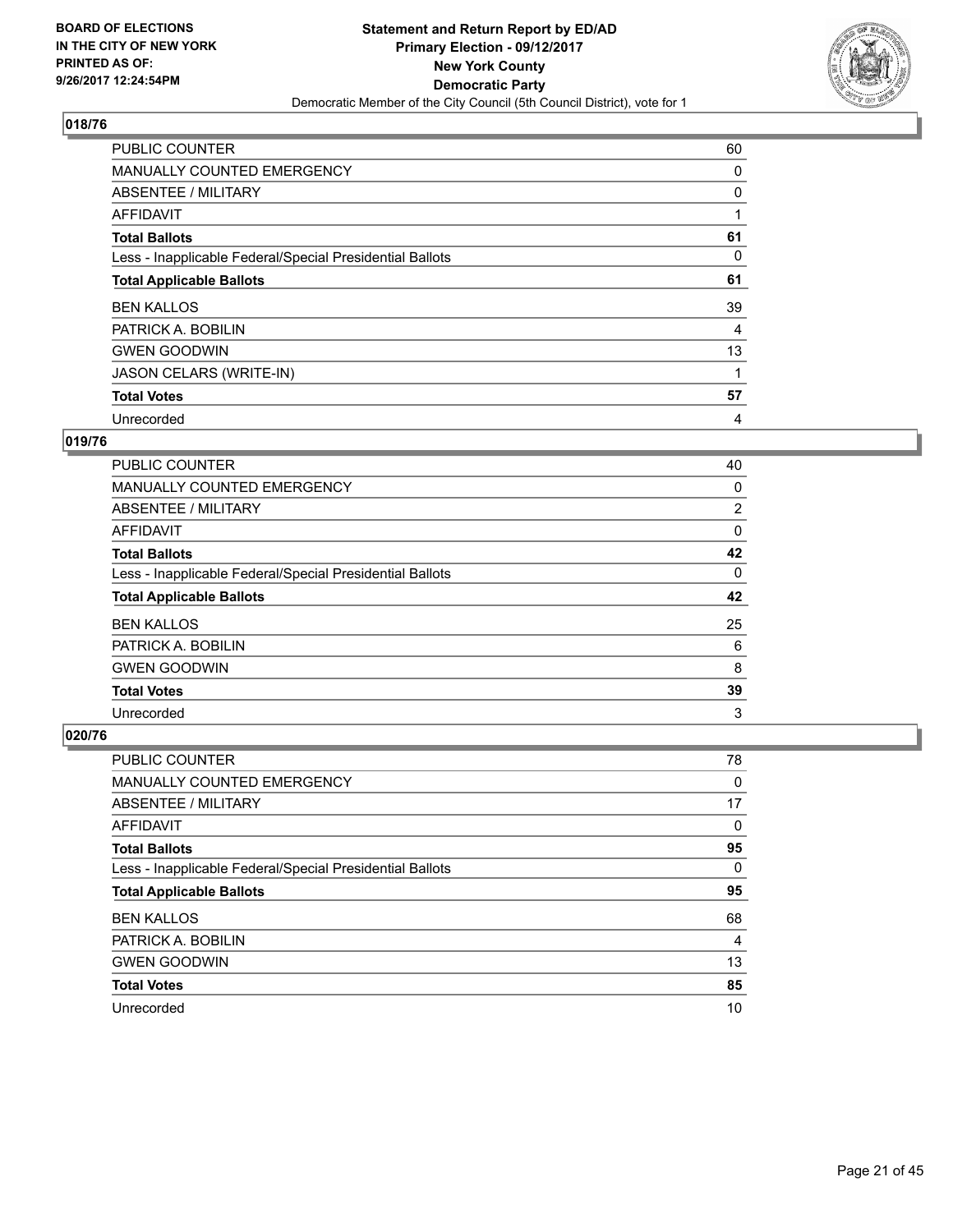

| <b>PUBLIC COUNTER</b>                                    | 126 |
|----------------------------------------------------------|-----|
| <b>MANUALLY COUNTED EMERGENCY</b>                        | 0   |
| ABSENTEE / MILITARY                                      |     |
| AFFIDAVIT                                                |     |
| <b>Total Ballots</b>                                     | 134 |
| Less - Inapplicable Federal/Special Presidential Ballots | 0   |
| <b>Total Applicable Ballots</b>                          | 134 |
| <b>BEN KALLOS</b>                                        | 107 |
| PATRICK A. BOBILIN                                       | 4   |
| <b>GWEN GOODWIN</b>                                      | 11  |
| <b>Total Votes</b>                                       | 122 |
| Unrecorded                                               | 12  |

#### **025/76**

| <b>PUBLIC COUNTER</b>                                    | 99  |
|----------------------------------------------------------|-----|
| MANUALLY COUNTED EMERGENCY                               | 0   |
| ABSENTEE / MILITARY                                      | 6   |
| <b>AFFIDAVIT</b>                                         | 1   |
| <b>Total Ballots</b>                                     | 106 |
| Less - Inapplicable Federal/Special Presidential Ballots | 0   |
| <b>Total Applicable Ballots</b>                          | 106 |
| <b>BEN KALLOS</b>                                        | 81  |
| PATRICK A. BOBILIN                                       | 7   |
| <b>GWEN GOODWIN</b>                                      | 13  |
| <b>Total Votes</b>                                       | 101 |
| Unrecorded                                               | 5   |

| <b>PUBLIC COUNTER</b>                                    | 86 |
|----------------------------------------------------------|----|
| <b>MANUALLY COUNTED EMERGENCY</b>                        | 0  |
| ABSENTEE / MILITARY                                      | 6  |
| <b>AFFIDAVIT</b>                                         |    |
| <b>Total Ballots</b>                                     | 93 |
| Less - Inapplicable Federal/Special Presidential Ballots | 0  |
| <b>Total Applicable Ballots</b>                          | 93 |
| <b>BEN KALLOS</b>                                        | 68 |
| PATRICK A. BOBILIN                                       | 11 |
| <b>GWEN GOODWIN</b>                                      | 13 |
| <b>Total Votes</b>                                       | 92 |
| Unrecorded                                               | 1  |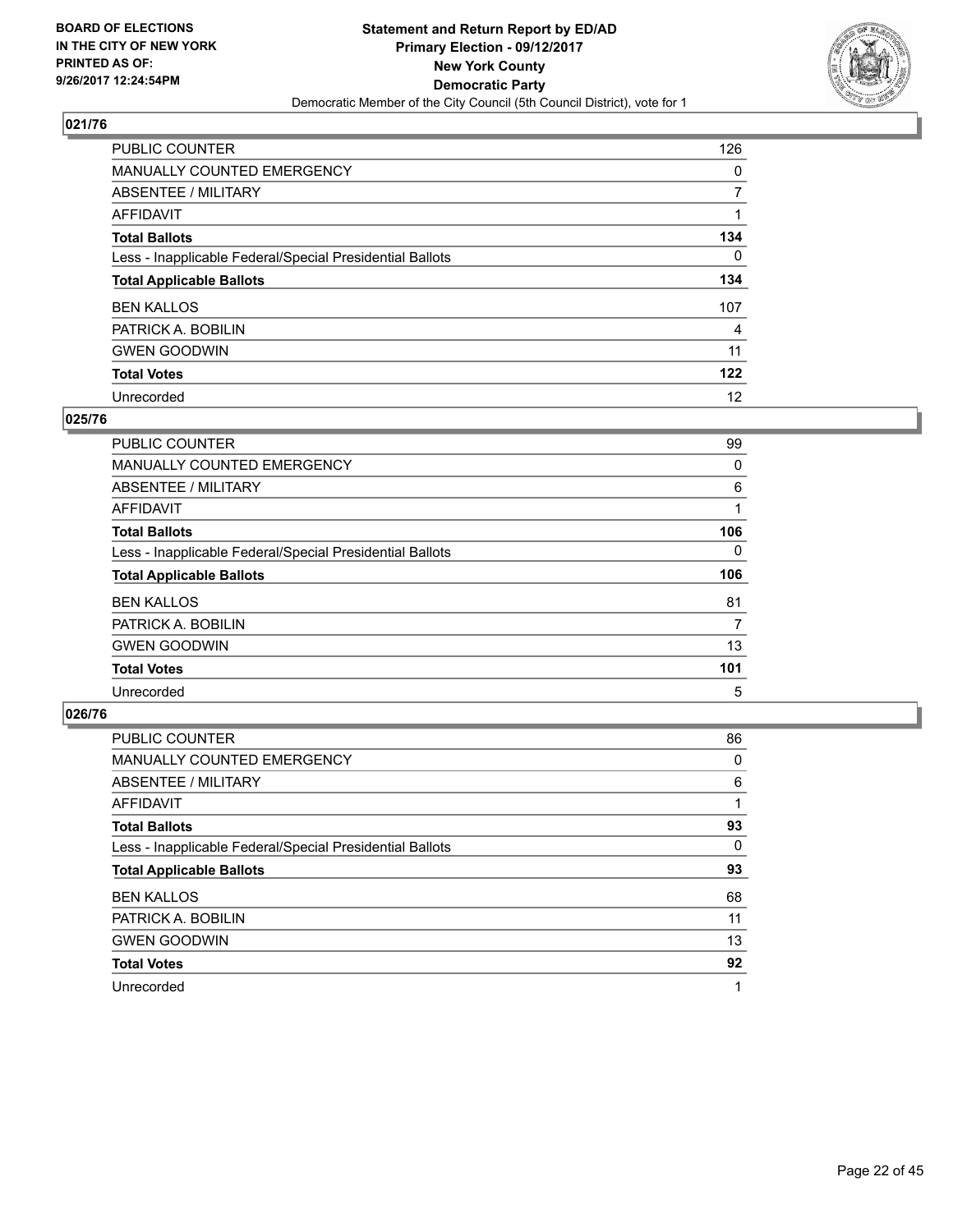

| <b>PUBLIC COUNTER</b>                                    | 80 |
|----------------------------------------------------------|----|
| <b>MANUALLY COUNTED EMERGENCY</b>                        | 0  |
| ABSENTEE / MILITARY                                      | 3  |
| <b>AFFIDAVIT</b>                                         |    |
| <b>Total Ballots</b>                                     | 84 |
| Less - Inapplicable Federal/Special Presidential Ballots | 0  |
| <b>Total Applicable Ballots</b>                          | 84 |
| <b>BEN KALLOS</b>                                        | 56 |
| PATRICK A. BOBILIN                                       | 9  |
| <b>GWEN GOODWIN</b>                                      | 13 |
| <b>JOSHUA KRAVITZ (WRITE-IN)</b>                         |    |
| <b>Total Votes</b>                                       | 79 |
| Unrecorded                                               | 5  |

## **028/76**

| <b>PUBLIC COUNTER</b>                                    | 97             |
|----------------------------------------------------------|----------------|
| <b>MANUALLY COUNTED EMERGENCY</b>                        | 0              |
| ABSENTEE / MILITARY                                      | 0              |
| AFFIDAVIT                                                | 0              |
| <b>Total Ballots</b>                                     | 97             |
| Less - Inapplicable Federal/Special Presidential Ballots | 0              |
| <b>Total Applicable Ballots</b>                          | 97             |
| <b>BEN KALLOS</b>                                        | 78             |
| PATRICK A. BOBILIN                                       | 3              |
| <b>GWEN GOODWIN</b>                                      | 14             |
| <b>Total Votes</b>                                       | 95             |
| Unrecorded                                               | $\overline{2}$ |

| <b>PUBLIC COUNTER</b>                                    | 55 |
|----------------------------------------------------------|----|
| <b>MANUALLY COUNTED EMERGENCY</b>                        | 0  |
| ABSENTEE / MILITARY                                      | 3  |
| AFFIDAVIT                                                | 1  |
| <b>Total Ballots</b>                                     | 59 |
| Less - Inapplicable Federal/Special Presidential Ballots | 0  |
| <b>Total Applicable Ballots</b>                          | 59 |
| <b>BEN KALLOS</b>                                        | 44 |
| PATRICK A. BOBILIN                                       | 5  |
| <b>GWEN GOODWIN</b>                                      | 7  |
| DAVID MENEGON (WRITE-IN)                                 | 1  |
| <b>Total Votes</b>                                       | 57 |
| Unrecorded                                               | 2  |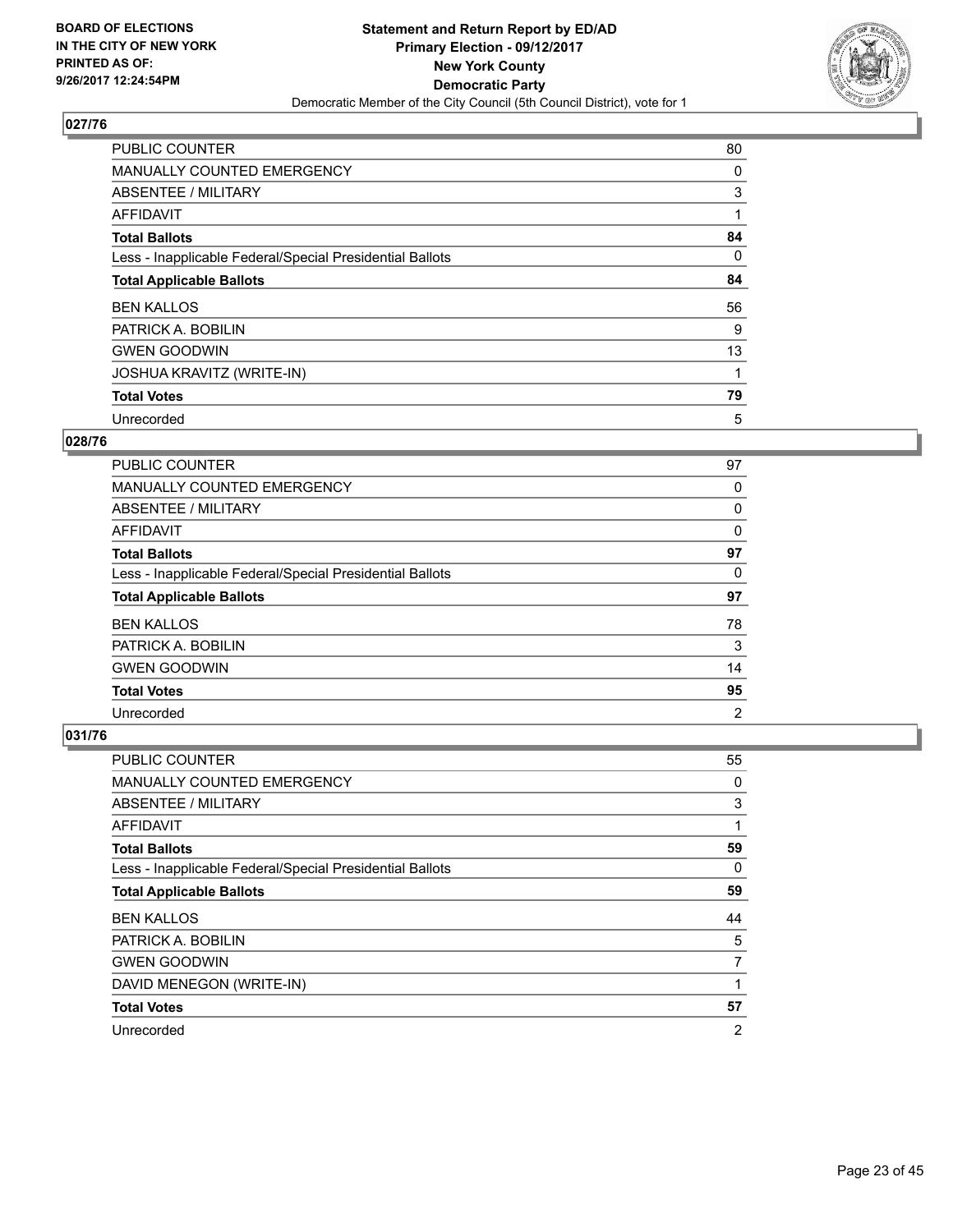

| PUBLIC COUNTER                                           | 107 |
|----------------------------------------------------------|-----|
| MANUALLY COUNTED EMERGENCY                               | 0   |
| ABSENTEE / MILITARY                                      |     |
| AFFIDAVIT                                                |     |
| <b>Total Ballots</b>                                     | 109 |
| Less - Inapplicable Federal/Special Presidential Ballots | 0   |
| <b>Total Applicable Ballots</b>                          | 109 |
| <b>BEN KALLOS</b>                                        | 74  |
| PATRICK A. BOBILIN                                       | 12  |
| <b>GWEN GOODWIN</b>                                      | 13  |
| MARIA CASTRO (WRITE-IN)                                  |     |
| <b>Total Votes</b>                                       | 100 |
| Unrecorded                                               | 9   |

# **033/76**

| <b>PUBLIC COUNTER</b>                                    | 69 |
|----------------------------------------------------------|----|
| <b>MANUALLY COUNTED EMERGENCY</b>                        | 0  |
| ABSENTEE / MILITARY                                      |    |
| AFFIDAVIT                                                |    |
| <b>Total Ballots</b>                                     | 71 |
| Less - Inapplicable Federal/Special Presidential Ballots | 0  |
| <b>Total Applicable Ballots</b>                          | 71 |
| <b>BEN KALLOS</b>                                        | 49 |
| PATRICK A. BOBILIN                                       | 8  |
| <b>GWEN GOODWIN</b>                                      | 12 |
| <b>Total Votes</b>                                       | 69 |
| Unrecorded                                               | 2  |

| <b>PUBLIC COUNTER</b>                                    | 127 |
|----------------------------------------------------------|-----|
| MANUALLY COUNTED EMERGENCY                               | 0   |
| ABSENTEE / MILITARY                                      | 3   |
| AFFIDAVIT                                                | 0   |
| <b>Total Ballots</b>                                     | 130 |
| Less - Inapplicable Federal/Special Presidential Ballots | 0   |
| <b>Total Applicable Ballots</b>                          | 130 |
|                                                          |     |
| <b>BEN KALLOS</b>                                        | 98  |
| PATRICK A. BOBILIN                                       | 9   |
| <b>GWEN GOODWIN</b>                                      | 19  |
| <b>Total Votes</b>                                       | 126 |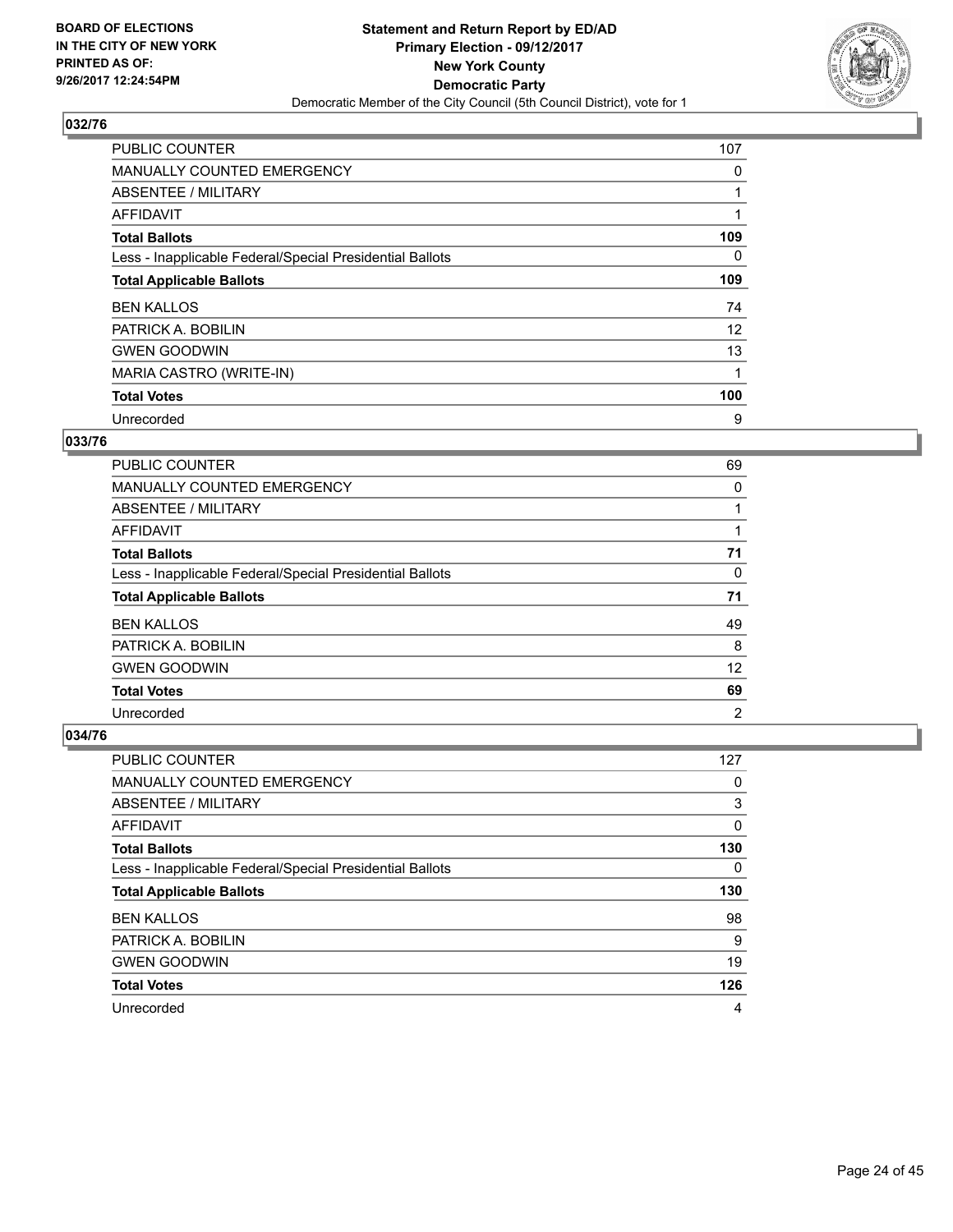

| PUBLIC COUNTER                                           | 119 |
|----------------------------------------------------------|-----|
| <b>MANUALLY COUNTED EMERGENCY</b>                        | 0   |
| <b>ABSENTEE / MILITARY</b>                               |     |
| <b>AFFIDAVIT</b>                                         | 0   |
| <b>Total Ballots</b>                                     | 120 |
| Less - Inapplicable Federal/Special Presidential Ballots | 0   |
| <b>Total Applicable Ballots</b>                          | 120 |
| <b>BEN KALLOS</b>                                        | 95  |
| PATRICK A. BOBILIN                                       | 7   |
| <b>GWEN GOODWIN</b>                                      | 15  |
| <b>Total Votes</b>                                       | 117 |
| Unrecorded                                               | 3   |

#### **036/76**

| <b>PUBLIC COUNTER</b>                                    | 79 |
|----------------------------------------------------------|----|
| MANUALLY COUNTED EMERGENCY                               | 0  |
| ABSENTEE / MILITARY                                      | 0  |
| <b>AFFIDAVIT</b>                                         | 0  |
| <b>Total Ballots</b>                                     | 79 |
| Less - Inapplicable Federal/Special Presidential Ballots | 0  |
| <b>Total Applicable Ballots</b>                          | 79 |
| <b>BEN KALLOS</b>                                        | 52 |
| PATRICK A. BOBILIN                                       | 9  |
| <b>GWEN GOODWIN</b>                                      | 15 |
| <b>Total Votes</b>                                       | 76 |
| Unrecorded                                               | 3  |

| <b>PUBLIC COUNTER</b>                                    | 77             |
|----------------------------------------------------------|----------------|
| MANUALLY COUNTED EMERGENCY                               | 0              |
| ABSENTEE / MILITARY                                      |                |
| AFFIDAVIT                                                | 0              |
| <b>Total Ballots</b>                                     | 78             |
| Less - Inapplicable Federal/Special Presidential Ballots | 0              |
| <b>Total Applicable Ballots</b>                          | 78             |
| <b>BEN KALLOS</b>                                        | 56             |
| PATRICK A. BOBILIN                                       | 11             |
| <b>GWEN GOODWIN</b>                                      | 9              |
| <b>Total Votes</b>                                       | 76             |
| Unrecorded                                               | $\overline{2}$ |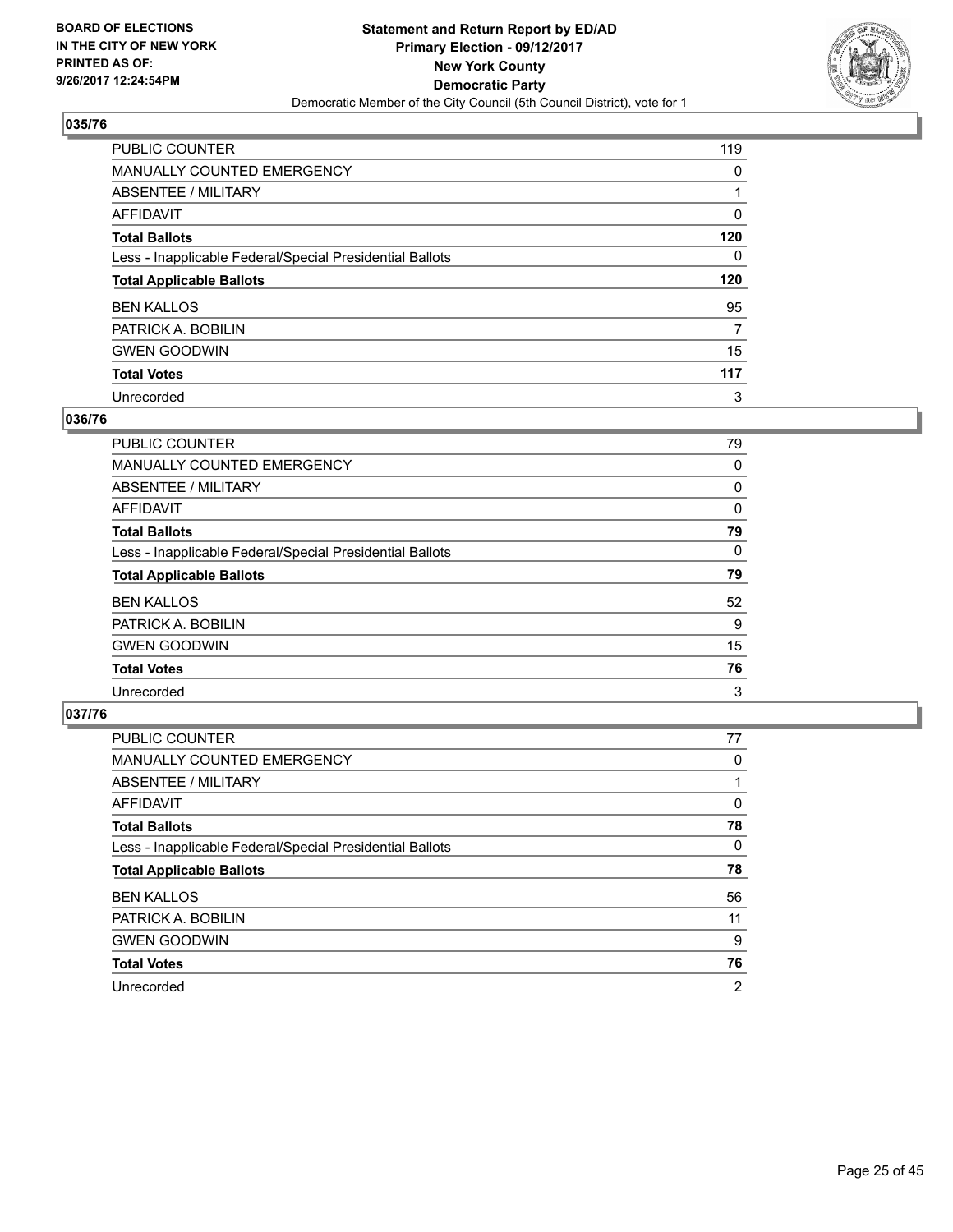

| <b>PUBLIC COUNTER</b>                                    | 65             |
|----------------------------------------------------------|----------------|
| MANUALLY COUNTED EMERGENCY                               | 0              |
| ABSENTEE / MILITARY                                      | 6              |
| AFFIDAVIT                                                | 0              |
| <b>Total Ballots</b>                                     | 71             |
| Less - Inapplicable Federal/Special Presidential Ballots | 0              |
| <b>Total Applicable Ballots</b>                          | 71             |
|                                                          |                |
| <b>BEN KALLOS</b>                                        | 52             |
| PATRICK A. BOBILIN                                       | 5              |
| <b>GWEN GOODWIN</b>                                      | $\overline{7}$ |
| <b>KEITH POWERS (WRITE-IN)</b>                           |                |
| MARTI SPERANZA (WRITE-IN)                                |                |
| <b>Total Votes</b>                                       | 66             |

## **040/76**

| <b>PUBLIC COUNTER</b>                                    | 112            |
|----------------------------------------------------------|----------------|
| <b>MANUALLY COUNTED EMERGENCY</b>                        | 0              |
| ABSENTEE / MILITARY                                      | $\overline{2}$ |
| <b>AFFIDAVIT</b>                                         | 0              |
| <b>Total Ballots</b>                                     | 114            |
| Less - Inapplicable Federal/Special Presidential Ballots | 0              |
|                                                          |                |
| <b>Total Applicable Ballots</b>                          | 114            |
| <b>BEN KALLOS</b>                                        | 72             |
| PATRICK A. BOBILIN                                       | 16             |
| <b>GWEN GOODWIN</b>                                      | 12             |
| <b>Total Votes</b>                                       | 100            |

| <b>PUBLIC COUNTER</b>                                    | 107 |
|----------------------------------------------------------|-----|
| MANUALLY COUNTED EMERGENCY                               | 0   |
| ABSENTEE / MILITARY                                      |     |
| AFFIDAVIT                                                |     |
| <b>Total Ballots</b>                                     | 109 |
| Less - Inapplicable Federal/Special Presidential Ballots | 0   |
|                                                          |     |
| <b>Total Applicable Ballots</b>                          | 109 |
| <b>BEN KALLOS</b>                                        | 77  |
| PATRICK A. BOBILIN                                       | 11  |
| <b>GWEN GOODWIN</b>                                      | 11  |
| <b>Total Votes</b>                                       | 99  |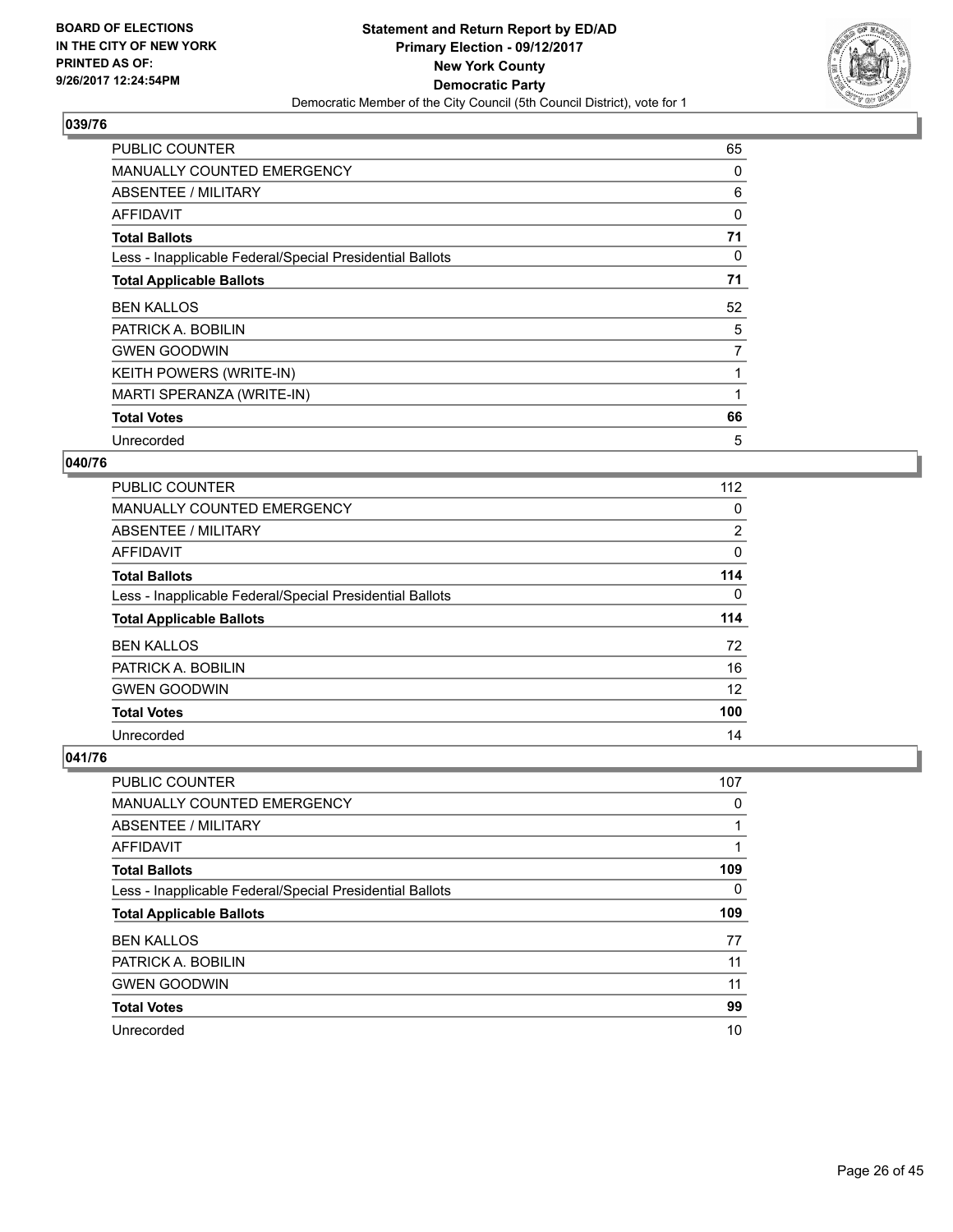

| <b>PUBLIC COUNTER</b>                                    | 120 |
|----------------------------------------------------------|-----|
| MANUALLY COUNTED EMERGENCY                               | 0   |
| <b>ABSENTEE / MILITARY</b>                               | 4   |
| <b>AFFIDAVIT</b>                                         | 0   |
| <b>Total Ballots</b>                                     | 124 |
| Less - Inapplicable Federal/Special Presidential Ballots | 0   |
| <b>Total Applicable Ballots</b>                          | 124 |
| <b>BEN KALLOS</b>                                        | 101 |
| PATRICK A. BOBILIN                                       | 8   |
| <b>GWEN GOODWIN</b>                                      | 8   |
| <b>Total Votes</b>                                       | 117 |
| Unrecorded                                               | 7   |

#### **043/76**

| PUBLIC COUNTER                                           | 83             |
|----------------------------------------------------------|----------------|
| <b>MANUALLY COUNTED EMERGENCY</b>                        | 0              |
| ABSENTEE / MILITARY                                      | $\overline{2}$ |
| AFFIDAVIT                                                | 0              |
| <b>Total Ballots</b>                                     | 85             |
| Less - Inapplicable Federal/Special Presidential Ballots | 0              |
| <b>Total Applicable Ballots</b>                          | 85             |
| <b>BEN KALLOS</b>                                        | 53             |
| PATRICK A. BOBILIN                                       | 9              |
| <b>GWEN GOODWIN</b>                                      | 14             |
| <b>Total Votes</b>                                       | 76             |
| Unrecorded                                               | 9              |

| <b>PUBLIC COUNTER</b>                                    | 97 |
|----------------------------------------------------------|----|
| <b>MANUALLY COUNTED EMERGENCY</b>                        | 0  |
| ABSENTEE / MILITARY                                      | 0  |
| AFFIDAVIT                                                |    |
| <b>Total Ballots</b>                                     | 98 |
| Less - Inapplicable Federal/Special Presidential Ballots | 0  |
| <b>Total Applicable Ballots</b>                          | 98 |
| <b>BEN KALLOS</b>                                        | 70 |
| PATRICK A. BOBILIN                                       | 11 |
| <b>GWEN GOODWIN</b>                                      | 12 |
| <b>Total Votes</b>                                       | 93 |
| Unrecorded                                               | 5  |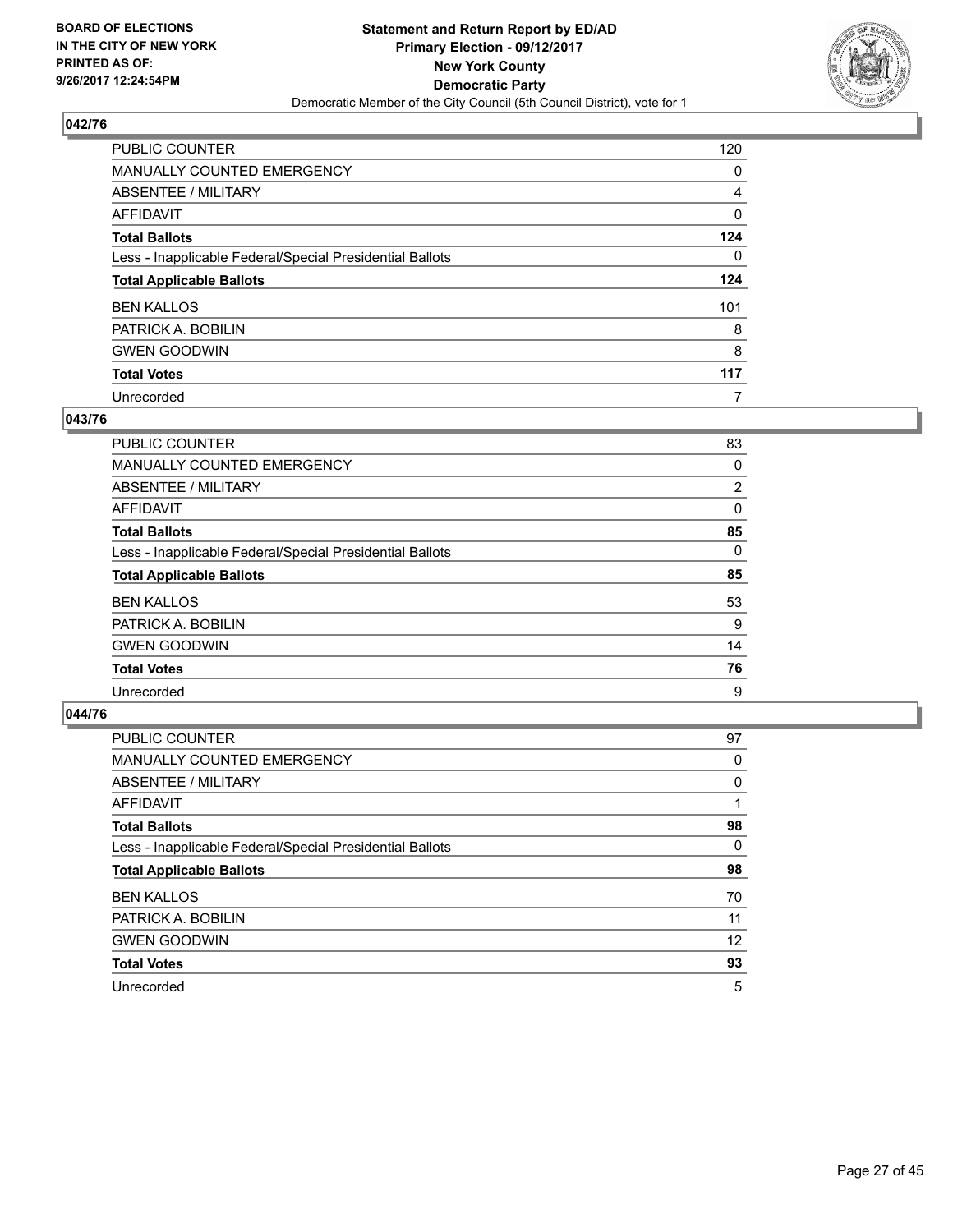

| <b>PUBLIC COUNTER</b>                                    | 65 |
|----------------------------------------------------------|----|
| <b>MANUALLY COUNTED EMERGENCY</b>                        | 0  |
| ABSENTEE / MILITARY                                      | 0  |
| AFFIDAVIT                                                |    |
| <b>Total Ballots</b>                                     | 66 |
| Less - Inapplicable Federal/Special Presidential Ballots | 0  |
| <b>Total Applicable Ballots</b>                          | 66 |
| <b>BEN KALLOS</b>                                        | 46 |
| PATRICK A. BOBILIN                                       | 5  |
| <b>GWEN GOODWIN</b>                                      | 10 |
| UNATTRIBUTABLE WRITE-IN (WRITE-IN)                       |    |
| <b>Total Votes</b>                                       | 62 |
| Unrecorded                                               | 4  |

#### **046/76**

| <b>PUBLIC COUNTER</b>                                    | 82             |
|----------------------------------------------------------|----------------|
| MANUALLY COUNTED EMERGENCY                               | 0              |
| ABSENTEE / MILITARY                                      | $\overline{2}$ |
| AFFIDAVIT                                                | 0              |
| <b>Total Ballots</b>                                     | 84             |
| Less - Inapplicable Federal/Special Presidential Ballots | 0              |
| <b>Total Applicable Ballots</b>                          | 84             |
| <b>BEN KALLOS</b>                                        | 62             |
| PATRICK A. BOBILIN                                       | 13             |
| <b>GWEN GOODWIN</b>                                      | 8              |
| <b>Total Votes</b>                                       | 83             |
| Unrecorded                                               | 1              |

| PUBLIC COUNTER                                           | 43             |
|----------------------------------------------------------|----------------|
| <b>MANUALLY COUNTED EMERGENCY</b>                        | 0              |
| ABSENTEE / MILITARY                                      | 4              |
| AFFIDAVIT                                                | $\overline{2}$ |
| <b>Total Ballots</b>                                     | 49             |
| Less - Inapplicable Federal/Special Presidential Ballots | 0              |
| <b>Total Applicable Ballots</b>                          | 49             |
| <b>BEN KALLOS</b>                                        | 35             |
| PATRICK A. BOBILIN                                       |                |
| <b>GWEN GOODWIN</b>                                      | 10             |
| <b>Total Votes</b>                                       | 46             |
| Unrecorded                                               | 3              |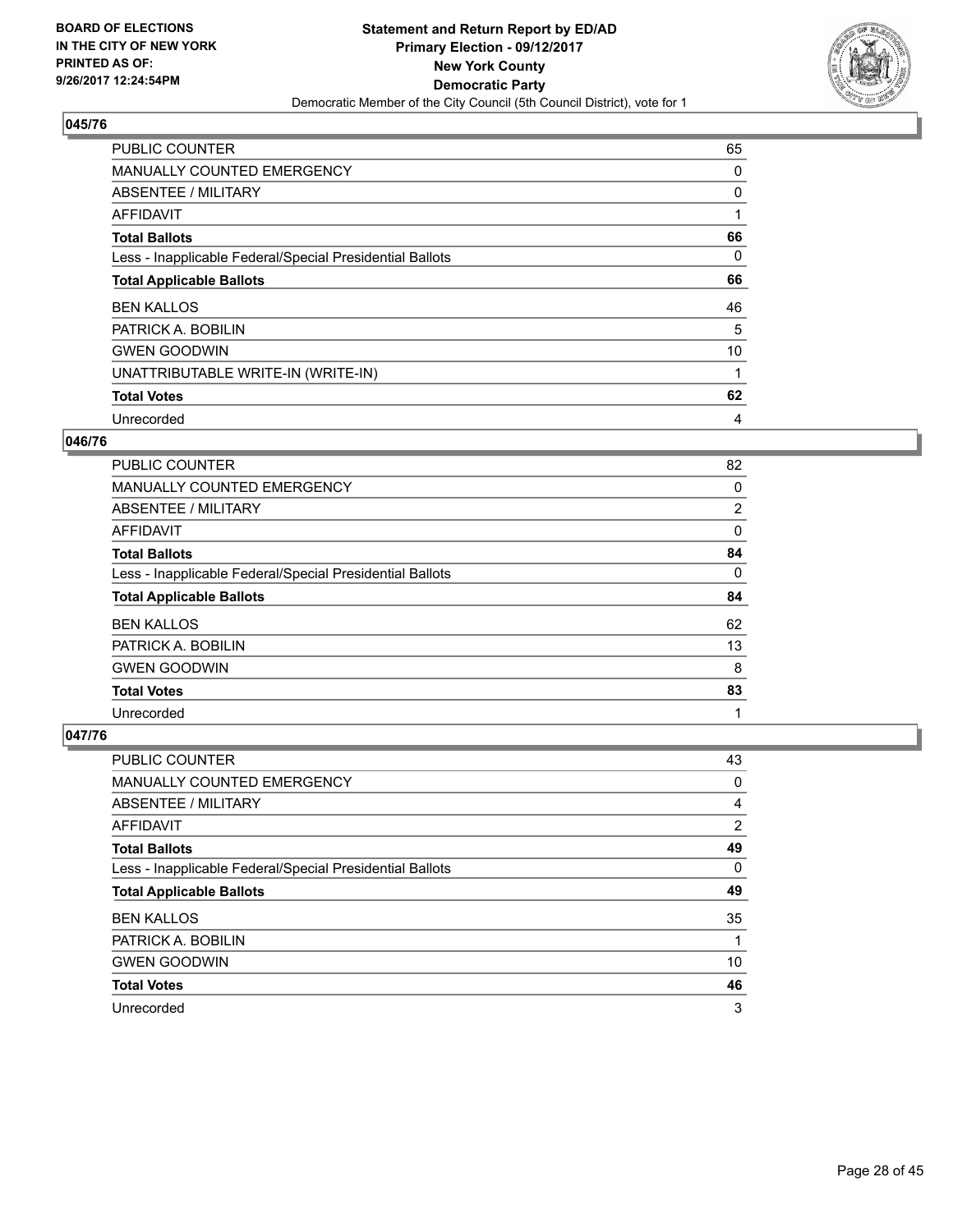

| <b>PUBLIC COUNTER</b>                                    | 111            |
|----------------------------------------------------------|----------------|
| MANUALLY COUNTED EMERGENCY                               | 0              |
| ABSENTEE / MILITARY                                      | $\overline{2}$ |
| <b>AFFIDAVIT</b>                                         | 0              |
| <b>Total Ballots</b>                                     | 113            |
| Less - Inapplicable Federal/Special Presidential Ballots | $\Omega$       |
| <b>Total Applicable Ballots</b>                          | 113            |
| <b>BEN KALLOS</b>                                        | 86             |
| PATRICK A. BOBILIN                                       | 6              |
| <b>GWEN GOODWIN</b>                                      | 14             |
| <b>Total Votes</b>                                       | 106            |
| Unrecorded                                               | 7              |

#### **049/76**

| <b>PUBLIC COUNTER</b>                                    | 103      |
|----------------------------------------------------------|----------|
| <b>MANUALLY COUNTED EMERGENCY</b>                        | 0        |
| ABSENTEE / MILITARY                                      | 2        |
| <b>AFFIDAVIT</b>                                         | 0        |
| <b>Total Ballots</b>                                     | 105      |
| Less - Inapplicable Federal/Special Presidential Ballots | $\Omega$ |
| <b>Total Applicable Ballots</b>                          | 105      |
| <b>BEN KALLOS</b>                                        | 70       |
| PATRICK A. BOBILIN                                       | 11       |
| <b>GWEN GOODWIN</b>                                      | 19       |
| <b>Total Votes</b>                                       | 100      |
| Unrecorded                                               | 5        |

| <b>PUBLIC COUNTER</b>                                    | 101              |
|----------------------------------------------------------|------------------|
| <b>MANUALLY COUNTED EMERGENCY</b>                        | 0                |
| ABSENTEE / MILITARY                                      |                  |
| AFFIDAVIT                                                | 0                |
| <b>Total Ballots</b>                                     | 102 <sub>2</sub> |
| Less - Inapplicable Federal/Special Presidential Ballots | 0                |
| <b>Total Applicable Ballots</b>                          | 102 <sub>2</sub> |
| <b>BEN KALLOS</b>                                        | 54               |
| PATRICK A. BOBILIN                                       | 15               |
| <b>GWEN GOODWIN</b>                                      | 21               |
| <b>Total Votes</b>                                       | 90               |
| Unrecorded                                               | 12               |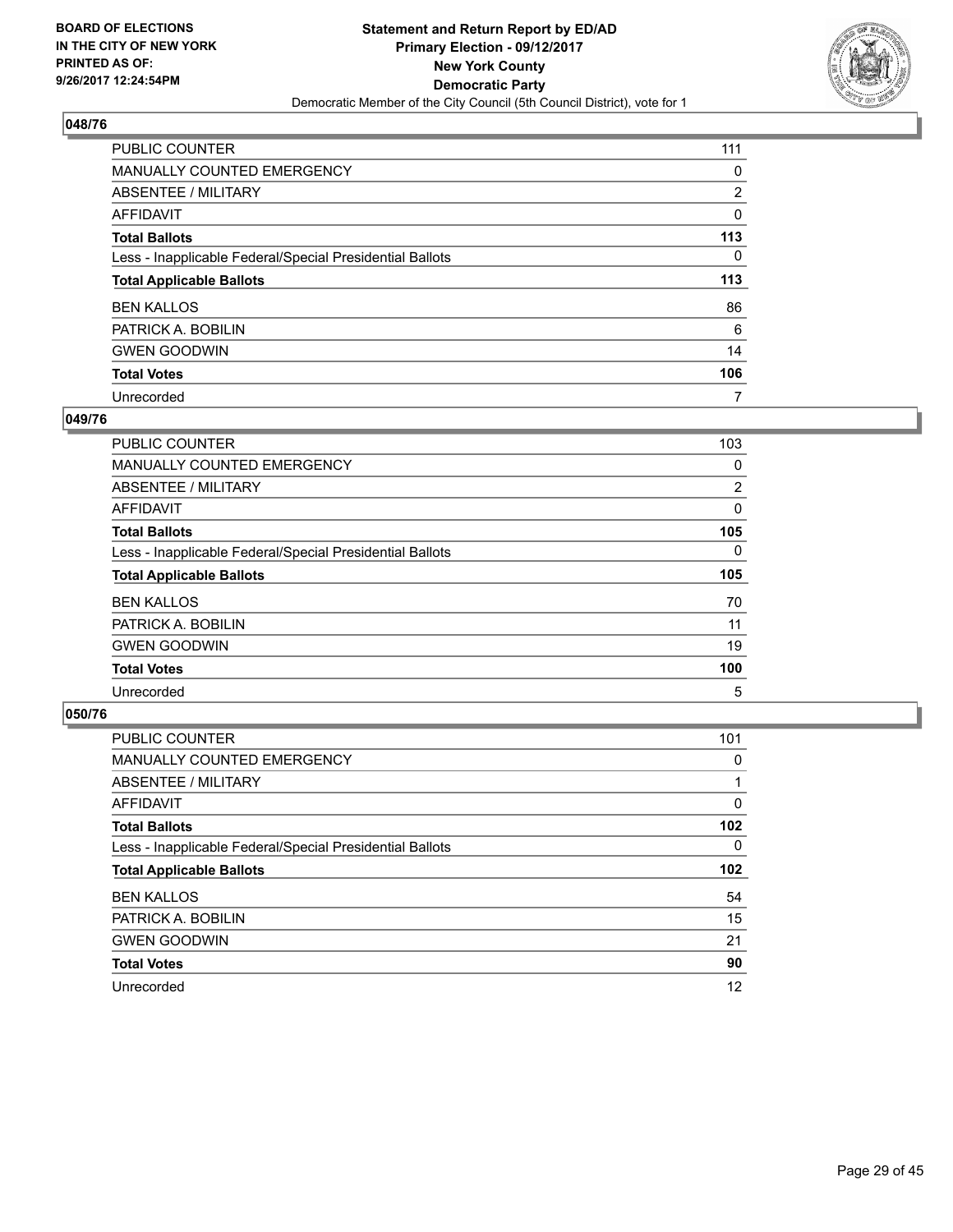

| PUBLIC COUNTER                                           | 125 |
|----------------------------------------------------------|-----|
| <b>MANUALLY COUNTED EMERGENCY</b>                        | 0   |
| <b>ABSENTEE / MILITARY</b>                               |     |
| <b>AFFIDAVIT</b>                                         | 0   |
| <b>Total Ballots</b>                                     | 126 |
| Less - Inapplicable Federal/Special Presidential Ballots | 0   |
| <b>Total Applicable Ballots</b>                          | 126 |
| <b>BEN KALLOS</b>                                        | 95  |
| PATRICK A. BOBILIN                                       | 16  |
| <b>GWEN GOODWIN</b>                                      | 12  |
| <b>Total Votes</b>                                       | 123 |
| Unrecorded                                               | 3   |

#### **052/76**

| <b>PUBLIC COUNTER</b>                                    | 110   |
|----------------------------------------------------------|-------|
| MANUALLY COUNTED EMERGENCY                               | 0     |
| ABSENTEE / MILITARY                                      | 5     |
| AFFIDAVIT                                                |       |
| <b>Total Ballots</b>                                     | 116   |
| Less - Inapplicable Federal/Special Presidential Ballots | 0     |
| <b>Total Applicable Ballots</b>                          | 116   |
| <b>BEN KALLOS</b>                                        | 75    |
| PATRICK A. BOBILIN                                       | 15    |
| <b>GWEN GOODWIN</b>                                      | 22    |
| <b>Total Votes</b>                                       | $112$ |
| Unrecorded                                               | 4     |

| <b>PUBLIC COUNTER</b>                                    | 84 |
|----------------------------------------------------------|----|
| <b>MANUALLY COUNTED EMERGENCY</b>                        | 0  |
| ABSENTEE / MILITARY                                      | 3  |
| AFFIDAVIT                                                | 0  |
| <b>Total Ballots</b>                                     | 87 |
| Less - Inapplicable Federal/Special Presidential Ballots | 0  |
| <b>Total Applicable Ballots</b>                          | 87 |
| <b>BEN KALLOS</b>                                        | 54 |
| PATRICK A. BOBILIN                                       | 9  |
| <b>GWEN GOODWIN</b>                                      | 16 |
| UNATTRIBUTABLE WRITE-IN (WRITE-IN)                       |    |
| <b>Total Votes</b>                                       | 80 |
| Unrecorded                                               | 7  |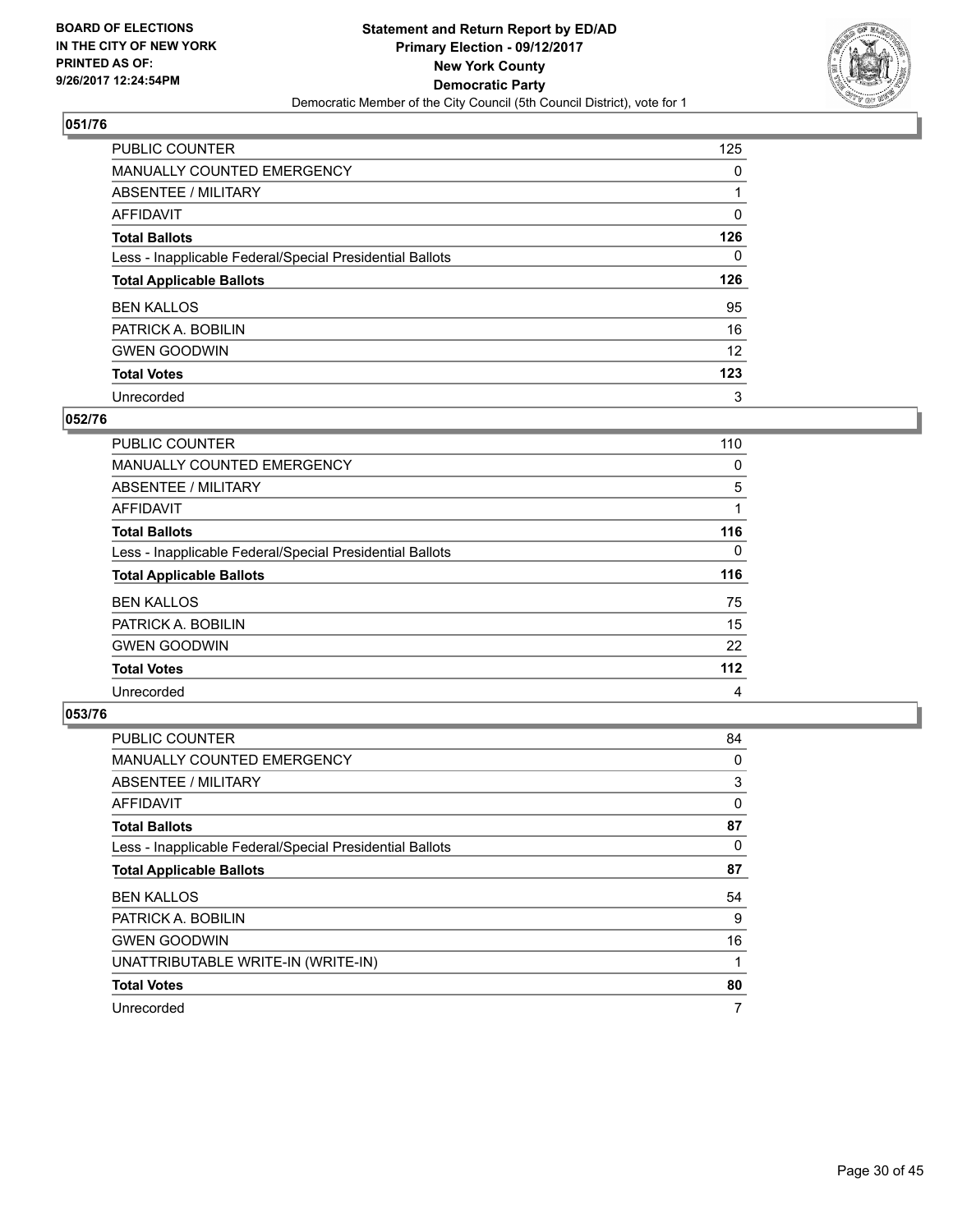

| <b>PUBLIC COUNTER</b>                                    | 106 |
|----------------------------------------------------------|-----|
| <b>MANUALLY COUNTED EMERGENCY</b>                        | 0   |
| ABSENTEE / MILITARY                                      | 5   |
| AFFIDAVIT                                                | 0   |
| <b>Total Ballots</b>                                     | 111 |
| Less - Inapplicable Federal/Special Presidential Ballots | 0   |
| <b>Total Applicable Ballots</b>                          | 111 |
| <b>BEN KALLOS</b>                                        | 70  |
| PATRICK A. BOBILIN                                       | 16  |
| <b>GWEN GOODWIN</b>                                      | 19  |
|                                                          |     |
| <b>Total Votes</b>                                       | 105 |

#### **055/76**

| PUBLIC COUNTER                                           | 166      |
|----------------------------------------------------------|----------|
| <b>MANUALLY COUNTED EMERGENCY</b>                        | 0        |
| ABSENTEE / MILITARY                                      | 2        |
| <b>AFFIDAVIT</b>                                         |          |
| <b>Total Ballots</b>                                     | 169      |
| Less - Inapplicable Federal/Special Presidential Ballots | $\Omega$ |
| <b>Total Applicable Ballots</b>                          | 169      |
| <b>BEN KALLOS</b>                                        | 98       |
| PATRICK A. BOBILIN                                       | 26       |
| <b>GWEN GOODWIN</b>                                      | 28       |
| MEIR GELFAND KEUTMERMAN (WRITE-IN)                       | 1        |
| <b>Total Votes</b>                                       | 153      |
| Unrecorded                                               | 16       |

| <b>PUBLIC COUNTER</b>                                    | 61 |
|----------------------------------------------------------|----|
| MANUALLY COUNTED EMERGENCY                               | 0  |
| ABSENTEE / MILITARY                                      | 0  |
| AFFIDAVIT                                                | 0  |
| <b>Total Ballots</b>                                     | 61 |
| Less - Inapplicable Federal/Special Presidential Ballots | 0  |
| <b>Total Applicable Ballots</b>                          | 61 |
|                                                          |    |
| <b>BEN KALLOS</b>                                        | 36 |
| PATRICK A. BOBILIN                                       | 10 |
| <b>GWEN GOODWIN</b>                                      | 13 |
| <b>Total Votes</b>                                       | 59 |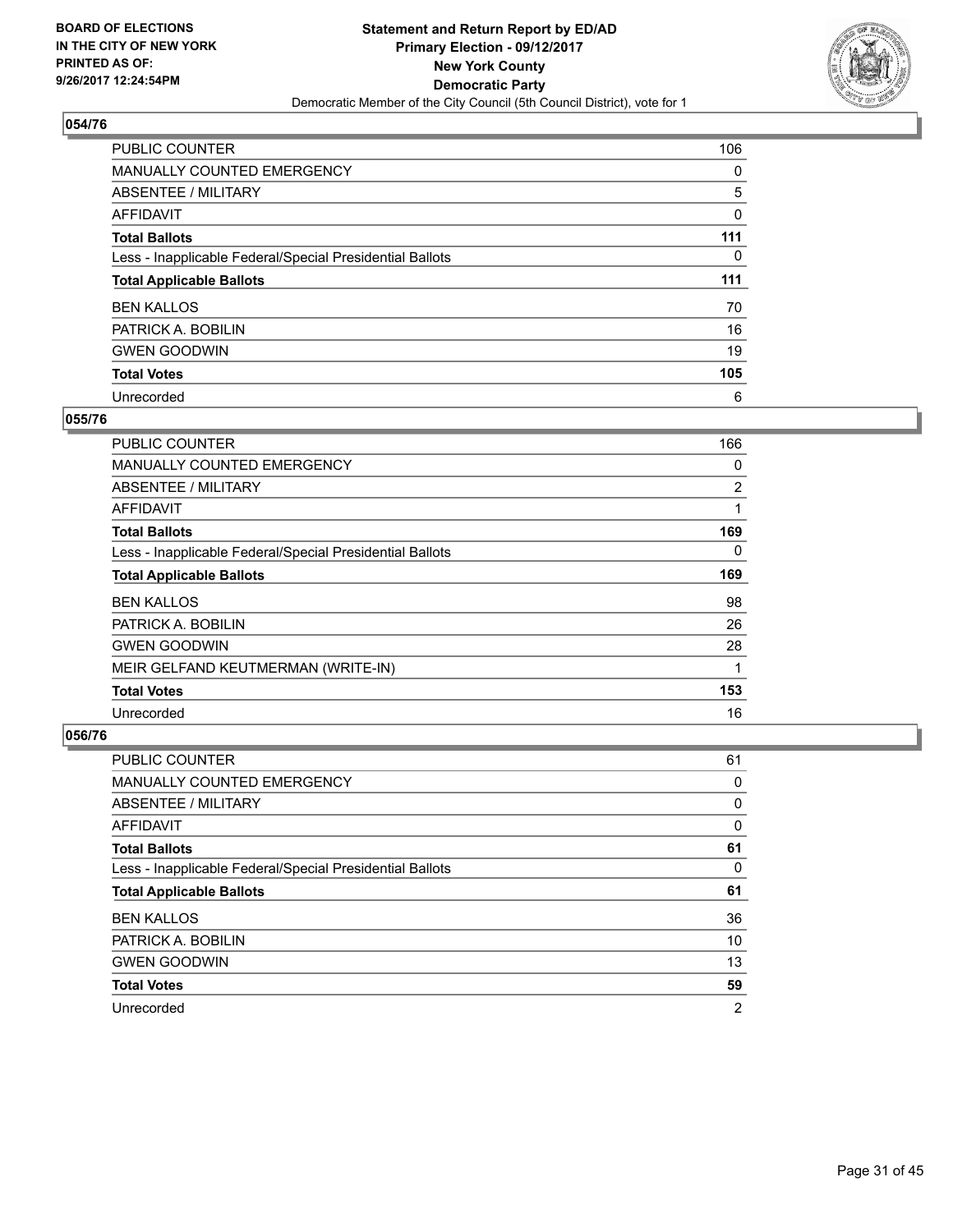

| <b>PUBLIC COUNTER</b>                                    | 127 |
|----------------------------------------------------------|-----|
| <b>MANUALLY COUNTED EMERGENCY</b>                        | 0   |
| ABSENTEE / MILITARY                                      | 5   |
| AFFIDAVIT                                                |     |
| <b>Total Ballots</b>                                     | 133 |
| Less - Inapplicable Federal/Special Presidential Ballots | 0   |
| <b>Total Applicable Ballots</b>                          | 133 |
| <b>BEN KALLOS</b>                                        | 97  |
| PATRICK A. BOBILIN                                       | 14  |
| <b>GWEN GOODWIN</b>                                      | 16  |
| <b>Total Votes</b>                                       | 127 |
| Unrecorded                                               | 6   |

#### **058/76**

| <b>PUBLIC COUNTER</b>                                    | 139 |
|----------------------------------------------------------|-----|
| <b>MANUALLY COUNTED EMERGENCY</b>                        | 0   |
| ABSENTEE / MILITARY                                      | 0   |
| <b>AFFIDAVIT</b>                                         | 0   |
| <b>Total Ballots</b>                                     | 139 |
| Less - Inapplicable Federal/Special Presidential Ballots | 0   |
| <b>Total Applicable Ballots</b>                          | 139 |
| <b>BEN KALLOS</b>                                        | 108 |
| PATRICK A. BOBILIN                                       | 13  |
| <b>GWEN GOODWIN</b>                                      | 11  |
| NICK LUCCA (WRITE-IN)                                    |     |
| <b>Total Votes</b>                                       | 133 |
| Unrecorded                                               | 6   |

| <b>PUBLIC COUNTER</b>                                    | 114 |
|----------------------------------------------------------|-----|
| <b>MANUALLY COUNTED EMERGENCY</b>                        | 0   |
| ABSENTEE / MILITARY                                      | 3   |
| AFFIDAVIT                                                |     |
| <b>Total Ballots</b>                                     | 118 |
| Less - Inapplicable Federal/Special Presidential Ballots | 0   |
| <b>Total Applicable Ballots</b>                          | 118 |
| <b>BEN KALLOS</b>                                        | 82  |
| PATRICK A. BOBILIN                                       | 16  |
| <b>GWEN GOODWIN</b>                                      | 13  |
| <b>Total Votes</b>                                       | 111 |
| Unrecorded                                               | 7   |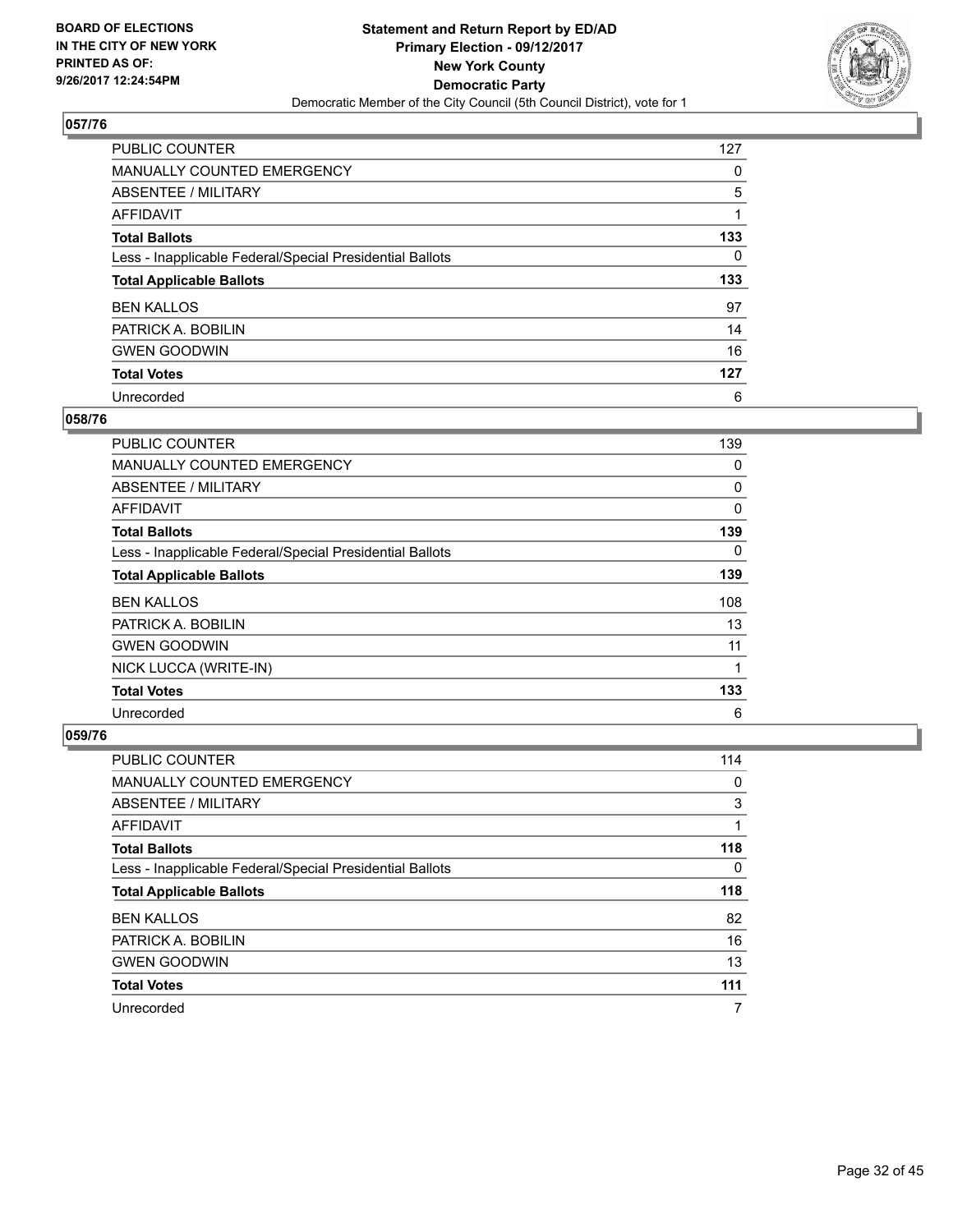

| <b>PUBLIC COUNTER</b>                                    | 106 |
|----------------------------------------------------------|-----|
| MANUALLY COUNTED EMERGENCY                               | 0   |
| ABSENTEE / MILITARY                                      | 0   |
| AFFIDAVIT                                                |     |
| <b>Total Ballots</b>                                     | 107 |
| Less - Inapplicable Federal/Special Presidential Ballots | 0   |
| <b>Total Applicable Ballots</b>                          | 107 |
| <b>BEN KALLOS</b>                                        | 76  |
| PATRICK A. BOBILIN                                       | 15  |
| <b>GWEN GOODWIN</b>                                      | 9   |
| MICAH KELLNER (WRITE-IN)                                 |     |
| <b>Total Votes</b>                                       | 101 |
| Unrecorded                                               | 6   |

# **061/76**

| <b>PUBLIC COUNTER</b>                                    | 74             |
|----------------------------------------------------------|----------------|
| <b>MANUALLY COUNTED EMERGENCY</b>                        | 0              |
| ABSENTEE / MILITARY                                      |                |
| <b>AFFIDAVIT</b>                                         | 0              |
| <b>Total Ballots</b>                                     | 75             |
| Less - Inapplicable Federal/Special Presidential Ballots | 0              |
| <b>Total Applicable Ballots</b>                          | 75             |
| <b>BEN KALLOS</b>                                        | 57             |
| PATRICK A. BOBILIN                                       | 5              |
| <b>GWEN GOODWIN</b>                                      | 11             |
| <b>Total Votes</b>                                       | 73             |
| Unrecorded                                               | $\overline{2}$ |

| <b>PUBLIC COUNTER</b>                                    | 102 |
|----------------------------------------------------------|-----|
| <b>MANUALLY COUNTED EMERGENCY</b>                        | 0   |
| ABSENTEE / MILITARY                                      | 3   |
| AFFIDAVIT                                                |     |
| <b>Total Ballots</b>                                     | 106 |
| Less - Inapplicable Federal/Special Presidential Ballots | 0   |
| <b>Total Applicable Ballots</b>                          | 106 |
|                                                          |     |
| <b>BEN KALLOS</b>                                        | 81  |
| PATRICK A. BOBILIN                                       | 13  |
| <b>GWEN GOODWIN</b>                                      | 10  |
| <b>Total Votes</b>                                       | 104 |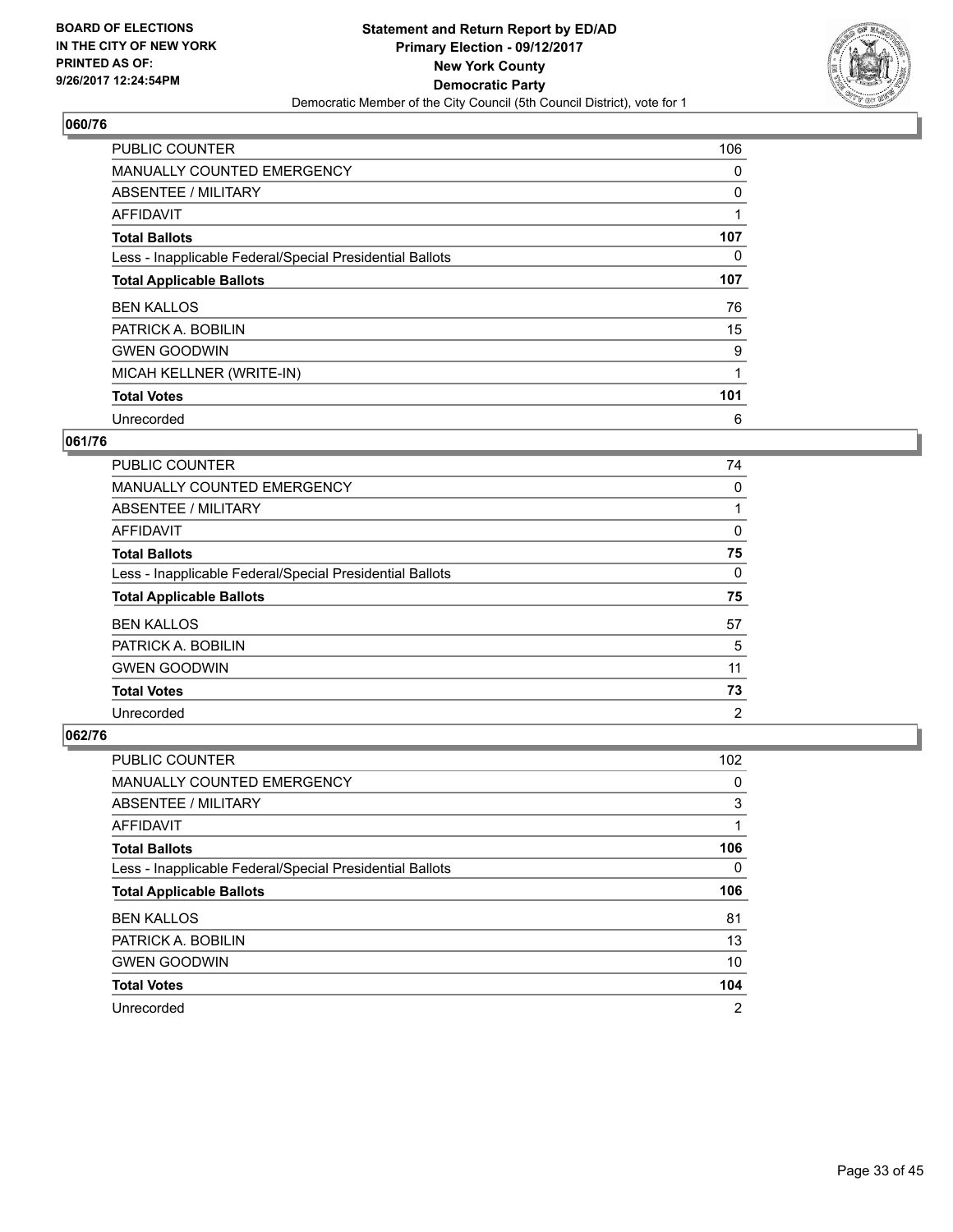

| PUBLIC COUNTER                                           | 62 |
|----------------------------------------------------------|----|
| <b>MANUALLY COUNTED EMERGENCY</b>                        | 0  |
| ABSENTEE / MILITARY                                      | 6  |
| <b>AFFIDAVIT</b>                                         | 0  |
| <b>Total Ballots</b>                                     | 68 |
| Less - Inapplicable Federal/Special Presidential Ballots | 0  |
| <b>Total Applicable Ballots</b>                          | 68 |
| <b>BEN KALLOS</b>                                        | 45 |
| PATRICK A. BOBILIN                                       | 11 |
| <b>GWEN GOODWIN</b>                                      | 8  |
| <b>Total Votes</b>                                       | 64 |
| Unrecorded                                               | 4  |

#### **064/76**

| <b>PUBLIC COUNTER</b>                                    | 81             |
|----------------------------------------------------------|----------------|
| <b>MANUALLY COUNTED EMERGENCY</b>                        | 0              |
| ABSENTEE / MILITARY                                      | 4              |
| AFFIDAVIT                                                | 0              |
| <b>Total Ballots</b>                                     | 85             |
| Less - Inapplicable Federal/Special Presidential Ballots | 0              |
| <b>Total Applicable Ballots</b>                          | 85             |
| <b>BEN KALLOS</b>                                        | 70             |
| PATRICK A. BOBILIN                                       | 5              |
| <b>GWEN GOODWIN</b>                                      | 8              |
| <b>Total Votes</b>                                       | 83             |
| Unrecorded                                               | $\overline{2}$ |

| <b>PUBLIC COUNTER</b>                                    | 147 |
|----------------------------------------------------------|-----|
| <b>MANUALLY COUNTED EMERGENCY</b>                        | 0   |
| ABSENTEE / MILITARY                                      | 3   |
| AFFIDAVIT                                                | 0   |
| <b>Total Ballots</b>                                     | 150 |
| Less - Inapplicable Federal/Special Presidential Ballots | 0   |
| <b>Total Applicable Ballots</b>                          | 150 |
| <b>BEN KALLOS</b>                                        | 117 |
| PATRICK A. BOBILIN                                       | 11  |
| <b>GWEN GOODWIN</b>                                      | 8   |
| <b>Total Votes</b>                                       | 136 |
| Unrecorded                                               | 14  |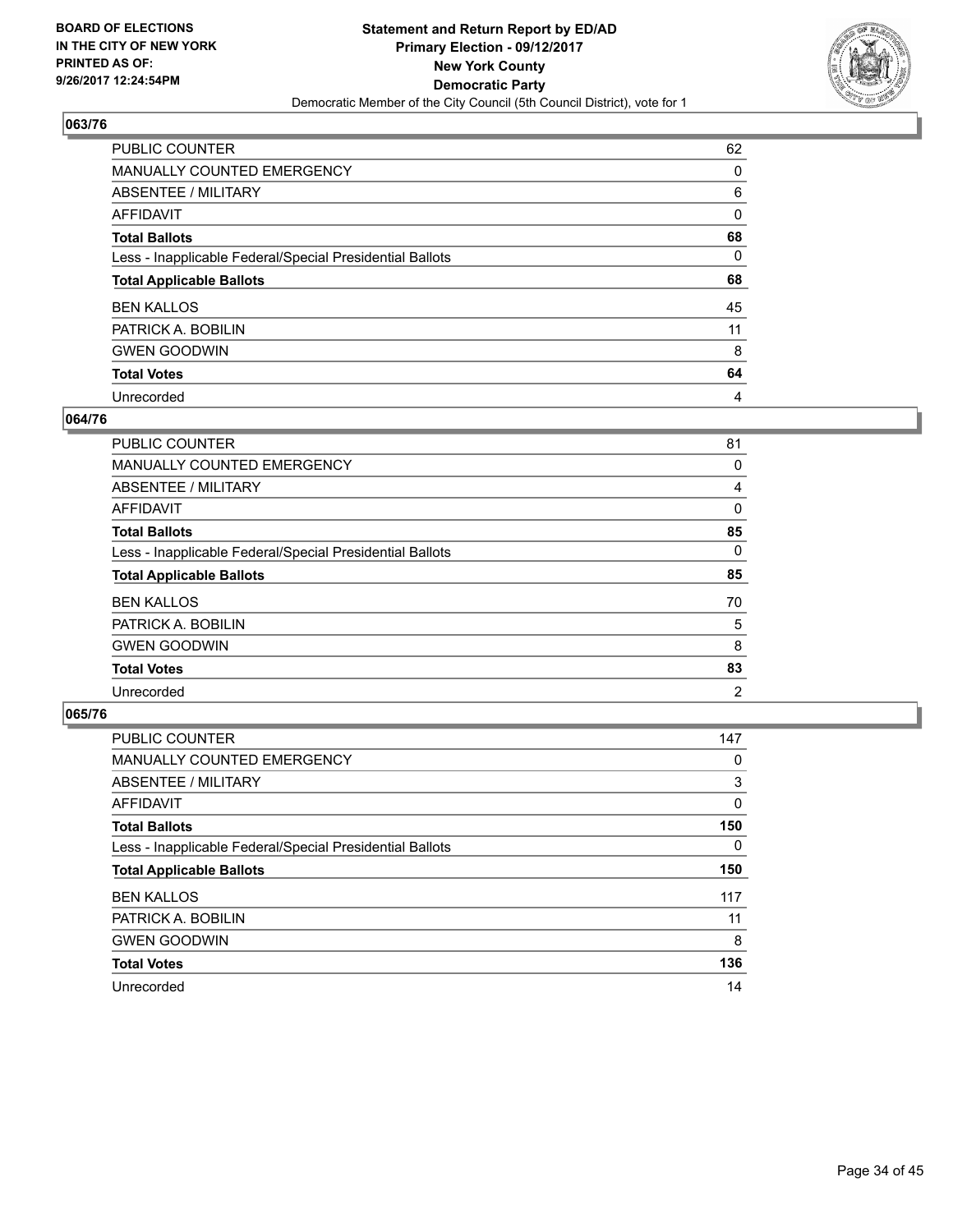

| PUBLIC COUNTER                                           | 54                |
|----------------------------------------------------------|-------------------|
| <b>MANUALLY COUNTED EMERGENCY</b>                        | 0                 |
| ABSENTEE / MILITARY                                      | 4                 |
| <b>AFFIDAVIT</b>                                         | 2                 |
| <b>Total Ballots</b>                                     | 60                |
| Less - Inapplicable Federal/Special Presidential Ballots | 0                 |
| <b>Total Applicable Ballots</b>                          | 60                |
| <b>BEN KALLOS</b>                                        | 39                |
| PATRICK A. BOBILIN                                       | $12 \overline{ }$ |
| <b>GWEN GOODWIN</b>                                      | 8                 |
| <b>Total Votes</b>                                       | 59                |
| Unrecorded                                               |                   |

#### **067/76**

| <b>PUBLIC COUNTER</b>                                    | 90 |
|----------------------------------------------------------|----|
| MANUALLY COUNTED EMERGENCY                               | 0  |
| ABSENTEE / MILITARY                                      | 4  |
| AFFIDAVIT                                                | 0  |
| <b>Total Ballots</b>                                     | 94 |
| Less - Inapplicable Federal/Special Presidential Ballots | 0  |
| <b>Total Applicable Ballots</b>                          | 94 |
| <b>BEN KALLOS</b>                                        | 67 |
| PATRICK A. BOBILIN                                       | 11 |
| <b>GWEN GOODWIN</b>                                      | 9  |
| <b>Total Votes</b>                                       | 87 |
| Unrecorded                                               | 7  |

| <b>PUBLIC COUNTER</b>                                    | 87 |
|----------------------------------------------------------|----|
| <b>MANUALLY COUNTED EMERGENCY</b>                        | 0  |
| ABSENTEE / MILITARY                                      | 5  |
| AFFIDAVIT                                                | 0  |
| <b>Total Ballots</b>                                     | 92 |
| Less - Inapplicable Federal/Special Presidential Ballots | 0  |
| <b>Total Applicable Ballots</b>                          | 92 |
| <b>BEN KALLOS</b>                                        | 64 |
| PATRICK A. BOBILIN                                       | 15 |
| <b>GWEN GOODWIN</b>                                      | 10 |
| <b>Total Votes</b>                                       | 89 |
| Unrecorded                                               | 3  |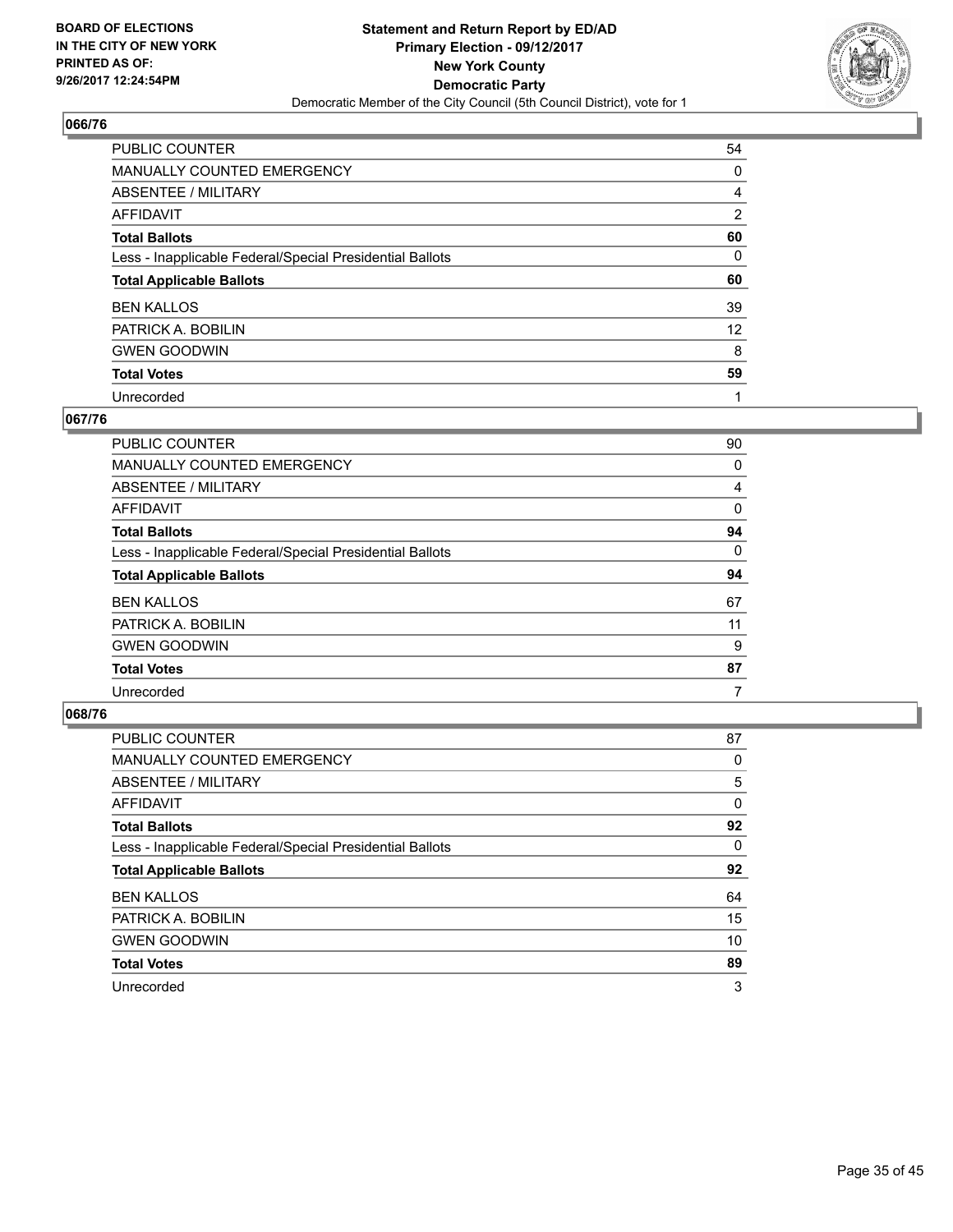

| <b>PUBLIC COUNTER</b>                                    | 121            |
|----------------------------------------------------------|----------------|
| <b>MANUALLY COUNTED EMERGENCY</b>                        | 0              |
| ABSENTEE / MILITARY                                      |                |
| AFFIDAVIT                                                | $\overline{2}$ |
| <b>Total Ballots</b>                                     | 124            |
| Less - Inapplicable Federal/Special Presidential Ballots | 0              |
| <b>Total Applicable Ballots</b>                          | 124            |
| <b>BEN KALLOS</b>                                        | 103            |
| PATRICK A. BOBILIN                                       | 10             |
| <b>GWEN GOODWIN</b>                                      | 7              |
| <b>Total Votes</b>                                       | 120            |
| Unrecorded                                               | 4              |

#### **070/76**

| <b>PUBLIC COUNTER</b>                                    | 100 |
|----------------------------------------------------------|-----|
| <b>MANUALLY COUNTED EMERGENCY</b>                        | 0   |
| ABSENTEE / MILITARY                                      | 0   |
| <b>AFFIDAVIT</b>                                         | 0   |
| <b>Total Ballots</b>                                     | 100 |
| Less - Inapplicable Federal/Special Presidential Ballots | 0   |
| <b>Total Applicable Ballots</b>                          | 100 |
| <b>BEN KALLOS</b>                                        | 83  |
| PATRICK A. BOBILIN                                       | 4   |
| <b>GWEN GOODWIN</b>                                      | 8   |
| <b>Total Votes</b>                                       | 95  |
| Unrecorded                                               | 5   |

| <b>PUBLIC COUNTER</b>                                    | 95               |
|----------------------------------------------------------|------------------|
| MANUALLY COUNTED EMERGENCY                               | 0                |
| ABSENTEE / MILITARY                                      | 6                |
| AFFIDAVIT                                                |                  |
| <b>Total Ballots</b>                                     | 102 <sub>2</sub> |
| Less - Inapplicable Federal/Special Presidential Ballots | 0                |
| <b>Total Applicable Ballots</b>                          | 102 <sub>2</sub> |
| <b>BEN KALLOS</b>                                        | 72               |
| PATRICK A. BOBILIN                                       | 8                |
| <b>GWEN GOODWIN</b>                                      | 16               |
| <b>Total Votes</b>                                       | 96               |
| Unrecorded                                               | 6                |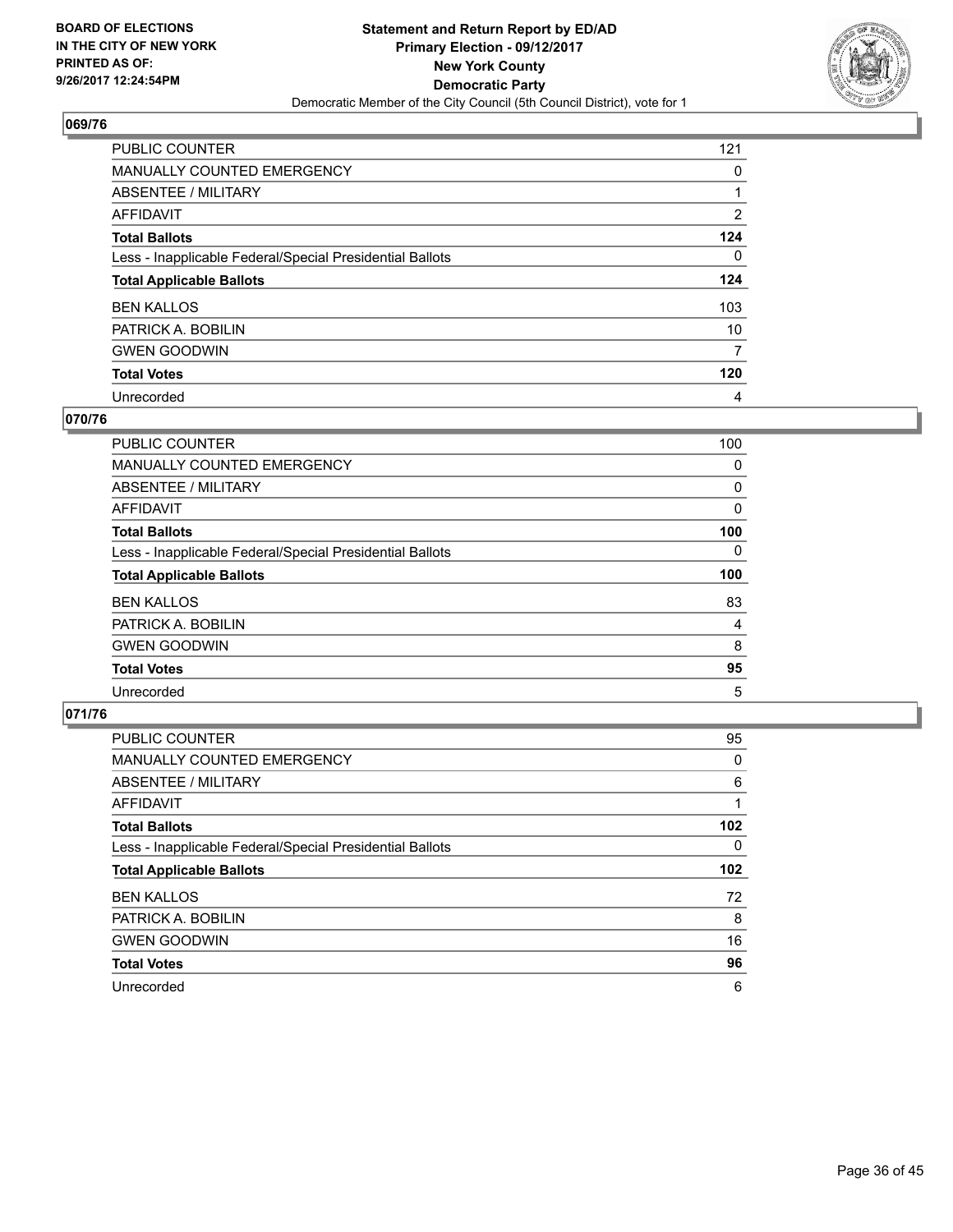

| PUBLIC COUNTER                                           | 140      |
|----------------------------------------------------------|----------|
| <b>MANUALLY COUNTED EMERGENCY</b>                        | 0        |
| <b>ABSENTEE / MILITARY</b>                               | 5        |
| <b>AFFIDAVIT</b>                                         | 0        |
| <b>Total Ballots</b>                                     | 145      |
| Less - Inapplicable Federal/Special Presidential Ballots | $\Omega$ |
| <b>Total Applicable Ballots</b>                          | 145      |
| <b>BEN KALLOS</b>                                        | 109      |
| PATRICK A. BOBILIN                                       | 17       |
| <b>GWEN GOODWIN</b>                                      | 15       |
| <b>Total Votes</b>                                       | 141      |
| Unrecorded                                               | 4        |

#### **073/76**

| <b>PUBLIC COUNTER</b>                                    | 69             |
|----------------------------------------------------------|----------------|
| <b>MANUALLY COUNTED EMERGENCY</b>                        | 0              |
| ABSENTEE / MILITARY                                      | 3              |
| AFFIDAVIT                                                | $\overline{2}$ |
| <b>Total Ballots</b>                                     | 74             |
| Less - Inapplicable Federal/Special Presidential Ballots | 0              |
| <b>Total Applicable Ballots</b>                          | 74             |
| <b>BEN KALLOS</b>                                        | 54             |
| PATRICK A. BOBILIN                                       | 9              |
| <b>GWEN GOODWIN</b>                                      | 7              |
| <b>Total Votes</b>                                       | 70             |
| Unrecorded                                               | 4              |

| <b>PUBLIC COUNTER</b>                                    | 83 |
|----------------------------------------------------------|----|
| <b>MANUALLY COUNTED EMERGENCY</b>                        | 0  |
| ABSENTEE / MILITARY                                      |    |
| AFFIDAVIT                                                |    |
| <b>Total Ballots</b>                                     | 85 |
| Less - Inapplicable Federal/Special Presidential Ballots | 0  |
| <b>Total Applicable Ballots</b>                          | 85 |
| <b>BEN KALLOS</b>                                        | 68 |
| PATRICK A. BOBILIN                                       | 10 |
| <b>GWEN GOODWIN</b>                                      | 6  |
| <b>Total Votes</b>                                       | 84 |
| Unrecorded                                               |    |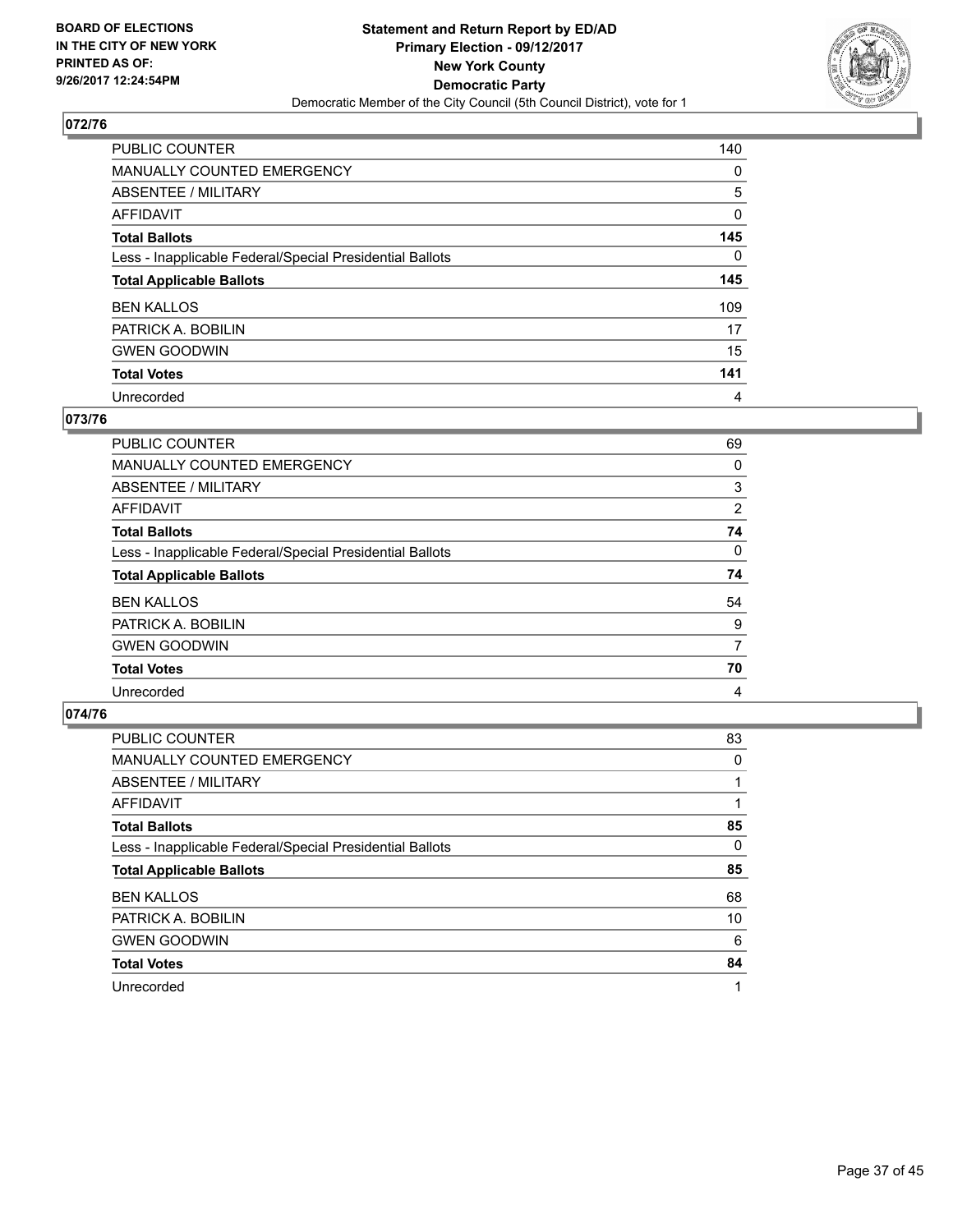

| <b>PUBLIC COUNTER</b>                                    | 146      |
|----------------------------------------------------------|----------|
| <b>MANUALLY COUNTED EMERGENCY</b>                        | $\Omega$ |
| <b>ABSENTEE / MILITARY</b>                               | 3        |
| <b>AFFIDAVIT</b>                                         | 3        |
| <b>Total Ballots</b>                                     | 152      |
| Less - Inapplicable Federal/Special Presidential Ballots | 0        |
| <b>Total Applicable Ballots</b>                          | 152      |
| <b>BEN KALLOS</b>                                        | 104      |
| PATRICK A. BOBILIN                                       | 15       |
| <b>GWEN GOODWIN</b>                                      | 21       |
| <b>Total Votes</b>                                       | 140      |
| Unrecorded                                               | 12       |

#### **076/76**

| <b>PUBLIC COUNTER</b>                                    | 95       |
|----------------------------------------------------------|----------|
| <b>MANUALLY COUNTED EMERGENCY</b>                        | 0        |
| ABSENTEE / MILITARY                                      | 4        |
| <b>AFFIDAVIT</b>                                         | 3        |
| <b>Total Ballots</b>                                     | 102      |
| Less - Inapplicable Federal/Special Presidential Ballots | $\Omega$ |
| <b>Total Applicable Ballots</b>                          | 102      |
| <b>BEN KALLOS</b>                                        | 70       |
| PATRICK A. BOBILIN                                       | 10       |
| <b>GWEN GOODWIN</b>                                      | 17       |
| LEORA JONTEP (WRITE-IN)                                  |          |
| <b>Total Votes</b>                                       | 98       |
| Unrecorded                                               | 4        |

| <b>PUBLIC COUNTER</b>                                    | 132 |
|----------------------------------------------------------|-----|
| <b>MANUALLY COUNTED EMERGENCY</b>                        | 0   |
| ABSENTEE / MILITARY                                      | 2   |
| AFFIDAVIT                                                | 0   |
| <b>Total Ballots</b>                                     | 134 |
| Less - Inapplicable Federal/Special Presidential Ballots | 0   |
| <b>Total Applicable Ballots</b>                          | 134 |
| <b>BEN KALLOS</b>                                        | 106 |
| PATRICK A. BOBILIN                                       | 13  |
| <b>GWEN GOODWIN</b>                                      | 10  |
| <b>Total Votes</b>                                       | 129 |
| Unrecorded                                               | 5   |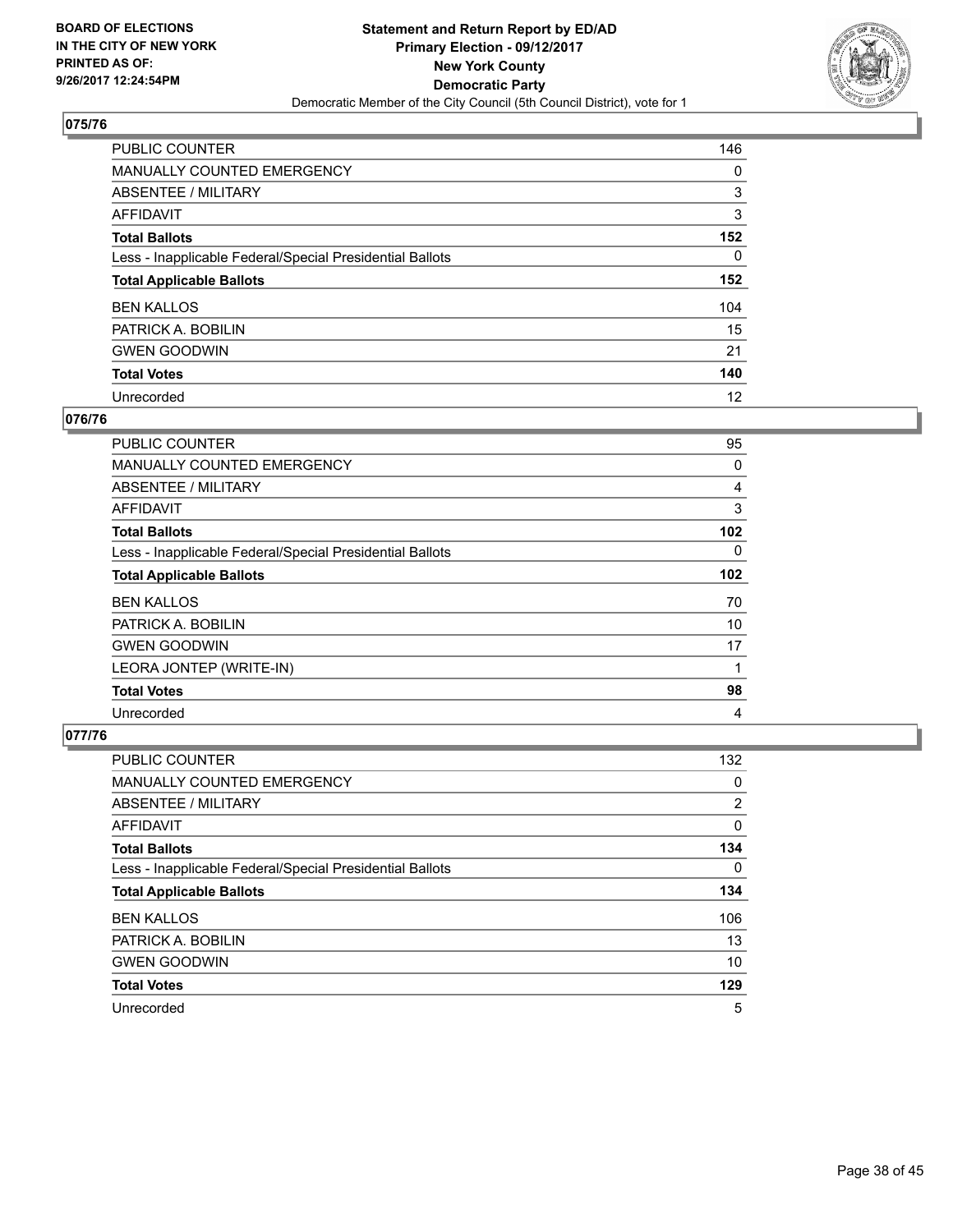

| <b>PUBLIC COUNTER</b>                                    | 105 |
|----------------------------------------------------------|-----|
| MANUALLY COUNTED EMERGENCY                               | 0   |
| ABSENTEE / MILITARY                                      | 10  |
| AFFIDAVIT                                                |     |
| <b>Total Ballots</b>                                     | 116 |
| Less - Inapplicable Federal/Special Presidential Ballots | 0   |
| <b>Total Applicable Ballots</b>                          | 116 |
| <b>BEN KALLOS</b>                                        | 94  |
| PATRICK A. BOBILIN                                       | 5   |
| <b>GWEN GOODWIN</b>                                      | 8   |
| LAWRENCE D JACOBS (WRITE-IN)                             |     |
| <b>Total Votes</b>                                       | 108 |
| Unrecorded                                               | 8   |

## **079/76**

| <b>PUBLIC COUNTER</b>                                    | 103 |
|----------------------------------------------------------|-----|
| <b>MANUALLY COUNTED EMERGENCY</b>                        | 0   |
| ABSENTEE / MILITARY                                      | 3   |
| <b>AFFIDAVIT</b>                                         | 0   |
| <b>Total Ballots</b>                                     | 106 |
| Less - Inapplicable Federal/Special Presidential Ballots | 0   |
|                                                          |     |
| <b>Total Applicable Ballots</b>                          | 106 |
| <b>BEN KALLOS</b>                                        | 74  |
| PATRICK A. BOBILIN                                       | 15  |
| <b>GWEN GOODWIN</b>                                      | 9   |
| <b>Total Votes</b>                                       | 98  |

| <b>PUBLIC COUNTER</b>                                    | 121 |
|----------------------------------------------------------|-----|
| <b>MANUALLY COUNTED EMERGENCY</b>                        | 0   |
| ABSENTEE / MILITARY                                      | 0   |
| AFFIDAVIT                                                | 2   |
| <b>Total Ballots</b>                                     | 123 |
| Less - Inapplicable Federal/Special Presidential Ballots | 0   |
| <b>Total Applicable Ballots</b>                          | 123 |
| <b>BEN KALLOS</b>                                        | 71  |
| PATRICK A. BOBILIN                                       | 23  |
| <b>GWEN GOODWIN</b>                                      | 20  |
| KIM MASCARITOLO (WRITE-IN)                               |     |
| <b>Total Votes</b>                                       | 115 |
| Unrecorded                                               | 8   |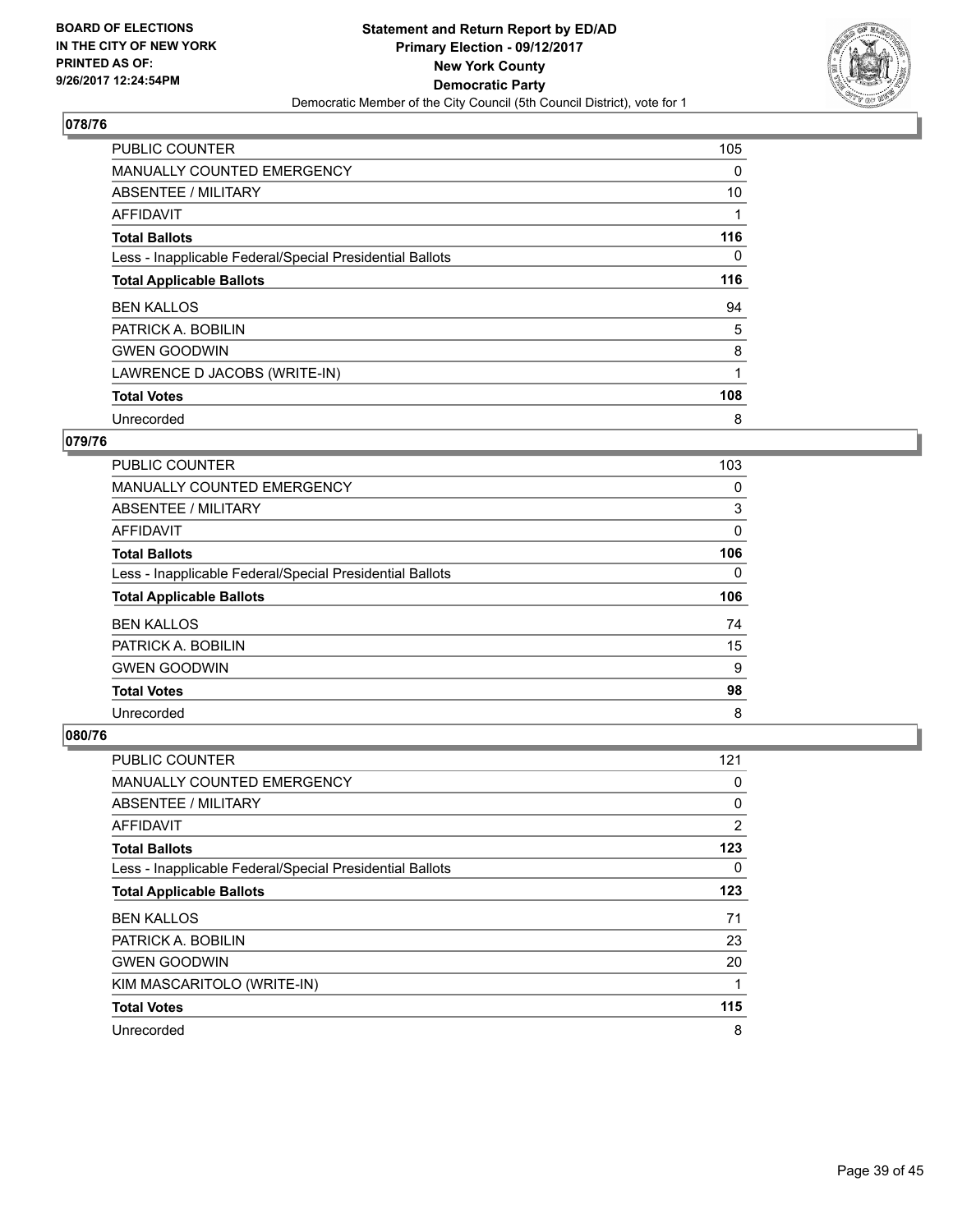

| PUBLIC COUNTER                                           | 73 |
|----------------------------------------------------------|----|
| <b>MANUALLY COUNTED EMERGENCY</b>                        | 0  |
| ABSENTEE / MILITARY                                      |    |
| <b>AFFIDAVIT</b>                                         |    |
| <b>Total Ballots</b>                                     | 75 |
| Less - Inapplicable Federal/Special Presidential Ballots | 0  |
| <b>Total Applicable Ballots</b>                          | 75 |
| <b>BEN KALLOS</b>                                        | 48 |
| PATRICK A. BOBILIN                                       | 14 |
| <b>GWEN GOODWIN</b>                                      | 12 |
| <b>Total Votes</b>                                       | 74 |
| Unrecorded                                               |    |

#### **082/76**

| <b>PUBLIC COUNTER</b>                                    | 54             |
|----------------------------------------------------------|----------------|
| <b>MANUALLY COUNTED EMERGENCY</b>                        | 0              |
| ABSENTEE / MILITARY                                      |                |
| AFFIDAVIT                                                | 0              |
| <b>Total Ballots</b>                                     | 55             |
| Less - Inapplicable Federal/Special Presidential Ballots | 0              |
| <b>Total Applicable Ballots</b>                          | 55             |
| <b>BEN KALLOS</b>                                        | 44             |
| PATRICK A. BOBILIN                                       | 6              |
| <b>GWEN GOODWIN</b>                                      | 3              |
| <b>Total Votes</b>                                       | 53             |
| Unrecorded                                               | $\overline{2}$ |

| <b>PUBLIC COUNTER</b>                                    | 178 |
|----------------------------------------------------------|-----|
| <b>MANUALLY COUNTED EMERGENCY</b>                        | 0   |
| ABSENTEE / MILITARY                                      | 10  |
| AFFIDAVIT                                                |     |
| <b>Total Ballots</b>                                     | 189 |
| Less - Inapplicable Federal/Special Presidential Ballots | 0   |
| <b>Total Applicable Ballots</b>                          | 189 |
| <b>BEN KALLOS</b>                                        | 137 |
| PATRICK A. BOBILIN                                       | 21  |
| <b>GWEN GOODWIN</b>                                      | 19  |
| <b>Total Votes</b>                                       | 177 |
| Unrecorded                                               | 12  |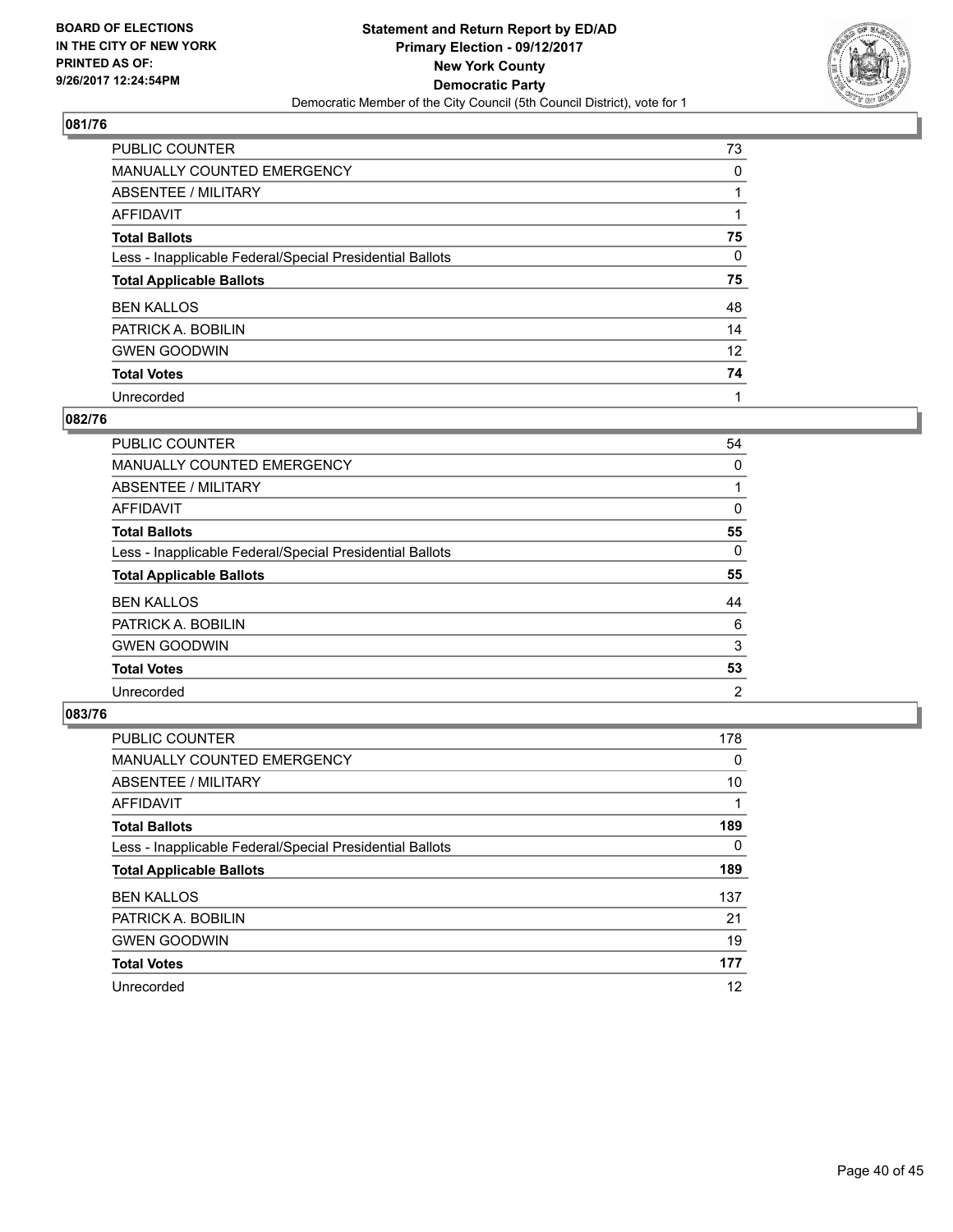

| <b>PUBLIC COUNTER</b>                                    | 128 |
|----------------------------------------------------------|-----|
| <b>MANUALLY COUNTED EMERGENCY</b>                        | 0   |
| ABSENTEE / MILITARY                                      | 6   |
| AFFIDAVIT                                                | 0   |
| <b>Total Ballots</b>                                     | 134 |
| Less - Inapplicable Federal/Special Presidential Ballots | 0   |
| <b>Total Applicable Ballots</b>                          | 134 |
| <b>BEN KALLOS</b>                                        | 97  |
| PATRICK A. BOBILIN                                       | 20  |
| <b>GWEN GOODWIN</b>                                      | 10  |
| <b>Total Votes</b>                                       | 127 |
| Unrecorded                                               | 7   |

#### **085/76**

| <b>PUBLIC COUNTER</b>                                    | 117 |
|----------------------------------------------------------|-----|
| MANUALLY COUNTED EMERGENCY                               | 0   |
| ABSENTEE / MILITARY                                      | 3   |
| AFFIDAVIT                                                | 0   |
| <b>Total Ballots</b>                                     | 120 |
| Less - Inapplicable Federal/Special Presidential Ballots | 0   |
| <b>Total Applicable Ballots</b>                          | 120 |
| <b>BEN KALLOS</b>                                        | 87  |
| PATRICK A. BOBILIN                                       | 9   |
| <b>GWEN GOODWIN</b>                                      | 18  |
| <b>Total Votes</b>                                       | 114 |
| Unrecorded                                               | 6   |

| <b>PUBLIC COUNTER</b>                                    | 89 |
|----------------------------------------------------------|----|
| <b>MANUALLY COUNTED EMERGENCY</b>                        | 0  |
| ABSENTEE / MILITARY                                      | 4  |
| <b>AFFIDAVIT</b>                                         |    |
| <b>Total Ballots</b>                                     | 94 |
| Less - Inapplicable Federal/Special Presidential Ballots | 0  |
| <b>Total Applicable Ballots</b>                          | 94 |
| <b>BEN KALLOS</b>                                        | 62 |
| PATRICK A. BOBILIN                                       | 16 |
| <b>GWEN GOODWIN</b>                                      | 8  |
| <b>Total Votes</b>                                       | 86 |
| Unrecorded                                               | 8  |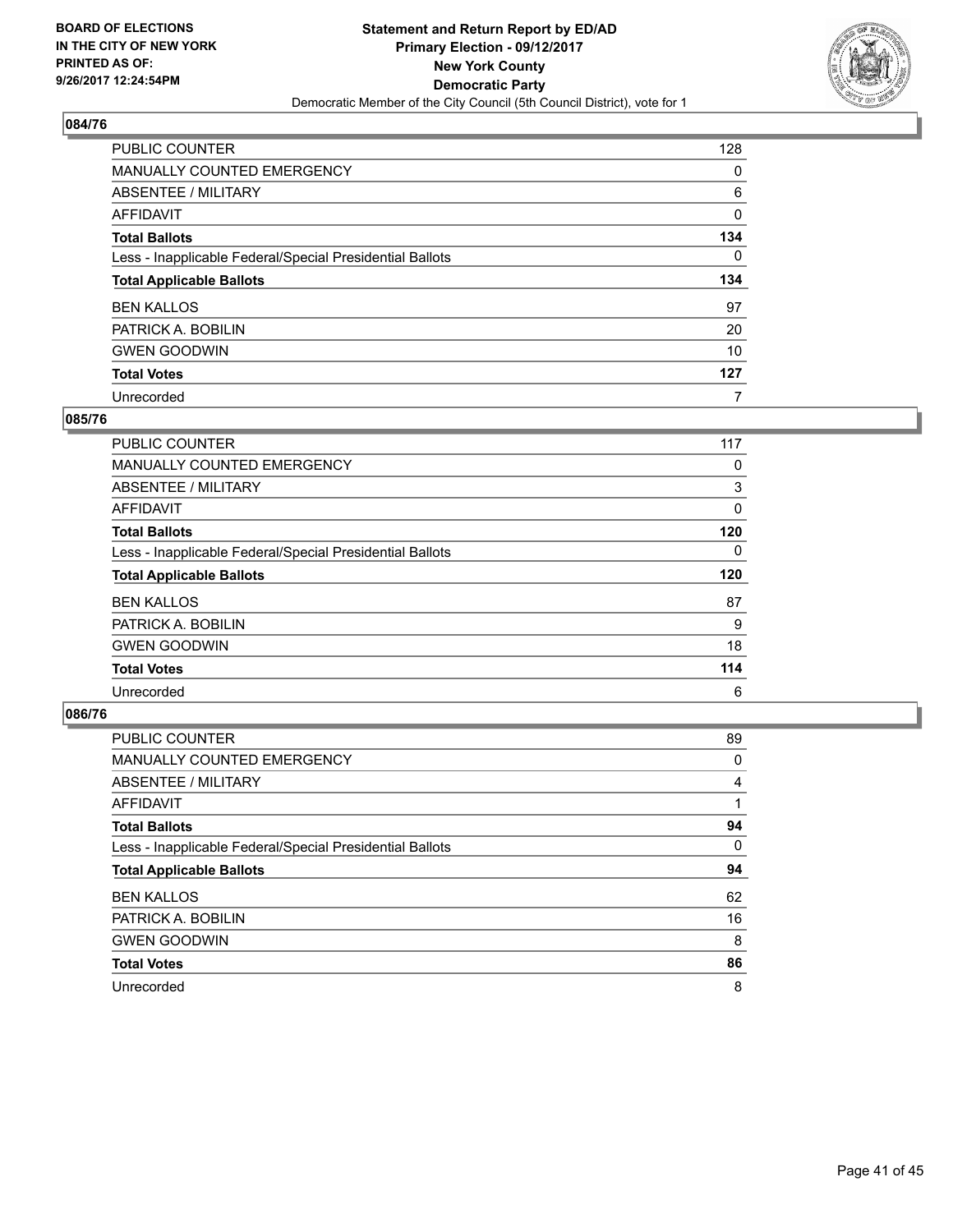

| <b>PUBLIC COUNTER</b>                                    | 36             |
|----------------------------------------------------------|----------------|
| <b>MANUALLY COUNTED EMERGENCY</b>                        | 0              |
| ABSENTEE / MILITARY                                      | 0              |
| AFFIDAVIT                                                |                |
| <b>Total Ballots</b>                                     | 37             |
| Less - Inapplicable Federal/Special Presidential Ballots | 0              |
| <b>Total Applicable Ballots</b>                          | 37             |
| <b>BEN KALLOS</b>                                        | 23             |
| PATRICK A. BOBILIN                                       | 4              |
| <b>GWEN GOODWIN</b>                                      | 8              |
| <b>Total Votes</b>                                       | 35             |
| Unrecorded                                               | $\overline{2}$ |

| <b>PUBLIC COUNTER</b>                                    | 39 |
|----------------------------------------------------------|----|
| <b>MANUALLY COUNTED EMERGENCY</b>                        | 0  |
| ABSENTEE / MILITARY                                      | 0  |
| <b>AFFIDAVIT</b>                                         | 0  |
| <b>Total Ballots</b>                                     | 39 |
| Less - Inapplicable Federal/Special Presidential Ballots | 0  |
| <b>Total Applicable Ballots</b>                          | 39 |
| <b>BEN KALLOS</b>                                        | 30 |
| PATRICK A. BOBILIN                                       | 2  |
| <b>GWEN GOODWIN</b>                                      | 4  |
| DANIEL GARODNICK (WRITE-IN)                              | 1  |
| <b>Total Votes</b>                                       | 37 |
| Unrecorded                                               | 2  |

| 090/76 COMBINED into: 103/76 |
|------------------------------|
|                              |

| 093/76 COMBINED into: 098/73 |  |
|------------------------------|--|
| 094/76 COMBINED into: 098/73 |  |
| 095/76 COMBINED into: 098/73 |  |
| 096/76 COMBINED into: 087/76 |  |
| 097/76 COMBINED into: 098/73 |  |
| 098/76 COMBINED into: 087/76 |  |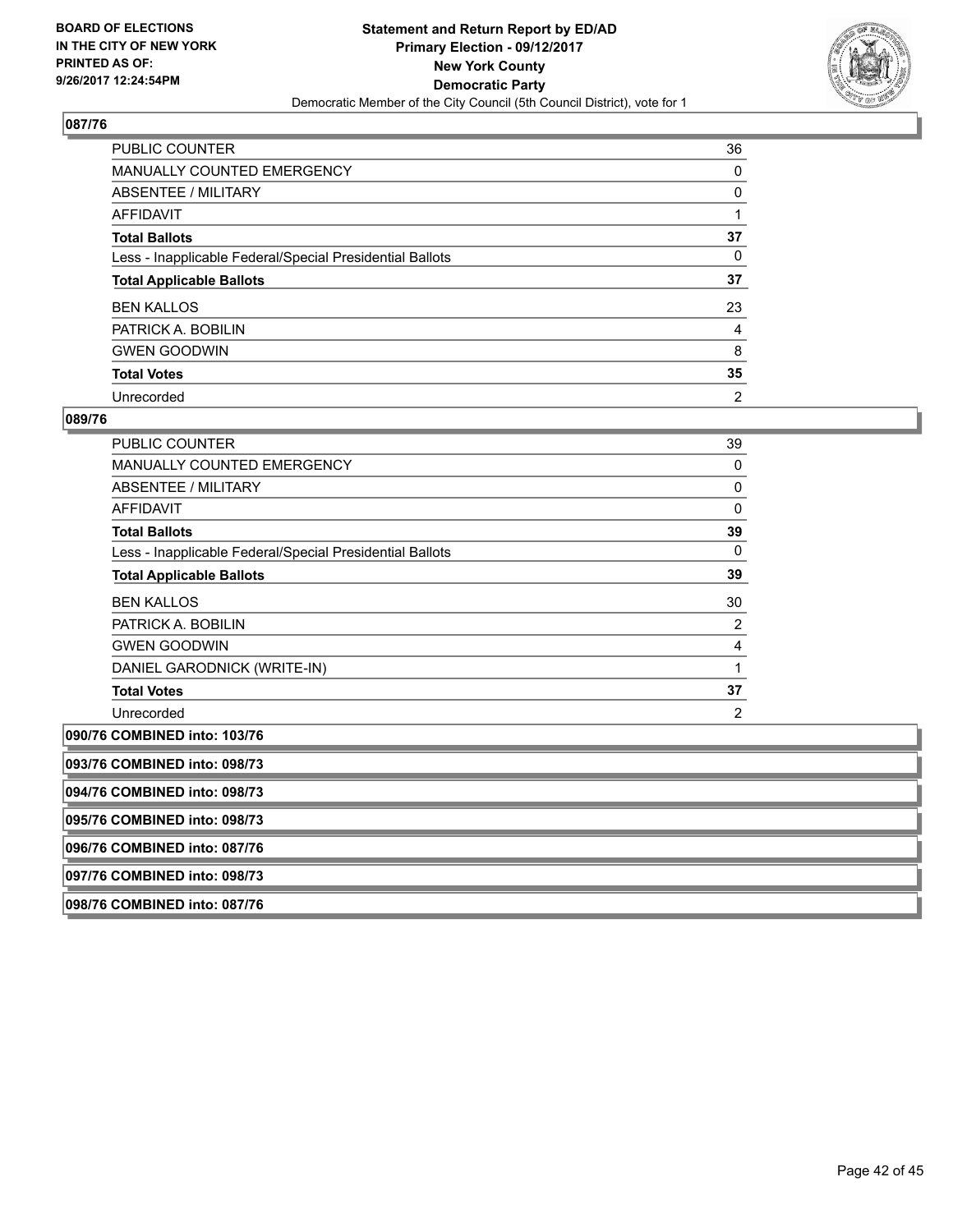

| <b>PUBLIC COUNTER</b>                                    | 81 |
|----------------------------------------------------------|----|
| <b>MANUALLY COUNTED EMERGENCY</b>                        | 0  |
| <b>ABSENTEE / MILITARY</b>                               |    |
| <b>AFFIDAVIT</b>                                         |    |
| <b>Total Ballots</b>                                     | 83 |
| Less - Inapplicable Federal/Special Presidential Ballots | 0  |
| <b>Total Applicable Ballots</b>                          | 83 |
| <b>BEN KALLOS</b>                                        | 51 |
| PATRICK A. BOBILIN                                       | 15 |
| <b>GWEN GOODWIN</b>                                      | 13 |
| <b>Total Votes</b>                                       | 79 |
| Unrecorded                                               | 4  |

#### **100/76**

| <b>PUBLIC COUNTER</b>                                    | 97             |
|----------------------------------------------------------|----------------|
| MANUALLY COUNTED EMERGENCY                               | 0              |
| ABSENTEE / MILITARY                                      | 3              |
| AFFIDAVIT                                                | 0              |
| <b>Total Ballots</b>                                     | 100            |
| Less - Inapplicable Federal/Special Presidential Ballots | 0              |
| <b>Total Applicable Ballots</b>                          | 100            |
| <b>BEN KALLOS</b>                                        | 71             |
| PATRICK A. BOBILIN                                       | 16             |
| <b>GWEN GOODWIN</b>                                      | 11             |
| <b>Total Votes</b>                                       | 98             |
| Unrecorded                                               | $\overline{2}$ |

| <b>PUBLIC COUNTER</b>                                    | 48             |
|----------------------------------------------------------|----------------|
| <b>MANUALLY COUNTED EMERGENCY</b>                        | 0              |
| ABSENTEE / MILITARY                                      | 4              |
| AFFIDAVIT                                                | 0              |
| <b>Total Ballots</b>                                     | 52             |
| Less - Inapplicable Federal/Special Presidential Ballots | 0              |
| <b>Total Applicable Ballots</b>                          | 52             |
| <b>BEN KALLOS</b>                                        | 35             |
| PATRICK A. BOBILIN                                       | $\Omega$       |
| <b>GWEN GOODWIN</b>                                      | 15             |
| <b>Total Votes</b>                                       | 50             |
| Unrecorded                                               | $\overline{2}$ |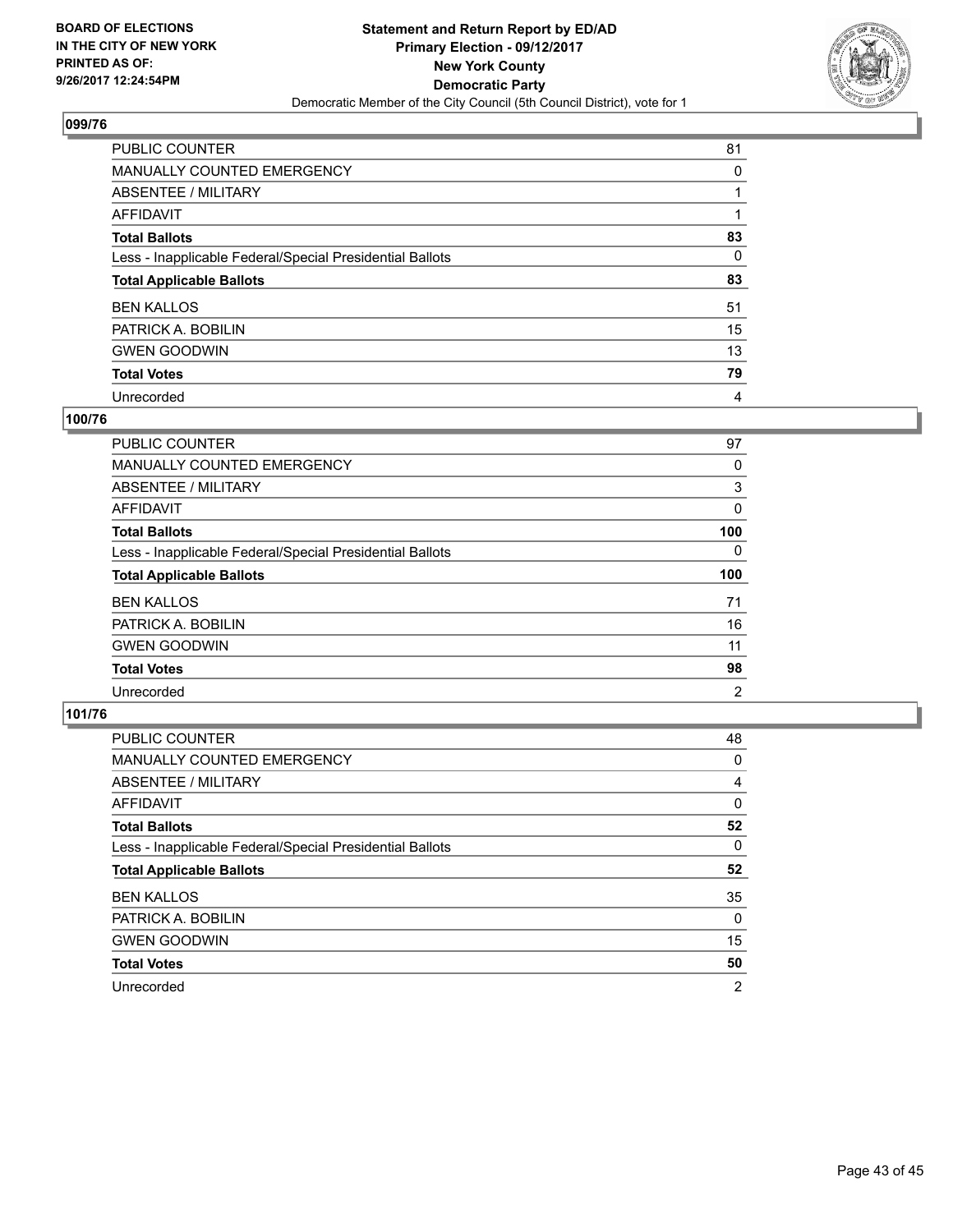

| <b>PUBLIC COUNTER</b>                                    | 64 |
|----------------------------------------------------------|----|
| <b>MANUALLY COUNTED EMERGENCY</b>                        | 0  |
| ABSENTEE / MILITARY                                      | 0  |
| <b>AFFIDAVIT</b>                                         | 0  |
| <b>Total Ballots</b>                                     | 64 |
| Less - Inapplicable Federal/Special Presidential Ballots | 0  |
| <b>Total Applicable Ballots</b>                          | 64 |
|                                                          |    |
| <b>BEN KALLOS</b>                                        | 42 |
| PATRICK A. BOBILIN                                       | 8  |
| <b>GWEN GOODWIN</b>                                      | 12 |
| <b>Total Votes</b>                                       | 62 |